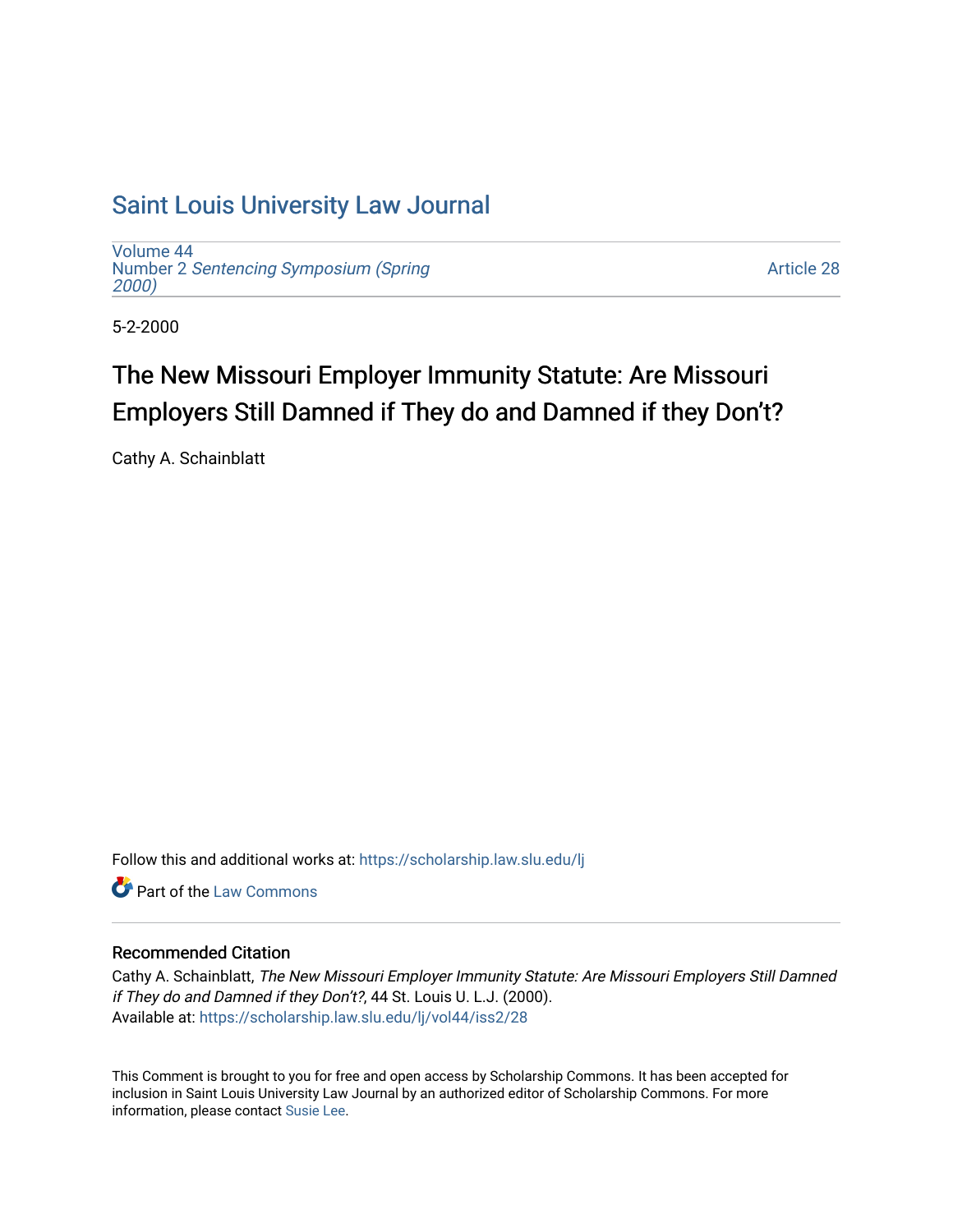# **THE NEW MISSOURI EMPLOYER IMMUNITY STATUTE: ARE MISSOURI EMPLOYERS STILL DAMNED IF THEY DO AND DAMNED IF THEY DON'T?**

"I have noticed," Calvin Coolidge used to say, "that nothing that I never said ever did me any harm." In the field of employment law, Calvin Coolidge has a lot of disciples, especially when it comes to job references. $<sup>1</sup>$ </sup>

# I. INTRODUCTION—THE NEED FOR A NEW LAW

It has long been the practice of employment lawyers in Missouri to caution their clients to give only "name, rank, and serial number" when asked to respond to reference requests.<sup>2</sup> This advice stems from the Hobson's choice created for employers who fear that including too much information in a reference will subject them to a suit for defamation or retaliatory discharge, while including too little information will expose them to suits for misrepresentation.3

Even as they shy away from divulging information about current or former employees, Missouri employers are presumably following the national trend to aggressively seek references when hiring new employees.<sup>4</sup> At the same time,

3*. See* Jonathon Vegosen, *Employment Law: Figuring Out Whether to Tell All or Zip Your Lip on References,* 19 CHI. LAW. 15, Sept. 1996 ("Employers providing information to prospective employers frequently have found themselves the target of defamation suits. As a result, many employers have adopted a 'name, rank and serial number' approach."). *See also*  Robert S. Adler & Ellen R. Pierce, *Encouraging Employers to Abandon Their "No Comment" Policies Regarding Job References: A Proposal for Reform*, 53 WASH. & LEE L. REV. 1381, 1415-19 (1996) (discussing misrepresentation in the employment context); Susan Oliver, *Opening the Channels of Communication Among Employers: Can Employers Discard Their "No Comment" and Neutral Job Reference Policies?,* 33 VAL. U. L. REV. 687, 689 (1999) (same); *infra* notes 55-179 and accompanying text (discussing reference-based claims).

4*. See* SOCIETY OF HUMAN RESOURCE MANAGEMENT, JOB CANDIDATES AREN'T AFRAID TO FIB (Press Release) (1998) (visited Feb. 20, 2000) <http://www.shrm.org/press/ releases/980130.html> (explaining that of the 854 human resource professionals who responded to a reference checking survey conducted in July 1998, 89 percent check references for

 <sup>1.</sup> Jack Kenny, *Beware Giving References for Ex-Employees*, 9 N.H. BUS. REV. 1, Feb. 14, 1997.

<sup>2</sup>*. See New Missouri Reference Request Law—For What It's Worth*, 9 MO. EMP. L. LETTER 1 (Armstrong Teasdale LLP, St. Louis, Mo.), June 1999, at 1. This practice is certainly not unique to Missouri employment attorneys. *See, e.g.*, Kenny, *supra* note 1 (quoting a local employment attorney, "My advice is that the employer should confirm the dates of employment, the nature of the position and that's it.").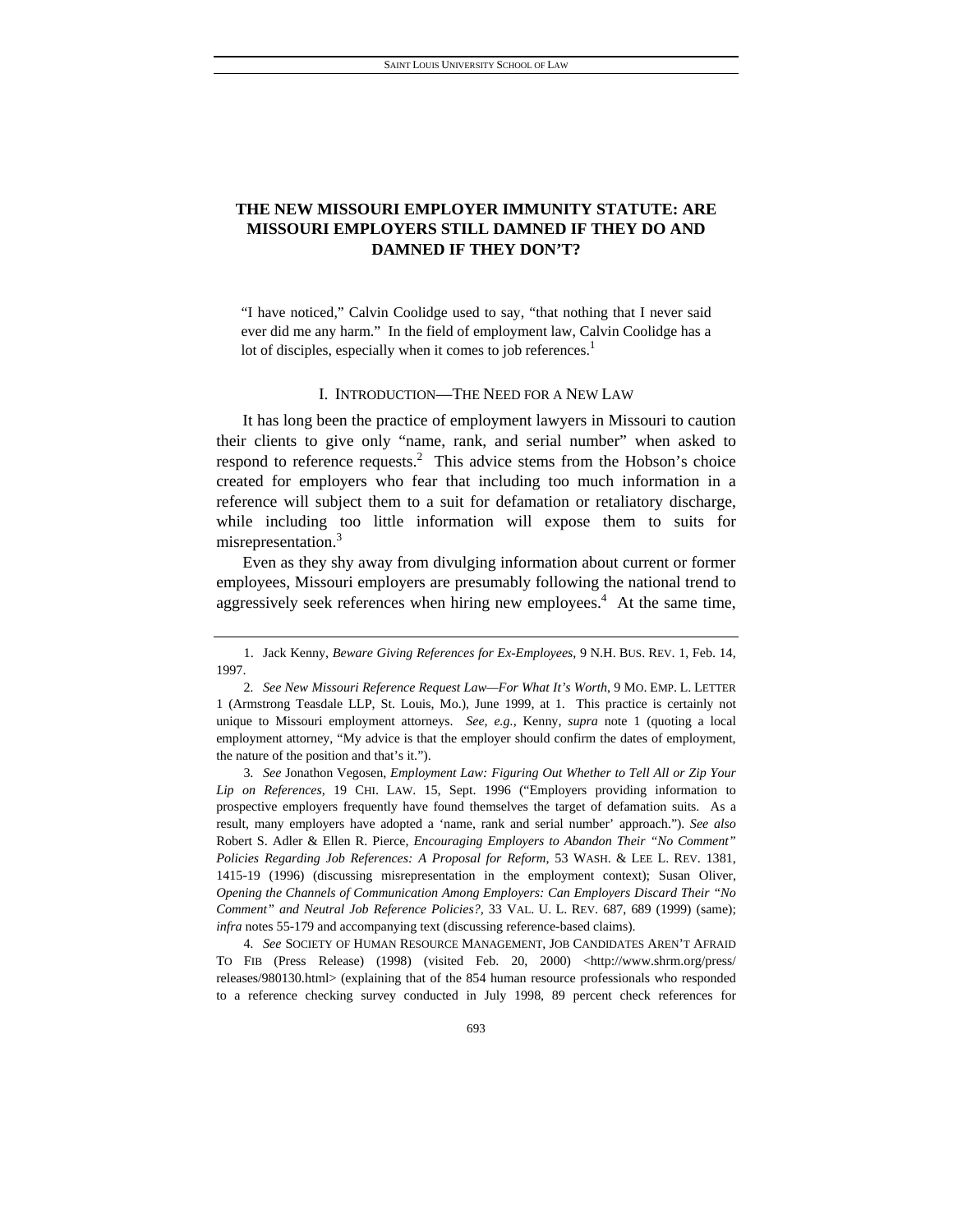and in response to the increasing problem of workplace violence, courts are beginning to hold employers responsible for the safety of their employees and third parties.<sup>5</sup> During the 1990s, approximately one million workers became victims of assault in the workplace each year. $6$  In the same decade, there were an average of twenty workplace homicides every week.<sup>7</sup> Consequently, an employer's ability to obtain complete and accurate references is becoming more important than ever.<sup>8</sup>

Applicants may be more likely to falsify information about their work history or criminal past if they know that employers are reluctant to release information about job performance.<sup>9</sup> Once employees realize that their detailed work history does not follow them from job to job, they may have less

5*. See* William C. Martucci & Denise Drake Clemow, *Workplace Violence: Incidents and Liability on the Rise*, EMP. REL. TODAY, Dec. 22, 1994, at 463. Note also that the Tenth Circuit Court of Appeals recently held that a plaintiff who was awarded compensatory damages as a result of sexual harassment by her supervisor might also be entitled to punitive damages because her employer was "unmistakably aware" of the harasser's previous behavior. Knowlton v. Teltrust Phones, Inc., 189 F.3d 1177, 1187 (10th Cir. 1999). The employer was aware of the harasser's propensities because he had already been accused of pinning another female employee against a wall and making sexual advances. *See id*. at 1186-87. The company first fired the harasser, but then rehired him at a sister company, gave him a larger office and an \$8,000 raise. *See id*. The *Knowlton* court cited the Supreme Court's recent articulation of the standard for punitive damages liability in sexual harassment cases, Kolstad v. American Dental Ass'n, 119 S. Ct. 2118, 2120-23 (1999), as a basis for overturning the district court's decision to grant the employer's motion for directed verdict on the issue of punitive damages. *Knowlton*, 189 F.3d at 1186. *See also* 164 Daily Lab. Rep. (BNA), Aug. 25, 1999, at A-2 (discussing *Knowlton*).

6*. See* DEPARTMENT OF HEALTH & HUMAN SERVS., NIOSH REPORT ADDRESSES PROBLEM OF WORKPLACE VIOLENCE, SUGGESTS STRATEGIES FOR PREVENTING RISKS (1996) (Press Release) (last modified July 18, 1996) <*http://www.cdc.niosh/violpr.html*>.

7*. See id*.

8*. See* Oliver, *supra* note 3, at 735. *See also* Vegosen, *supra* note 3 ("[T]his 'neutral reference' strategy can backfire. For example, inquiring companies have sued employers for providing a 'negligent reference' when employers have failed to disclose that former employees committed violent acts in the course of their employment."). *See also infra* notes 150-79 and accompanying text (discussing negligent misrepresentation/referral).

9*. See* SOCIETY FOR HUMAN RESOURCE MANAGEMENT, *supra* note 4 (indicating that almost half of the human resource departments surveyed said they knew a candidate who falsified information about a criminal past); Rob Hotakainen, *Pannier Case Calls Scrutiny of Teachers Into Question,* STAR-TRIB. (Minneapolis-St. Paul), July 27, 1999, at 1A (explaining how a teacher falsified his college transcript to gain a teaching job and is now standing trial for having sex with a 15-year-old student).

professional positions, 85 percent for administrative positions and 81 percent for technical positions). *See also* Peter Dalpe, *Job References Can Be Elusive*, NEW HAVEN REG., Aug. 29, 1995, at D1 (reference checking has increased ten-fold since a 1979 scandal involving a Washington Post reporter who faked her credentials); Kenny, *supra* note 1 ("[S]ome personnel officials who follow non-disclosure policies say they, too, would like more information about job applicants at their firms. 'It's frustrating,' admitted [one human resource manager]. 'I guess I'm expecting people to give me information I won't give anybody else.'").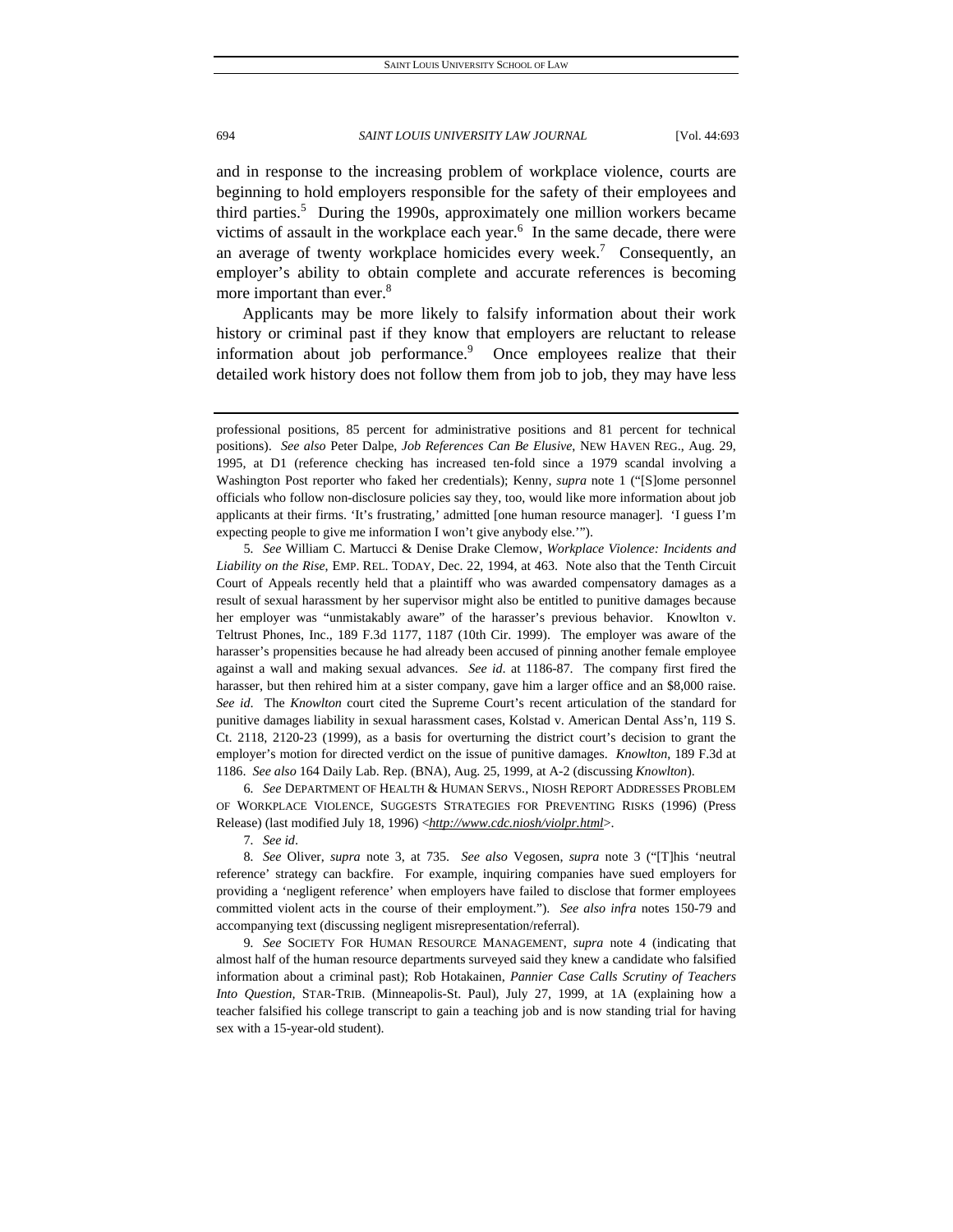incentive to refrain from unacceptable behavior in the workplace. $10$ Additionally, the lack of available information regarding an employee's performance may lead some to assume a cavalier attitude toward their work.<sup>11</sup> Yet, the reluctance of employers to give a detailed reference persists.<sup>12</sup>

Employers are aware of the need for information about an applicant, not only to avoid potential liability resulting from hiring a violent employee, but also to hire someone who is qualified to do the job.<sup>13</sup> When information about an applicant is unavailable prospective employers may turn to less reliable sources, such as physical and psychological profiles, drug tests, or a prospective employee's credit history.<sup>14</sup> These avenues for seeking information may have little value as a predictor of an employee's performance and may raise employee privacy concerns.<sup>15</sup>

Thus, employers are not the only ones harmed by "no comment" or neutral job reference policies.<sup>16</sup> An employer's refusal to give information when asked for a reference can inhibit the job search for applicants with outstanding

13*. See* Oliver, *supra* note 3, at 692. *See also* Vegosen, *supra* note 3 ("This practice [of providing neutral job references] inhibits the ability of prospective employers to obtain important information about a potential employee's competence.").

14*. See* Adler & Pierce, *supra* note 3, at 1428-29. *See also* Buchanan, *supra* note 12 ("The lack of reliable information on a prospective employee . . . results in an undue emphasis being placed on job interviews, which often are less objective types of candidate assessment.").

15*. See* Adler & Pierce, *supra* note 3, at 1429. *See generally* Rochelle B. Esker, *To Catch A Thief: The Private Employer's Guide to Getting and Keeping an Honest Employee*, 63 UMKC. L. REV. 251 (1994) (addressing employee privacy in the job reference context).

16*. See* Mike Maharray, *Legislature 1997: Bill Allows More Leeway in Job References,*  NEWS TRIB. (Tacoma, Wa.), Mar. 1, 1997, at B4 (quoting the owner of a local employment agency, regarding employers' nondisclosure policies, "This hurts employers and it hurts the good employee who has earned a good reference.").

<sup>10</sup>*. See id.* at 1429. *See also* Julie Forster, *25 States Adopt 'Good Faith' Job Reference Laws to Shield Businesses from Liability*, WEST'S LEGAL NEWS , July 2, 1996, *available in* 1996 WL 363324 (quoting South Carolina's state director for the National Federation of Independent Businesses, "The silence . . . quite honestly [helps] the bad employee because that person [knows] he [can] go from job to job and [his] employers [won't] say[] anything bad about [him]."); Hotakainen, *supra* note 9 (relating the story of a teacher about to stand trial for having sex with a 15-year-old student after the teacher moved from job to job undeterred by prior misconduct in other school districts).

<sup>11</sup>*. See* Adler & Pierce, *supra* note 3, at 1429.

<sup>12</sup>*. See New Missouri Reference Request Law*, *supra* note 2, at 2. *See also* Julie M. Buchanan, *Threat of Defamation Lawsuits Limits Employee Information,* MILWAUKEE J. & SENTINEL, July 22, 1999, at 15 ("All you can get these days is name, rank and serial number. In other words, you get dates of hire, but no information pertaining to job performances, misconduct or attendance. You can't even find out whether the individual quit or was fired."); Judi Russell, *Law Backs Employer Candor in Job Reference,* NEW ORLEANS CITY BUS., July 22, 1996, at 6 ("Job references, once the jewel in a résumé's crown, have become about as useless to employers as manual typewriters. Fearful of lawsuits . . . supervisors often limit their replies to a few terse facts when asked about a current or former staff member.").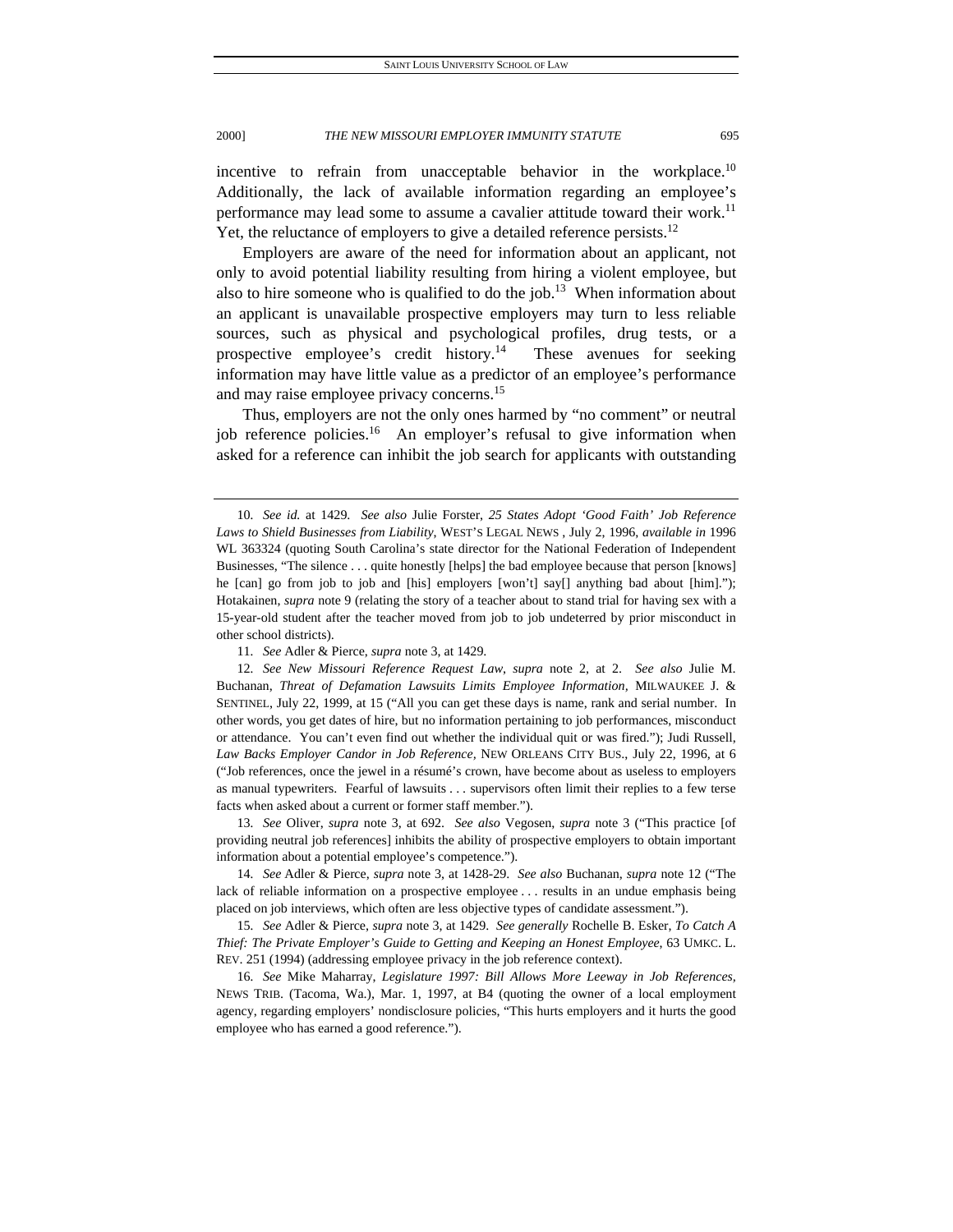credentials.17 These exceptional employees are effectively prevented from showing prospective employers their superior records when seeking to advance their careers.18 Employers are less likely to hire an applicant for whom they are unable to obtain information than they are to hire an applicant with a good reference.<sup>19</sup>

Perhaps more troubling, the dearth of reference information has led some employers to bypass restrictions established by a company's human resource department and seek information directly from an employee's supervisor or coworkers.<sup>20</sup> This approach may do little to insulate an employer from liability, while, in some cases, it may subject employees to a biased review from the one person in the workplace with whom they have a personality conflict.<sup>21</sup>

Moreover, in an effort to undermine restrictive reference practices, some employers are engaging in a "wink and nod" approach.<sup>22</sup> Under this approach, employers attempt to convey their feelings about an employee by saying something like "John was terrific, we hated to lose him, however, our official policy is to say this and this."23 Other employers may try to get their message across by providing a neutral reference such as "yes, the person worked here" in a resigned tone.<sup>24</sup> These approaches are subject to misinterpretation by a prospective employer; for example, a message that an employee requires closer scrutiny may go undetected, while a highly muted message that an employee is worthy of praise may be read as disapproval.<sup>25</sup>

<sup>17</sup>*. See id*. *See also* Adler & Pierce, *supra* note 3, at 1429 n.245 (quoting Paul W. Barada, *Check References With Care,* NATION'S BUS., May 1993, at 54) ("Nothing puts up a red flag in the mind of the prospective employer quicker than a reference who is unwilling to talk about a former employee. If a former employer refuses to comment, the caller may assume it's because something is wrong with the applicant.").

<sup>18</sup>*. See* Adler & Pierce, *supra* note 3, at 1428-29. *See also* Forster, *supra* note 11 (quoting South Carolina's state director for the National Federation of Independent Businesses, "The silence also hurts good employers [sic] because they aren't getting the quality recommendation that they worked hard to get."); Kenny, *supra* note 1 (quoting a local human resource manager, "We don't even give out good references, just to be consistent. At this point we're all playing the game of 'don't say anything, even if you want to.'").

<sup>19</sup>*. See* Bradley Saxton, *Flaws in the Laws Governing Employment References: Problems of "Overdetterence" and a Proposal for Reform,* 13 YALE L. & POL'Y REV. 45, 50 (1995) (citing a 1992 survey conducted by Paul Half International, Inc., an executive search firm, indicating that forty-four percent of responding executives view a former employer's no comment regarding a former employee's work record as a detriment to the applicant's chances of being hired).

<sup>20</sup>*. See* Adler & Pierce, *supra* note 3, at 1429-30.

<sup>21</sup>*. See* Vicky Uhland, *Escaping a Bad-Mouth Boss: How Do You Get a Decent Reference from an Enemy?,* DENVER ROCKY MTN. NEWS, June 20, 1999, at 1J.

 <sup>22.</sup> Adler & Pierce, *supra* note 3, at 1430.

<sup>23</sup>*. Id*. at 1430 n.252 (quoting Brooklyn-based employment attorney Jose Rivera).

<sup>24</sup>*. Id*. *See also* Uhland, *supra* note 21 (quoting a Littleton, Colorado employment lawyer, "[M]uch can be implied by tone or inference.").

<sup>25</sup>*. See* Adler & Pierce, *supra* note 3, at 1430.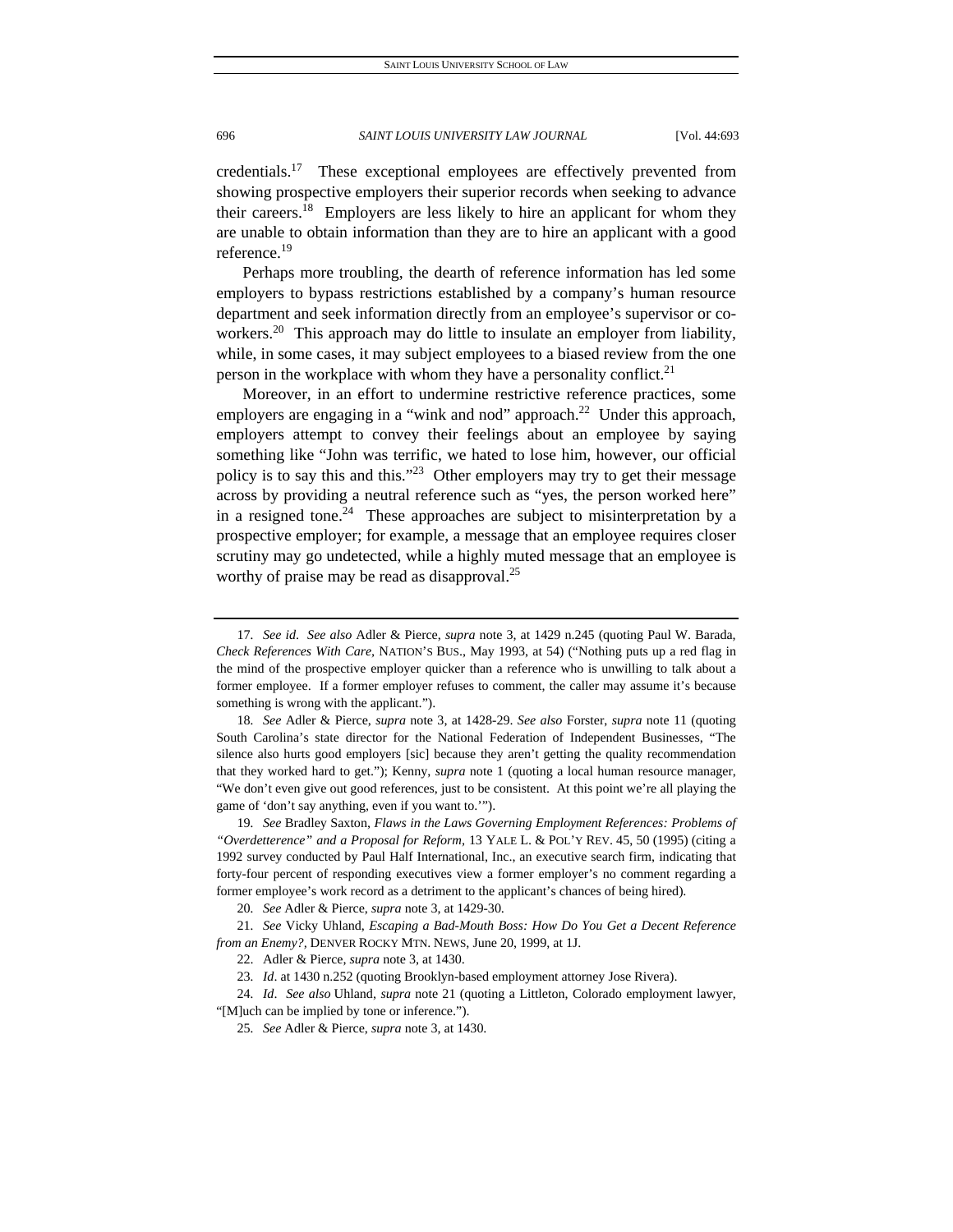In an effort to encourage employers to abandon their "no comment" and neutral job reference policies, during its 1999 legislative session, the Missouri General Assembly passed a law that attempts to balance the competing interests of workers who need protection against arbitrary references, and employers who need to make informed hiring decisions.<sup>26</sup> The measure was signed into law by Governor Mel Carnahan on July 13, 1999, as part of a bill designed to make changes in the state's unemployment compensation system.<sup>27</sup> The new statute will be codified at section 290.152 of the Missouri Revised Statutes.<sup>28</sup>

1. As used in this section, the following terms shall mean:

(1) "Employer," any individual, organization, partnership, political subdivision, corporation or other legal entity which has or had in the entity's employ one or more individuals performing services for the entity within this state;

(2) "Prospective employer," any employer, as defined in this subsection, to which an individual has made application for employment, either oral or written, or forwarded a resume or other correspondence expressing an interest in employment.

2. An employer may:

(1) Respond in writing to a written request concerning a current or former employee from an entity or person which the employer reasonably believes to be a prospective employer of such employee; and

(2) Disclose the nature and character of service rendered by such employee to such employer and the duration thereof; and

(3) Truly state for what cause, if any, such employee was discharged or voluntarily quit such service.

The provisions of this section shall apply regardless of whether the employee becomes employed by the prospective employer prior to receipt of the former employer's written response. The information provided pursuant to this section shall be consistent with the content of any service letter provided pursuant to section 290.140 for the same employee. 3. The employer shall send a copy of any letter provided pursuant to subsection 2 of this section to the current employee or former employee at the employee's last known address.

The current or former employee may request from the employer a copy of the letter provided pursuant to subsection 2 of this section for up to one year following the date of such letter.

4. For purposes of this section, an employer shall be immune from civil liability for any response made pursuant to this section or for any consequences of such response, unless such response was false and made with knowledge that it was false or with reckless disregard for whether such response was true or false.

5. Any employer who violates the provisions of subsection 2 of this section shall be liable for compensatory damages but not punitive damages.

6. Any letter issued pursuant to this section shall not be admitted as evidence in an unemployment compensation claim.

<sup>26</sup>*. See New Missouri Reference Request Law, supra* note 2, at 1.

<sup>27</sup>*. See id.*

 <sup>28.</sup> At the time this Comment went to press, the new statute was not yet available in the bound volume of the Missouri Revised Statutes or its supplement. Accordingly, throughout this Comment, the new statute will be cited to Vernon's Annotated Missouri Statutes. *See* MO. ANN. STAT. § 290.152 (West Supp. 2000):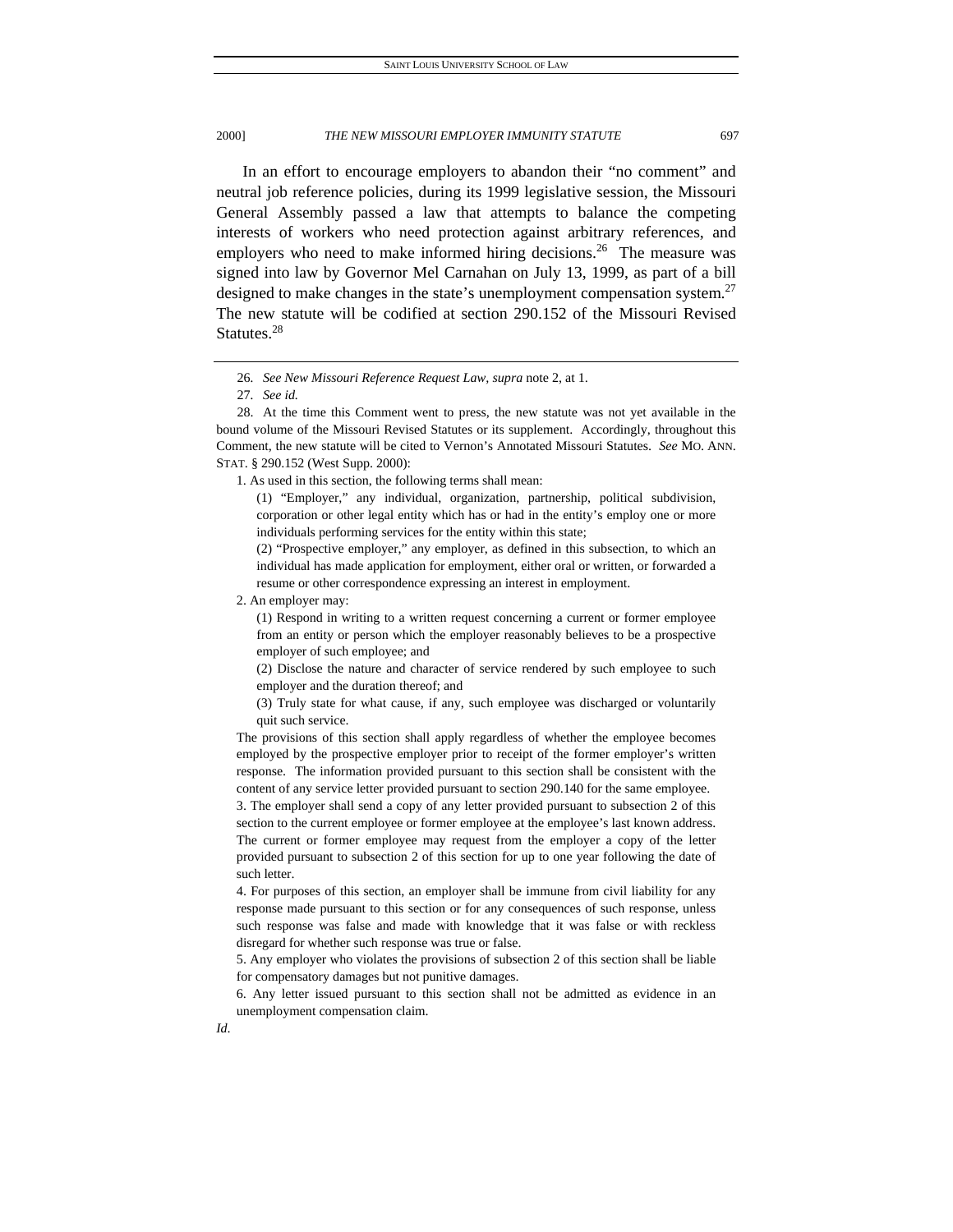The statute gives an employer who voluntarily responds to a request for a reference from a prospective employer "immun[ity] from civil liability," unless the response was "false and made with knowledge that it was false or with reckless disregard for whether such response was true or false.<sup>"29</sup> Employers" who choose to respond pursuant to the statute's dictates are also protected from an award of punitive damages if they "[d]isclose the nature and character of service rendered by such employee and the duration thereof; and . . . [t] ruly state for what cause, if any, such employee was discharged or voluntarily quit such service." $30$  The statute requires that a copy of any response be mailed to the current or former employee at the employee's last known address.<sup>31</sup> The statute also allows an affected employee to request a copy of any response made pursuant to the statute.<sup>32</sup>

According to law's primary sponsor, Missouri State Representative Vicky Riback Wilson, the new reference immunity statute represents a compromise between the interests of employers and employees and serves a variety of important purposes. $33$  First, the statute limits employers' civil liability for information provided in a reference.<sup>34</sup> This protection encourages the freeflow of information between employers, allowing them to make informed hiring decisions.<sup>35</sup> Better-informed hiring decisions in turn may permit employers to weed out dangerous employees and to protect the general public as well as those in the workplace. $36$  The statute also protects employees by attempting to assure that they are provided with the same information as their prospective employers and that the information is job-related.<sup>37</sup>

33*. See* H.R. 441, 90th Leg., 1st Reg. Sess. (Mo. 1999), *available in* 1999 MO H.B. 441 (Westlaw, MO-BILLS database) [hereinafter H.B. 441 of 1/18/99]. Missouri State Representative Vicky Riback Wilson, Democrat, 25th Dist., was the primary sponsor of the bill, which was also sponsored by Representative Carol Jean Mays, Democrat, 50th Dist. *See id.* The bill was co-sponsored by Representatives Marsha Campbell, Democrat, 39th Dist.; Tim Van Zandt, Democrat, 38th Dist.; Scott Lakin, Democrat, 33rd Dist.; and Emmy L. McClelland, Republican, 91st Dist. *See id.* It was this bill that underwent major changes during the 1999 legislative session and was eventually incorporated, in total, into Senate Bill 32. S. 32, 90th Leg., 1st Reg. Sess. (Mo. 1999) (enacted) (to be codified at MO. REV. STAT. § 290.152). *See also* interviews with Missouri State Representative Vicky Riback Wilson (Oct. 25, 1999 & Feb. 23, 2000) [hereinafter Riback Wilson interviews] (notes on file with author).

36*. See id.* According to one of the bill's sponsors, Representative Riback Wilson, the Missouri home health care industry was one of the most active participants in lobbying for passage of the bill. *See id.*

37*. See id*.

<sup>29</sup>*. Id*. § 290.152.2, -.4.

<sup>30</sup>*. Id.* § 290.152.2.

<sup>31</sup>*. Id*. § 290.152.3.

<sup>32</sup>*. See id*. § 290.152.3.

<sup>34</sup>*. See* Riback Wilson interviews, *supra* note 33.

<sup>35</sup>*. See id*.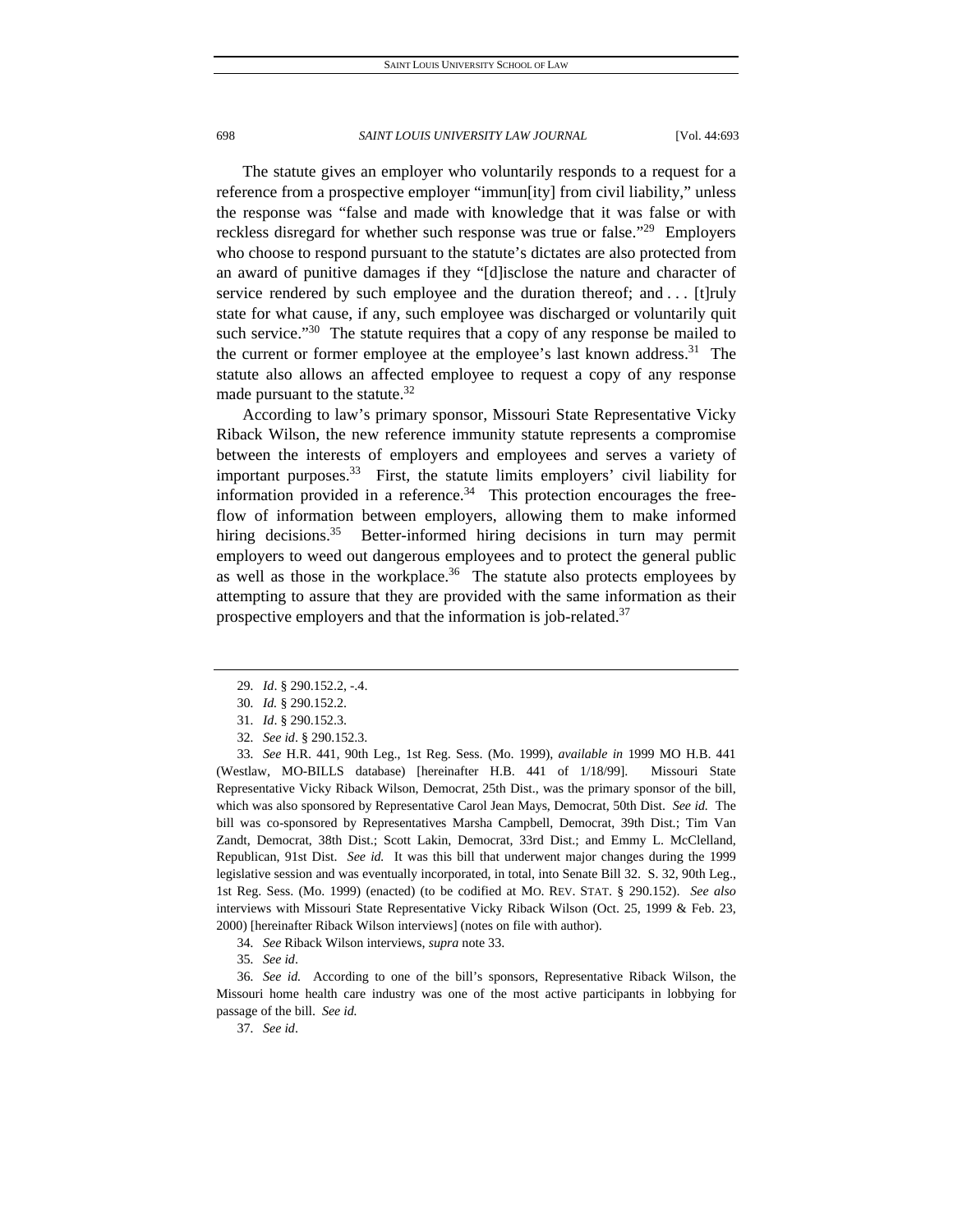Still, statutory immunity may help vindictive employers escape liability resulting from defamatory references by placing a hurdle in the path of employees seeking to challenge such references.<sup>38</sup> On the other hand, failing to protect employers who provide references in good faith makes it easier for incompetent or dangerous employees to move from job to job.<sup>39</sup> The new Missouri reference immunity statute, or "shield law,"40 attempts to encourage the voluntary exchange of reference information, but does not decrease the chances that reasonable and defensible reference practices will be challenged in court.<sup>41</sup>

Accordingly, even before the new statute became effective, attorneys for Missouri employers were advising their clients not to "substantially depart" from the "'name, rank, and serial number' mentality."<sup>42</sup> This Comment explores the reasons why Missouri employers are likely to retain their current practices and suggests ways in which the new statute might be clarified to create additional incentives for employers to abandon their "no comment" and neutral job reference policies.<sup>43</sup>

41*. See New Missouri Reference Request Law, supra* note 2, at 2 (stating that the new law "does not limit the currently available claims that can be made against an employer" in Missouri). *See also* Uhland, *supra* note 21 (quoting Sandra Goldman, an attorney with Holland & Hart LLP, explaining that immunity from civil liability is not the equivalent of immunity from suit).

42*. See New Missouri Reference Request Law*, *supra* note 2, at 2.

 43. Professor Bradley Saxton, who has written extensively on the subject of employment references, believes the five most significant factors influencing employers to adopt restrictive reference policies are:

(1) the fact that the most tangible benefits of open reference practices are realized by the recipients, rather than the providers of reference information; (2) the fact that the expected costs of open reference policies have typically been borne almost exclusively by the providers of reference information; (3) the significant inconsistencies in the rules potentially determining employers' liability for employment references; (4) the absence of a legal duty on the part of employers to respond to reference inquiries; and (5) the 'American Rule' requirement that even employers whose reference practices are reasonable and responsible will pay significant attorney's fees if forced to defend those practices.

Saxton, *supra* note 19, at 113.

<sup>38</sup>*. See* Adler & Pierce, *supra* note 3, at 1432. Under the new statute, if an employer is found to have abused the qualified statutory immunity, an employee is purportedly limited to an award of compensatory damages. *See* MO. ANN. STAT. § 290.152.5. This limits an employee's common law defamation remedies, which include eligibility for an award of punitive damages when the common law qualified privilege for references is overcome. *See infra* notes 108-19 and accompanying text (discussing the common law qualified privilege that attaches to employment reference in Missouri).

<sup>39</sup>*. See* Adler & Pierce, *supra* note 3, at 1432.

 <sup>40.</sup> Some commentators refer to reference immunity statutes as "shield laws" because they are intended to "shield" an employer from liability for providing reference information. *See, e.g.*, Adler & Pierce, *supra* note 3, at 1388.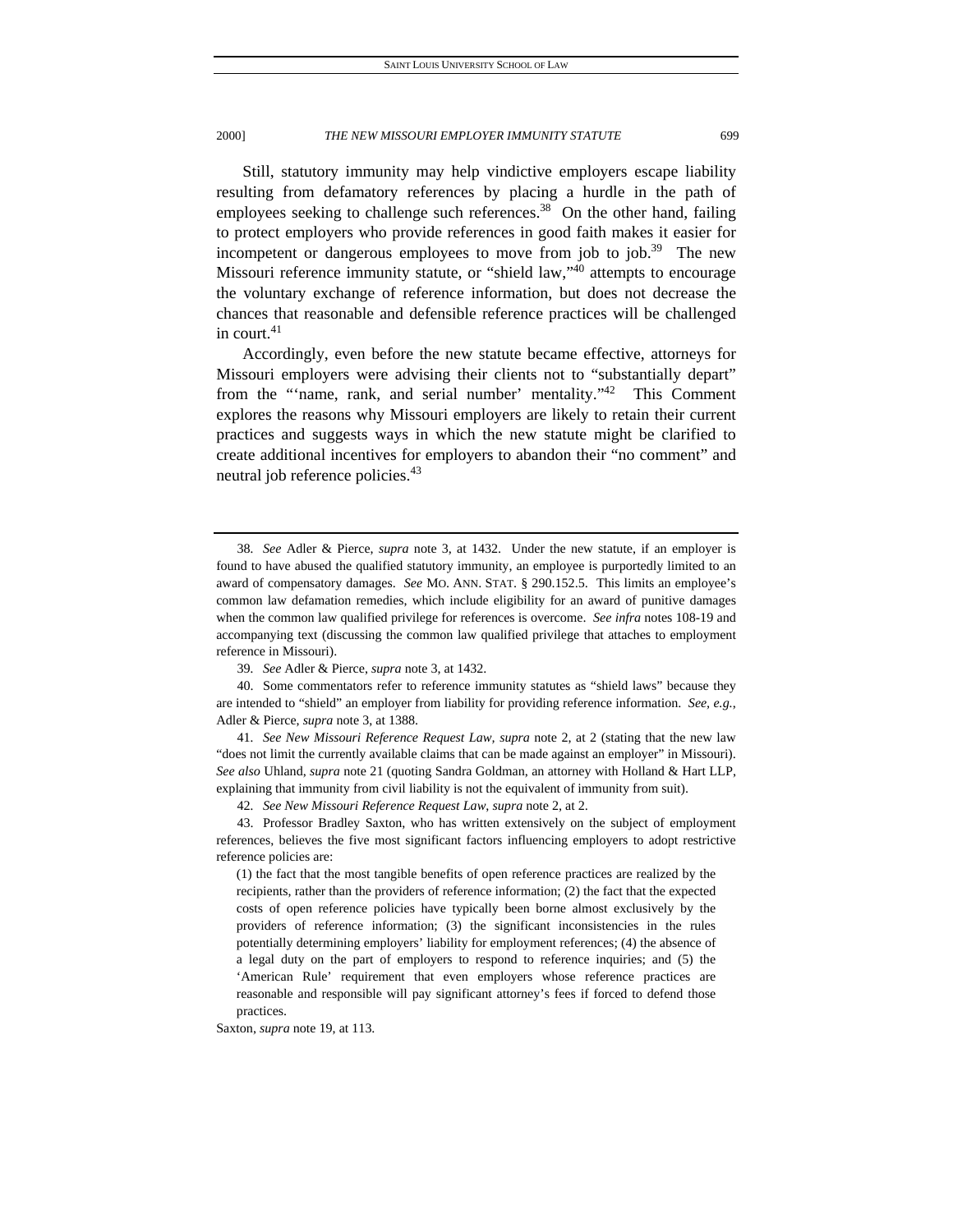One reason employers may be reluctant to rely on the new statute to protect them from reference-based liability is because statutory immunity from civil liability is not the same thing as immunity from suit.<sup>44</sup> To illustrate the extent of liability Missouri employers face, Part II of this Comment examines some of the causes of action employees may utilize in challenging a reference.<sup>45</sup> Additionally, Missouri courts will likely look to the law that has developed pursuant to these causes of action when construing the new statute.

Another reason Missouri employers may be hesitant to rely on the new statute to protect them from reference-based claims is because a perception exists that the law affords no more protection than employers already had under the common law.<sup>46</sup> Part III of this Comment examines the language, scope, and possible implications of the new law to determine exactly what the statute does and does not do.<sup>47</sup> Part III also provides proposals for reforming the statute to encourage employers to rely on the law to protect them from liability when attempting, in good faith, to comply with the statute's dictates.<sup>48</sup>

Part IV suggests that the new Missouri statute does not go far enough in encouraging employers to provide detailed information when responding to reference requests.<sup>49</sup> This section includes a proposed statute that would place a duty on employers to provide certain information in response to a proper request for a reference.<sup>50</sup> Even further, the proposed statute would place a strictly limited, but affirmative "duty to warn" on a current or former employer who provides a reference.<sup>51</sup> This limited "duty to warn" would require a former or current employer to inform a prospective employer if an employee

(1) contract or valid business expectancy; (2) defendant's knowledge of the contract or relationship; (3) a breach induced or caused by defendant's intentional interference; (4) absence of justification; and (5) damages.

*Id.* at 316 (citing Community Title v. Roosevelt Fed. Sav. & Loan, 796 S.W.2d 369, 372 (Mo. 1990) (en banc)). *See also* Adler & Pierce, *supra* note 3, at 1412-14 (discussing the tort of intentional interference with prospective economic advantage in the employment reference context); Saxton, *supra* note 19, at 64-65 (same).

<sup>44</sup>*. See New Missouri Reference Request Law*, *supra* note 1, at 2; *supra* note 41.

<sup>45</sup>*. See infra* notes 55-179 and accompanying text (discussing causes of action commonly brought to challenge an employment reference in Missouri, negligent hiring, and the emerging cause of action or negligent misrepresentation or referral). Note that an allegedly defamatory reference may also form the basis of a claim for intentional interference with prospective economic advantage. *See, e.g.*, Nazeri v. Missouri Valley College, 860 S.W.2d 303, 316 (Mo. 1993) (en banc). Under Missouri law this tort requires proof of:

<sup>46</sup>*. See New Missouri Reference Request Law*, *supra* note 2, at 2 ("Although the [new statute] adopts a qualified privilege for employers, the courts had already done that, so it does not actually create any new protections.").

<sup>47</sup>*. See infra* notes 180-246 and accompanying text.

<sup>48</sup>*. See id.*

<sup>49</sup>*. See infra* notes 247-313 and accompanying text.

<sup>50</sup>*. Id.*

<sup>51</sup>*. Id.*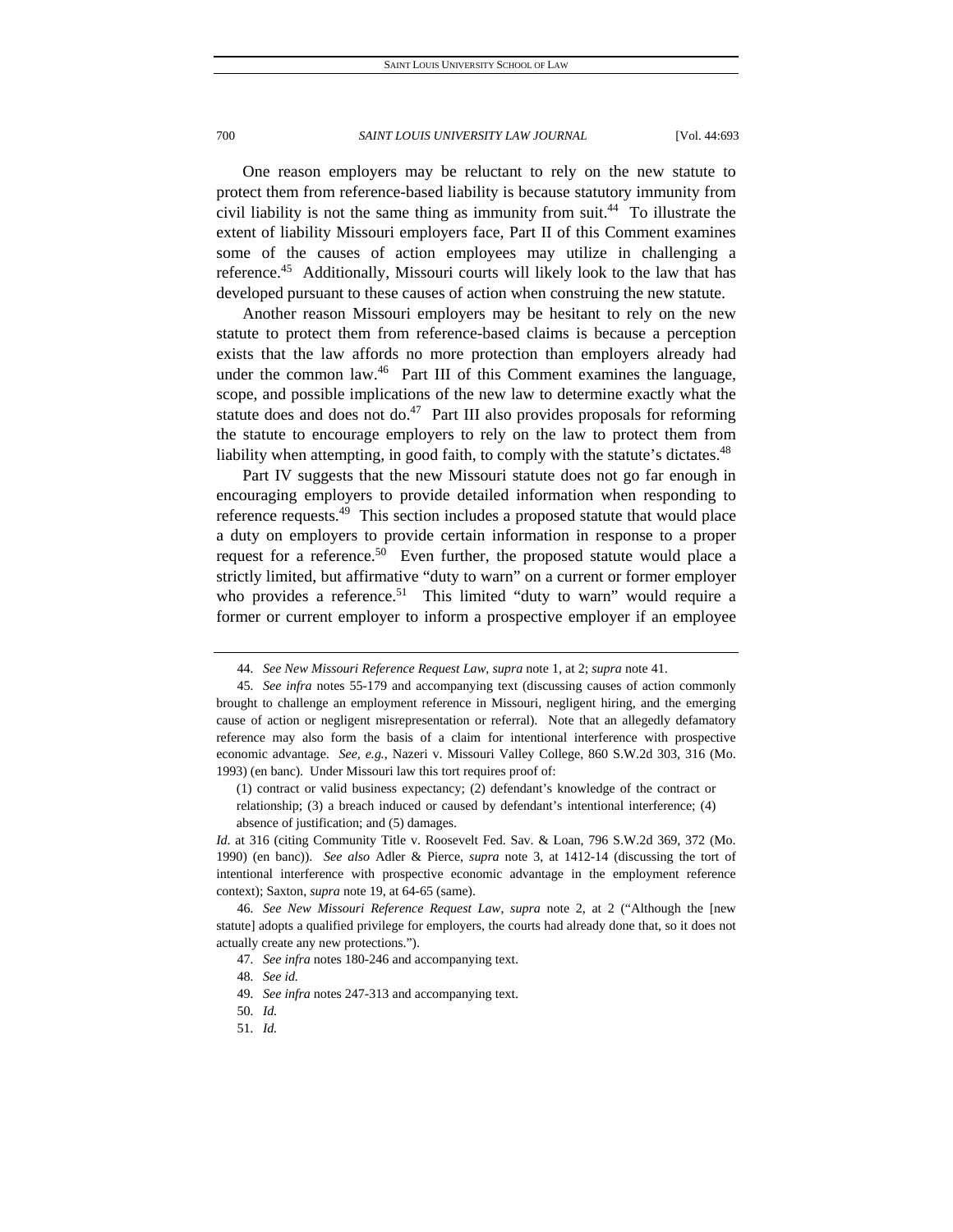has engaged in certain harmful or violent conduct in the workplace.<sup>52</sup> As an additional limitation, the duty to include admonitory information in a reference would only arise if the employee was being considered for a position in which he or she would pose a substantial risk of harm to third parties.<sup>53</sup> Finally, the proposal suggests that courts, in their discretion, be allowed to award attorneys' fees and costs to a prevailing party in any litigation brought pursuant to the statute. $54$ 

# II. AN OVERVIEW OF SELECTED REFERENCE-BASED CLAIMS

#### *A. Claims Brought by the Current or Former Employee*

### 1. The Missouri Service Letter Statute

Under the Missouri Service Letter Statute, certain corporate employees are granted the right to request, and the employer is required to issue, a service letter describing the nature, character and length of service rendered by the employee, including the reason the employee was discharged or voluntarily left employment.<sup>55</sup> In sharp contrast, Missouri's new reference immunity statute extends immunity to references given only in response to a written request from a "prospective employer," and the employer's response is completely voluntary.56

2. Any corporation which violates the provisions of subsection 1 of this section shall be liable for compensatory but not punitive damages but in the event that the evidence establishes that the employer did not issue the requested letter, said employer may be liable for nominal and punitive damages; but no award of punitive damages under this section shall be based upon the content of any such letter.

MO. REV. STAT. § 290.140 (1994).

<sup>52</sup>*. Id.*

<sup>53</sup>*. Id.*

<sup>54</sup>*. See supra* notes 247-313 and accompanying text.

 <sup>55.</sup> The Missouri Service Letter Statute currently provides:

<sup>1.</sup> Whenever any employee of any corporation doing business in this state and which employs seven or more employees, who shall have been in the service of said corporation for a period of at least ninety days, shall be discharged or voluntarily quit the service of such corporation and who thereafter within a reasonable period of time, but not later than one year following the date the employee was discharged or voluntarily quit, requests in writing by certified mail to the superintendent, manager or registered agent of said corporation, with specific reference to the statute, it shall be the duty of the superintendent or manager of said corporation to issue to such employee, within forty-five days after the receipt of such request, a letter, duly signed by such superintendent or manager, setting forth the nature and character of service rendered by such employee to such corporation and the duration thereof, and truly stating for what cause, if any, such employee was discharged or voluntarily quit such service.

<sup>56</sup>*. Compare* MO. ANN. STAT. § 290.152.2, *with* MO. REV. STAT. § 290.140.1.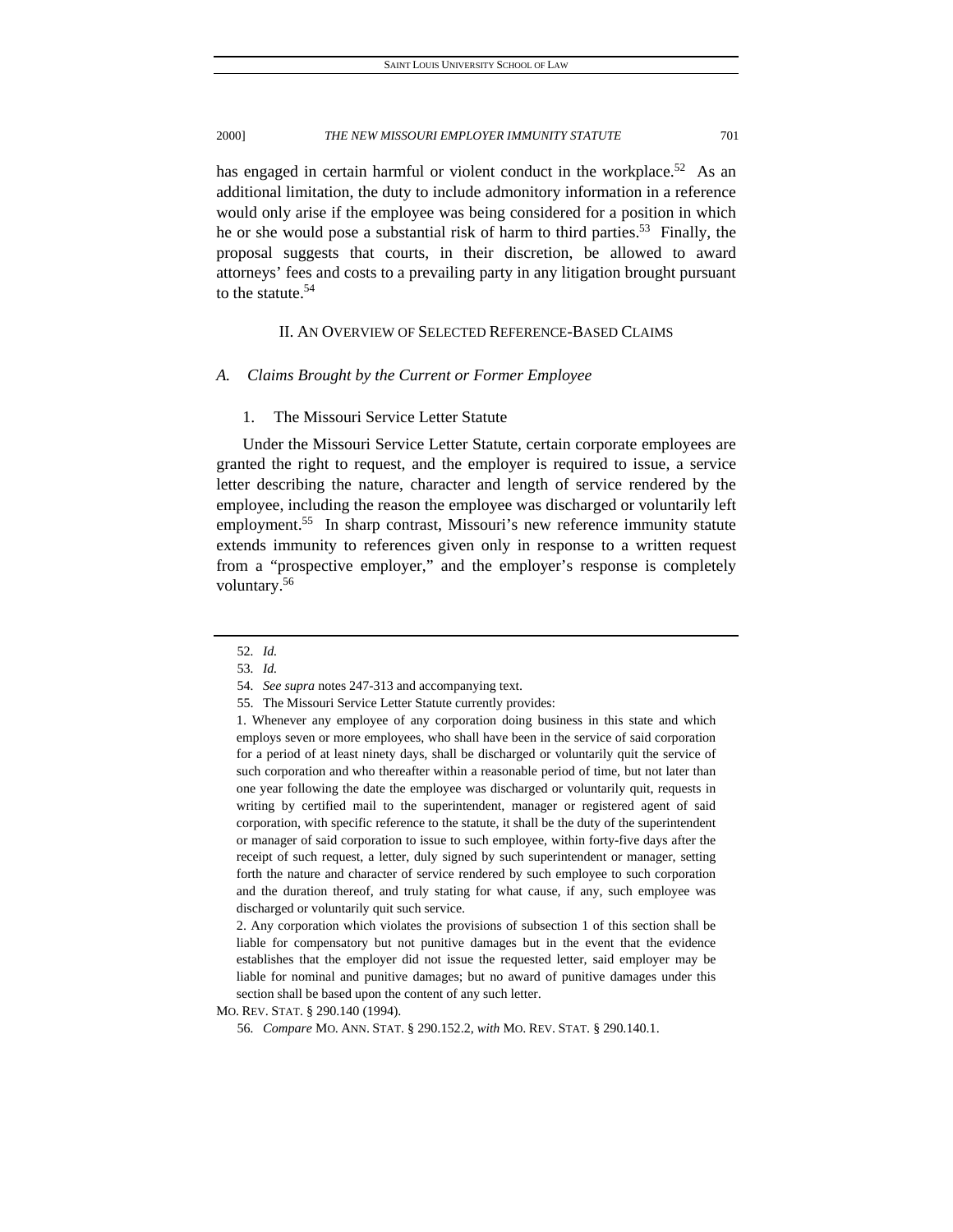The Missouri Service Letter Statute has been strictly construed to protect only employees working in Missouri for a corporation doing business in Missouri.<sup>57</sup> Public employers or public entities, including municipalities and municipal corporations, are not "corporation[s] doing business in the state" within the meaning of the statute.<sup>58</sup> In contrast, the new Missouri employer immunity statute is applicable to nearly all employers in the state, both private and public.59

The history of the Service Letter Statute demonstrates another sharp contrast with the new law: the Service Letter Statute was designed to protect the employee's ability to move from job to job unhindered by the inability to obtain a reference from his or her past employers. $60$  The new statute, however,

<sup>57</sup>*. See* Cordon v. Trans World Airlines, Inc., 442 F. Supp. 1064, 1068 (D. Kan. 1977) (holding Service Letter Statute protects only those persons actually employed in Missouri); Ramm v. Dempster Sys., Inc., 601 F. Supp. 114, 116 (W.D. Mo. 1985) (finding that an employee originally hired in Missouri and who worked for sometime in Missouri was not an "employee" for purposes of Service Letter Statute).

 <sup>58.</sup> Krasney v. Curators of Univ. of Mo., 765 S.W.2d 646, 651 (Mo. Ct. App. 1989); Sprenger v. City of Springfield, 629 S.W.2d 493, 493-94 (Mo. Ct. App. 1981); Hunt v. St. Louis Hous. Auth., 573 S.W.2d 728, 730-31 (Mo. Ct. App. 1978).

 <sup>59.</sup> The Service Letter Statute is applicable to "an employee of any corporation doing business in this state and which employs seven or more employees . . . . " MO. REV. STAT. § 290.140.1.

 <sup>60.</sup> In the early case of *Cheek v. Prudential Ins. Co.*, the Missouri Supreme Court put the statute into historical perspective. 192 S.W. 387 (Mo. 1916). The court noted that at the time of the statute's passage, a custom existed among railroads and other corporations not to hire an employee who could not produce a satisfactory written referral from his past employer. *See id.* at 389. The court stated:

This custom became so sidespread [sic] and effected such vast numbers of laboring people it became a public evil, and worked great injustice and oppression upon large numbers of persons who earned their bread by the sweat of their faces. The statute quoted was enacted for the purpose of regulating that custom, not to destroy it (for it contained some good and useful elements, enabling the corporations of the state to ascertain the degree of the intelligence as well as the honesty, capacity, and efficiency of those whom they wished to employ, for whose conduct they are responsible to the public and their fellow employees), and thereby remedy the evil which flowed therefrom.

*Id*. In *Cheek*, the Missouri Supreme Court held that the Service Letter Statute was not an infringement of a corporation's due process rights or equal protection rights under the Fourteenth Amendment. *See id.* The Supreme Court upheld the Missouri Supreme Court's decision and stated:

What [is] more reasonable than for the Legislature of Missouri to deem that the public interest required it to treat corporations as having, in a peculiar degree, the reputation and well-being of their former employees in their keeping, and to convert what otherwise might be but a legal privilege, or under prevailing customs a "moral duty," into a legal duty . . . .

Prudential Ins. Co. of Am. v. Cheek, 259 U.S. 530, 546 (1922).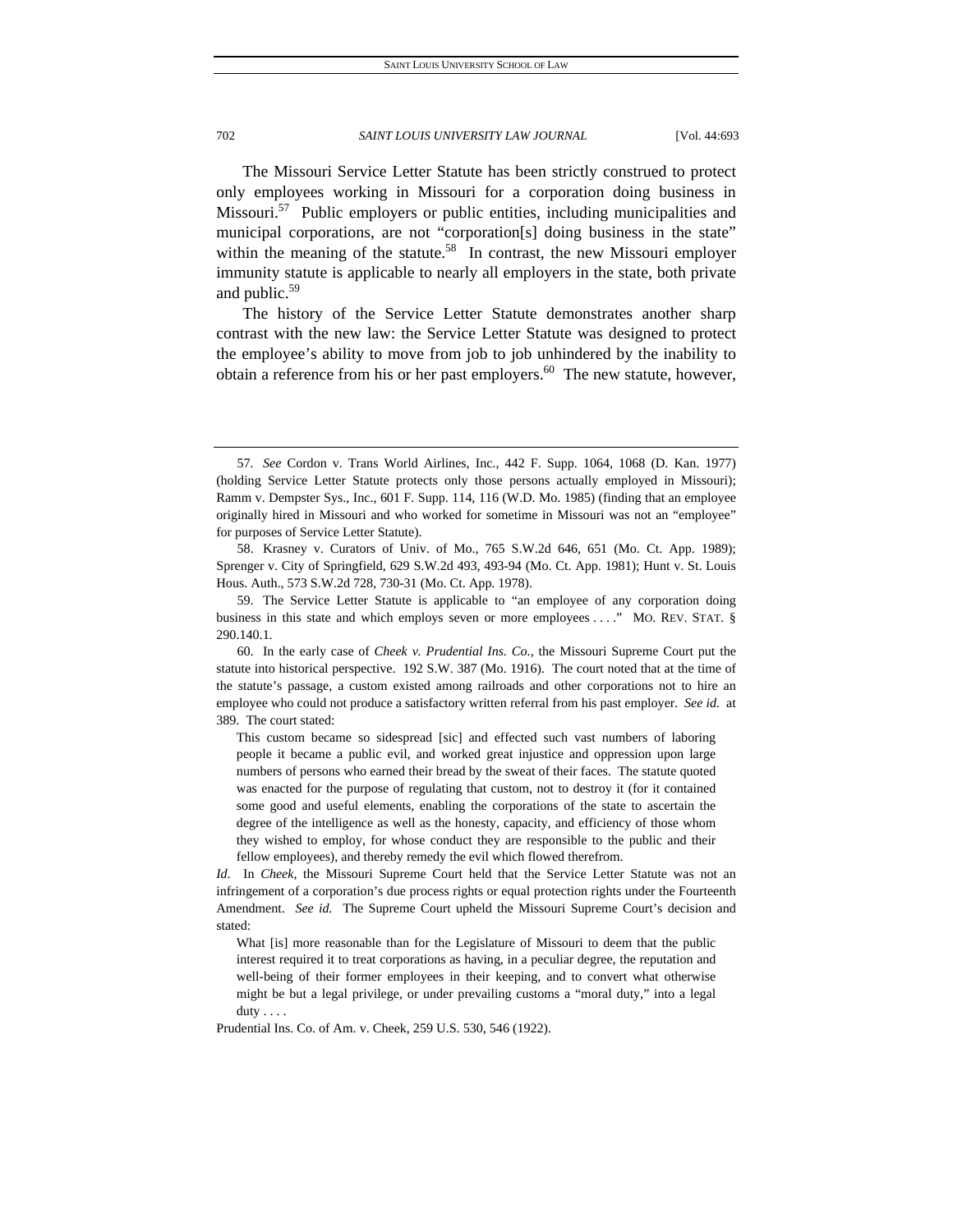is designed to encourage the voluntary free-flow of information among employers.<sup>61</sup>

Although their basic purposes may differ, the two laws share some features. Just as the Service Letter Statute currently purports to prohibit an award of punitive damages based on the content of a service letter, the new statute attempts to protect employers from punitive damage awards based on a reference.<sup>62</sup> Finally, the language of the new statute proscribing the contents of any response made pursuant to the statute's requirements tracks the language defining the contents of a service letter.<sup>63</sup> Thus, it is likely Missouri courts will look to case law that has developed under the Service Letter Statute to assist them in construing the new statute.

#### a. The History of the Service Letter Statute

Missouri's Service Letter Statute was first enacted in 1905.<sup>64</sup> The statute provided that a failure to issue a service letter was punishable by a fine not to exceed five hundred dollars or by imprisonment in the county jail for a period not exceeding one year, or both.<sup>65</sup> When originally enacted the Service Letter Statute did not provide for civil liability; however, the Missouri Supreme Court held that the statute created a private cause of action for a failure to issue a service letter that supported awards of both actual and punitive damages.<sup>66</sup>

 <sup>61.</sup> See *supra* notes 33-37 and accompanying text (discussing the primary sponsor's remarks regarding the purposes of the new statute).

<sup>62</sup>*. Compare* MO. REV. STAT. § 290.140.2, *with* MO. ANN. STAT. § 290.152.5.

<sup>63</sup>*. Compare* MO. REV. STAT. § 290.140.2, *with* MO. ANN. STAT. § 290.152.5.

 <sup>64.</sup> The Act from which the statute was derived was entitled, "An act for the protection of laboring men by requiring employing corporations to give letter showing service of employe [sic] quitting service of such corporation, and providing for penalty for violation of this act." 1905 Mo. Laws 178.

 <sup>65.</sup> MO. REV. STAT. § 3020 (1909).

<sup>66</sup>*. See Cheek*, 192 S.W. 387. *See also* Ralph K. Soebbing, *The Missouri Service Letter Statute*, 31 MO. L. REV. 505, 510-12 (1966). Note that at least one Missouri court decision suggests that a letter issued pursuant to Missouri's Service Letter Statute likewise could be used to support a claim of retaliation pursuant to Title VII, the Americans with Disabilities Act and the Missouri Human Rights Act. Blandin v. Marriott Int'l, Inc., No. 4:96CV1130-DJS, 1997 WL 581562, at \*3 (E.D. Mo. Aug. 25, 1997). In *Blandin*, the United States District Court for the Eastern District of Missouri found that a plaintiff could rely on an employer's failure to supply a properly requested service letter to establish a *prima facie* case of retaliation. *See id.* at \*8-\*9. The *Blandin* court found, however, that "Marriott's failure to provide plaintiff with a service letter and the 'vague harm' which she alleges as a result [did] not rise to the level of an adverse employment action." *Id*. Nevertheless, it is clear the *Blandin* court left open the possibility that failure to issue a service letter could form the basis for an action for retaliation under a number of state and federal anti-discrimination statutes, thus creating a whole new class of litigation under Missouri's Service Letter Statute.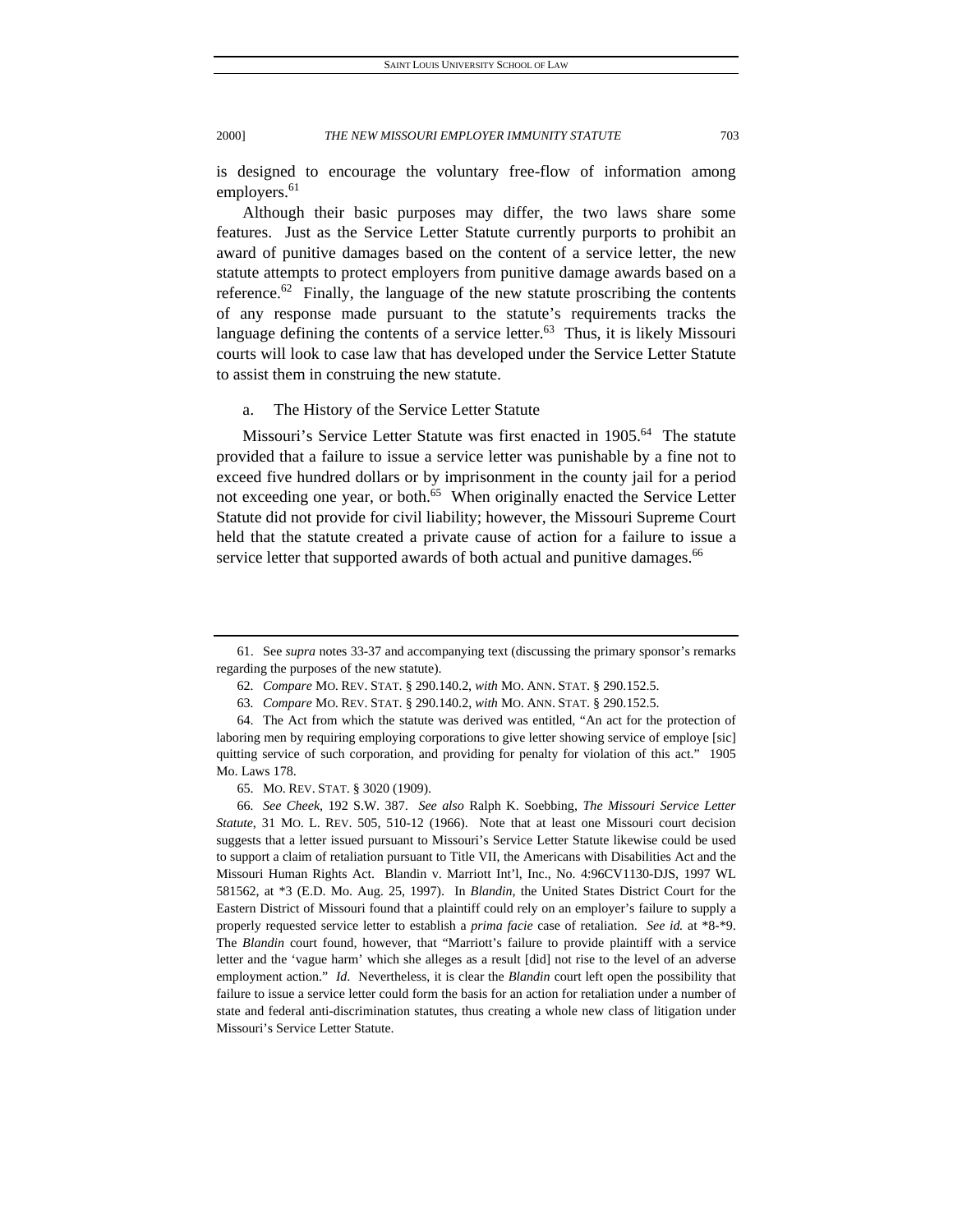In 1982, the Missouri Legislature revisited the language of the Service Letter Statute.<sup>67</sup> Presumably, a major purpose of the 1982 amendment was to "limit punitive damage awards to cases where no letter is timely furnished, and to preclude punitive awards based upon the content of the letter."68 The amendment did not preclude an award of punitive damages in cases where the employer fails to issue a service letter at all.<sup>69</sup>

It appears, however, that the legislative attempt to limit punitive damages to cases in which no service letter is issued has been largely unavailing. Contrary to the legislative amendment, Missouri courts continue to hold that an insufficient response or a response that falsely states the reasons for termination is tantamount to a failure to issue a service letter and may entitle a plaintiff to punitive damages.70

69*. See* Martucci & Johnson, *supra* note 67, at 515. In Talbert v. Safeway Stores, Inc., the United States District Court for the Eastern District of Missouri noted with concern that the "Missouri General Assembly did not explain what would constitute a failure 'to issue the requested letter.'" 651 F. Supp. 1563, 1565 (E.D. Mo. 1987). The court noted that there are at least four possible meanings to the phrase "failure to issue the requested letter" including:

1) the employer failed to issue a letter to the day of trial; 2) the employer issued a letter that purported to be a service letter but, in fact, was not; 3) the employer failed to issue a letter within the 45 day time period; and 4) the employer unreasonably delayed in issuing a letter.

*Id.* The court held, using principles of statutory construction, that if an employer issues a letter more than 45 days after it is requested, the employer has failed to issue a service letter and the employee is entitled to seek punitive damages. *See id.* at 1565-66.

 70. In *Van Sickle v. Katz Drug Co.*, an employer testified regarding his failure to state the true reason for an employee's discharge, "I didn't want to harm this young man. I didn't want to say anything in any way that would be harmful to him in obtaining other employment." 151 S.W. 2d 489, 494 (Mo. Ct. App. 1941). While commending the employer's desire to protect the former employee, the court found that the employer "had conscious knowledge" of his legal duty under, and failure to comply with, the statute and that these facts supported an award of punitive damages. *Id*. *See also* Brooks v. Woodline Motor Freight, Inc., 852 F.2d 1061, 1067 (8th Cir. 1988) ("[A]n untimely service letter constitutes a complete failure to issue a service letter that will support both compensatory and punitive damages."); Stark v. American Bakeries Co., 647 S.W.2d 119, 123 (Mo. 1983) (en banc) ("Because the reason 'your work was unsatisfactory' would not enable plaintiff to meet and rebut severely impairing 'facts' stated by his former

<sup>67</sup>*. See* Ryburn v. General Heating & Cooling, Co., 887 S.W.2d 604, 607 (Mo. Ct. App. 1994). *See also* William C. Martucci & Mark P. Johnson, *Recent Developments in Missouri: Labor and Employment Law*, 53 UMKC. L. REV. 509, 515 (1985). In its present embodiment, the Service Letter Statute no longer makes it a criminal offense to fail to supply a service letter. *See*  MO. REV. STAT. § 290.140.

<sup>68</sup>*. See Ryburn*, 887 S.W.2d at 607. The language limiting the award of punitive damages under the amended Service Letter Statute was carried forward into the new reference immunity statute. However, under the Service Letter Statute, an employer's response is required if a proper request is received, whereas under the new statute an employer's compliance is voluntary. *See also infra* notes 238-44 (discussing how the voluntary nature of the new statute creates a major ambiguity because it is difficult to conceive of an award of punitive damages for failure to comply with a statute that is voluntary).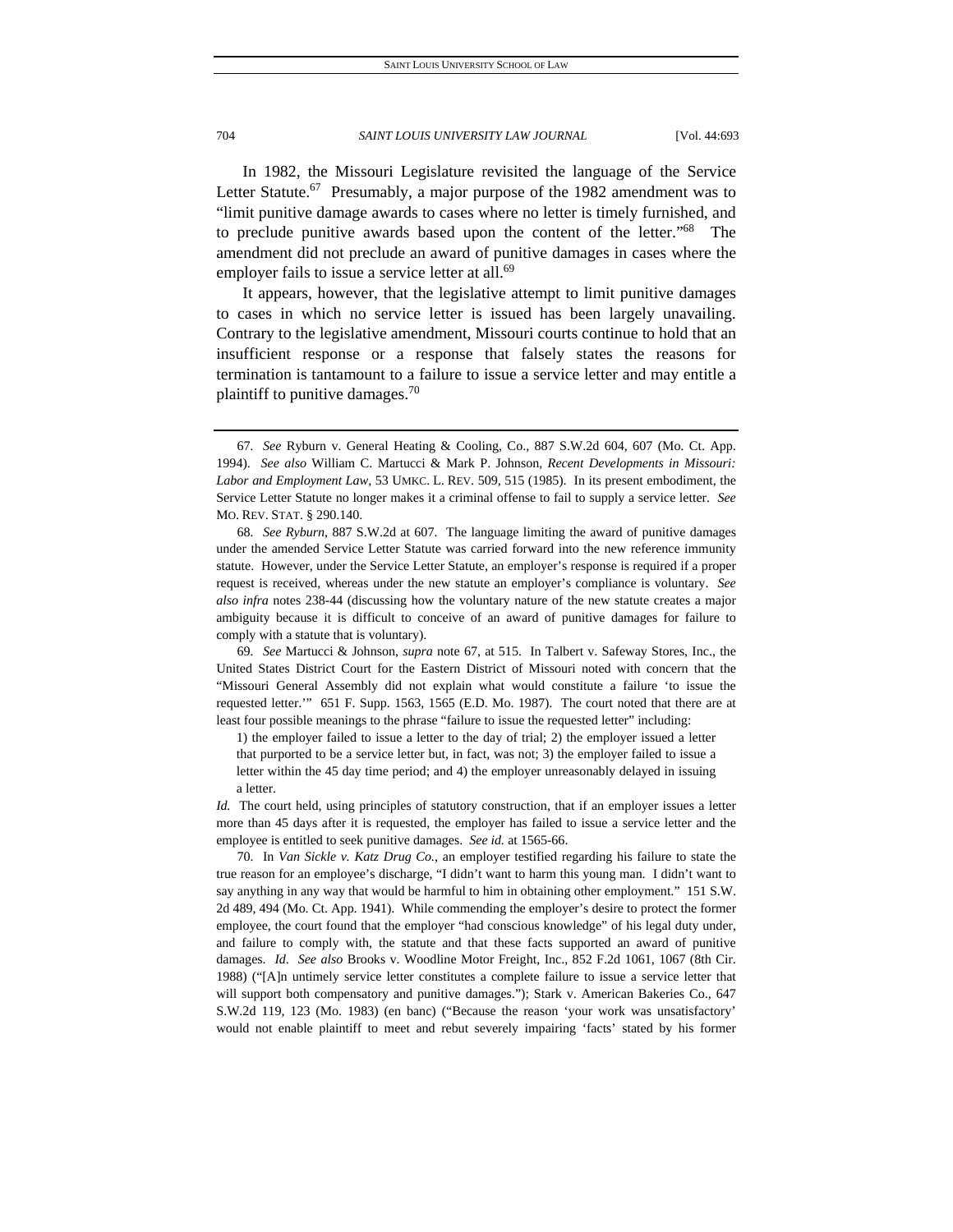# b. Litigation under the Service Letter Statute

The court determines the sufficiency of the employer's response to a proper request for a service letter as a matter of  $law<sup>71</sup>$  For example, the Missouri Court of Appeals held that a service letter that included the cause of the employee's discharge, but not the duration of the employee's employment or the character of the employee's service did not meet the requirements of a proper service letter.<sup>72</sup> Also, Missouri courts have held that service letters stating that the employee was discharged for "unsatisfactory work" are too vague to satisfy the requirements of the Service Letter Statute.<sup>73</sup> Thus, generalities regarding an employee's termination will ordinarily not meet the statutory requirements that a valid, clear, and true reason for an employee's discharge be given.<sup>74</sup>

One of the most litigated requirements of the Service Letter Statute mandates that employers state the "true reasons" for an employee's discharge.75 As the Missouri Supreme Court explained in *Labrier v. Anheuser Ford, Inc.*:

71*. See* Newton v. State Farm Mut. Auto. Ins. Co., 700 F.2d 419, 420 (8th Cir. 1983).

72*. See Hills*, 779 S.W.2d at 300.

 73. Gloria v. University of Health Science, 713 S.W.2d 32, 33 (Mo. Ct. App. 1986). In *Stark*, the Missouri Supreme Court reasoned that a service letter citing "unsatisfactory work" as the reason for an employee's termination, even if the work was unsatisfactory in some respect, would not allow an employee to challenge any allegedly false statements that his work was not satisfactory in other, possibly vital, respects. 647 S.W.2d at 123.

 74. Cumby v. Farmland Indus., Inc., 524 S.W.2d 132, 135 (Mo. Ct. App. 1975). *See also* Gerharter v. Mitchelhill Seed Co., 157 S.W.2d 577, 580-81 (Mo. Ct. App. 1941) (holding letter which included dates of employment and was signed by the president of the corporation, indicating that the employee's services were satisfactory but no longer required insufficient to comply with statute). *But see Kincaid*, 750 S.W.2d at 554 (employer's response to a service letter request that indicated the employee had resigned, rather than been terminated, was found to be not so incomplete as to be equivalent to a failure to send a letter at all).

75*. See* MO. REV. STAT. § 290.140.1.

corporate employer, we conclude it is too vague to constitute a 'cause' for discharge under § 290.140, RSMO 1969."); J & J Home Builders, Inc. v. Hasty, 989 S.W.2d 614, 617 (Mo. Ct. App. 1999) (holding company's failure to sign service letter, even though on company letterhead, constituted refusal to issue requested letter exposing company to punitive damage award); Hills v. McComas Rentals, Inc., 779 S.W.2d 297, 300 (Mo. Ct. App. 1989) (failing to provide duration of employment or character of service held equivalent to non-issuance of service letter); Ball v. American Greetings Corp., 752 S.W.2d 814, 821 (Mo. Ct. App. 1988) (failing to state cause for discharge constitutes refusal to issue the service letter and supports award of punitive damages). *But see* Kincaid v. Pitney Bowes, Inc., 750 S.W.2d 550, 554 (Mo. Ct. App. 1988) (holding employee not entitled to punitive damages where employer's response is incomplete; not complete failure to issue); Hendrix v. Wainwright Indus., 755 S.W.2d 411, 413 (Mo. Ct. App. 1988) (holding employee barred from seeking punitive damages because service letter provided and employee challenged substance of letter).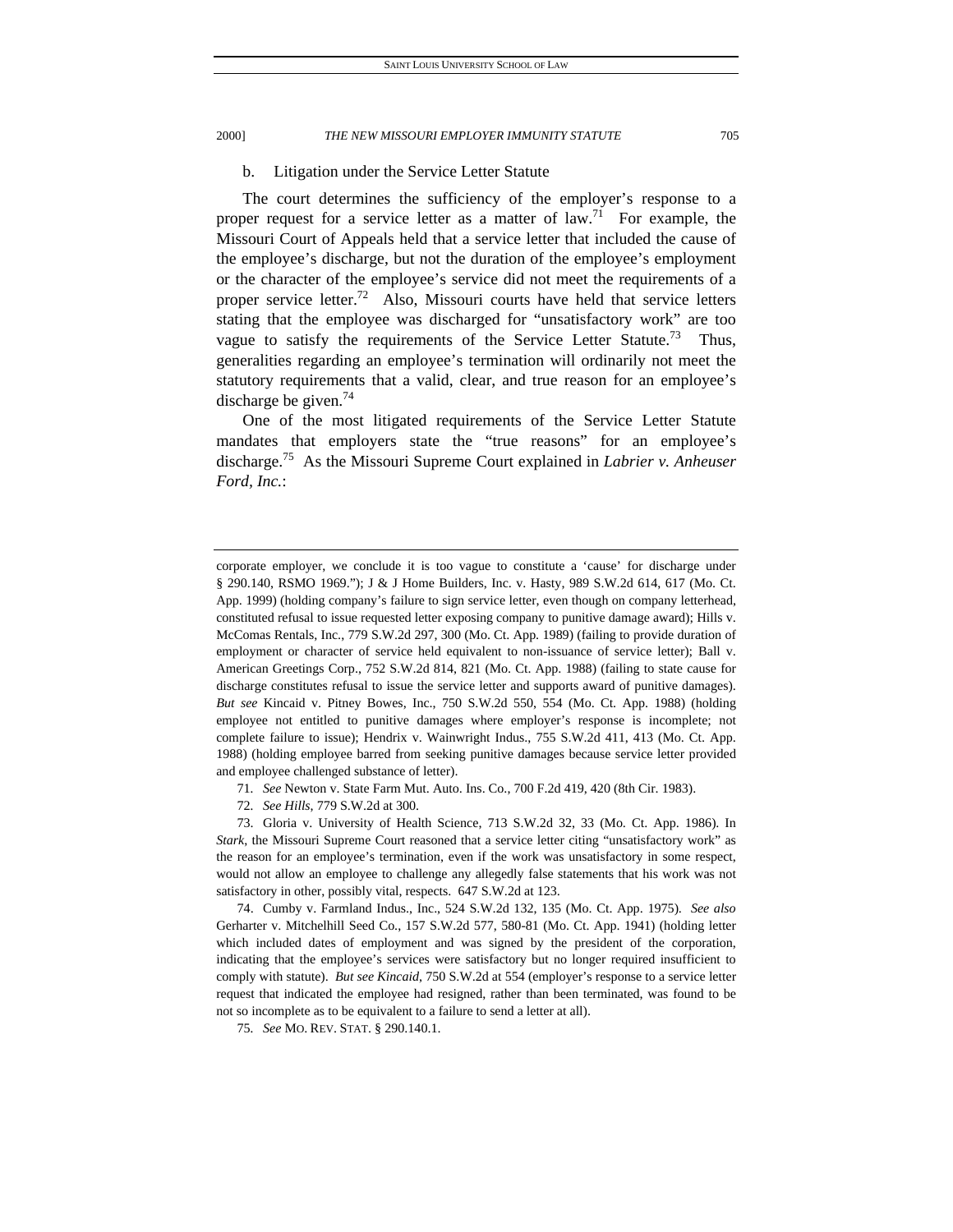There is a distinction between the reasons themselves being true and the reasons given for discharge as being the actual ones for which the plaintiff was dismissed. The statute only requires the latter . . . . Therefore, even though the reasons stated may themselves be incorrect, they still may be the real reasons the employer discharged its employee. In such a case, an employer satisfies its obligations under the statute when it states the truth as to discharge reasons, even though they may be incorrect.<sup>76</sup>

The Missouri Supreme Court outlined the burden of proof in a lawsuit challenging the "true reasons" for discharge in *Stark v. American Bakeries Co*. 77 The *Stark* court cited with approval the decision of the Court of Appeals for the Western District of Missouri in *Newman v. Greater Kansas City Baptist and Community Hospital Association*, 78 which noted that a plaintiff's burden under the statute is a subjective one:

[T]he service letter gave as the cause of discharge: "Theft of personal property on hospital premises." At trial, plaintiff produced evidence that she was not guilty of theft. Reversing judgment for plaintiff, the court opined, "... [sic] the evidence that [plaintiff] did not steal proves merely that the statement that she did steal was false, not that the reason stated for discharge was false. In fact, the evidence allows no inference other than that she was terminated because . . . the hospital believed she stole. There was no proof that the reason given was a foil for a true but undisclosed cause. The want of such evidence amounted to a lapse to prove a submissible cause of action under  $\S 290.140.^{079}$ 

To avoid a directed verdict, a plaintiff trying to establish that an employer failed to state the true reason for discharge "need not prove the true reason for his discharge but must cite substantial evidence that the stated reason is not the true reason for his discharge."<sup>80</sup>

c. Damages Under the Service Letter Statute

Missouri courts have repeatedly found that the failure of an employer to issue a service letter when requested entitles the employee to nominal damages even absent proof of actual injury.<sup>81</sup> In order for an employee to recover actual damages under the statute, the employee must prove:

 <sup>76. 621</sup> S.W.2d 51, 57 n.2 (Mo. 1981) (en banc).

 <sup>77. 647</sup> S.W.2d 119 (Mo. 1983) (en banc).

 <sup>78. 604</sup> S.W.2d 619 (Mo. Ct. App. 1980)

<sup>79</sup>*. Stark*, 647 S.W.2d at 124 n.7 (citations omitted).

<sup>80</sup>*. Id*. at 124 n.5 (citations omitted).

<sup>81</sup>*. See* Thompson v. Skelgas, Inc., 896 S.W.2d 645, 647 (Mo. Ct. App. 1995). *See also* Herberholt v. dePaul Community Health Ctr., 625 S.W.2d 617, 622 (Mo. 1981) (en banc) (citing Heuer v. John R. Thompson Co., 251 S.W.2d 980, 985 (Mo. Ct. App. 1952)) ("The failure to give a proper service letter constituted an invasion of plaintiff's legal rights and without proof of any damages whatever entitled plaintiff to a verdict for nominal damages.").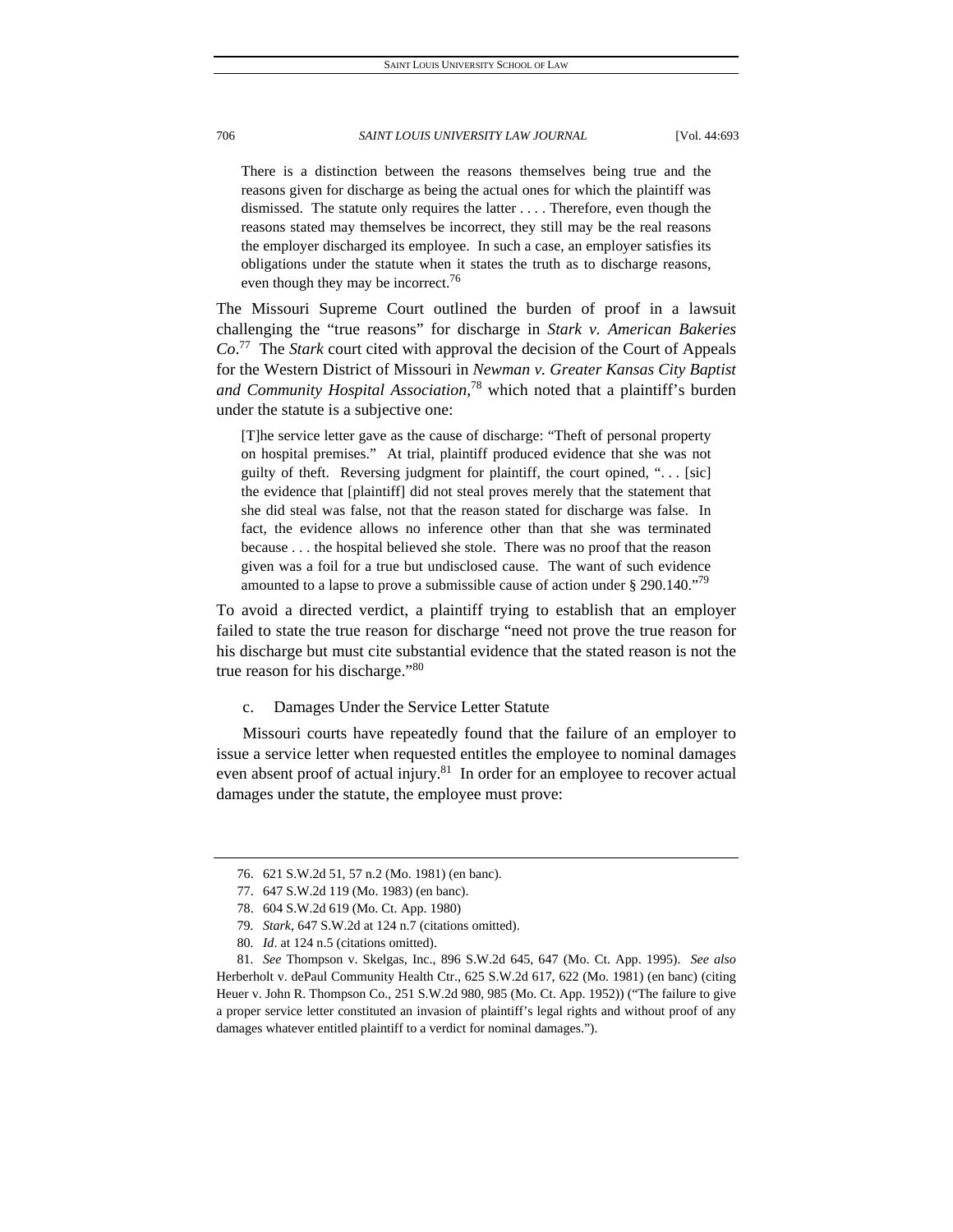(1) that on or about an approximate date the plaintiff was either refused employment or hindered in obtaining such employment; (2) that the refusal or hindrance was caused by the absence or inadequacy of the service letter; (3) that the position the plaintiff had difficulty in obtaining was actually open; and (4) the salary rate of that position.<sup>82</sup>

The standard under which a Missouri plaintiff may be entitled to an award of punitive damages was defined by the Missouri Supreme Court in *Burnett v. Griffith* as "conduct that is outrageous, because of the defendant's evil motive or reckless indifference to the rights of others."83 Courts have upheld the *Burnett* standard as the appropriate standard for submission of punitive damages under the Service Letter Statute.<sup>84</sup>

In *Ryburn v. General Heating & Cooling, Co.*, the Missouri Court of Appeals discussed the level of "outrageousness" necessary to support an award of punitive damages in a service letter case.85 The *Ryburn* court rejected the argument of the defendant employer that the term "outrageous," as used in *Burnett*, was equivalent to the degree of outrageousness needed to support a claim of intentional infliction of emotional distress.86 The *Ryburn* court stated:

It may seem anomalous that the standard for imposition of punitive damages might be a lower degree of outrageousness than the standard to award compensatory damages in a tort action of outrage. However, the reluctance of the courts to open the floodgates of claims for the tort of outrage have caused the courts to maintain a very high threshold for such claims . . . .

The standard for a punitive damage award in a service letter action requires proof that would support a finding of outrageousness "based upon a wanton mental state—a knowing and conscious disregard of the right or the welfare of another."88 Accordingly, a defendant's reckless indifference to the rights of

<sup>82</sup>*. Herberholt*, 625 S.W.2d at 622-23 (citing Rotermund v. Basic Materials Co., 558 S.W.2d 688, 691-92 (Mo. Ct. App. 1977)). *See also* Grasle v. Jenny Craig Weight Loss Centres, Inc., 167 F.R.D. 406, 413-14 (E.D. Mo. 1996) (Fact that employee asked for service letter by prospective employer, standing alone, insufficient to prove actual damages. There must be a showing that the employer actually held the service letter against the plaintiff); Labrier v. Anheuser Ford, Inc., 621 S.W.2d 51, 57 (Mo. 1981) (en banc).

 <sup>83.</sup> Burnett v. Griffith, 769 S.W.2d 780, 789 (Mo. 1989) (en banc).

<sup>84</sup>*. See Ryburn*, 887 S.W.2d at 608 n.2 (Mo. Ct. App. 1994) (citation omitted) ("The parties in this case have assumed, and we assume, that a claim of violation of the service letter law is equivalent to an intentional tort for purposes of the appropriate standard for submission of punitive damages."); Hills v. McComas Rentals, Inc., 779 S.W.2d 297, 302 (Mo. Ct. App. 1989) (citing Burnett v. Griffith, 769 S.W.2d 780,787 (Mo. 1989)) ("While the Burnett decision involves punitive damages in cases of intentional torts, we find it analogous to the statutory imposition of punitive damages.").

 <sup>85. 887</sup> S.W.2d at 608-09.

<sup>86</sup>*. Id.* at 608.

<sup>87</sup>*. Id*.

<sup>88</sup>*. Id.* at 609.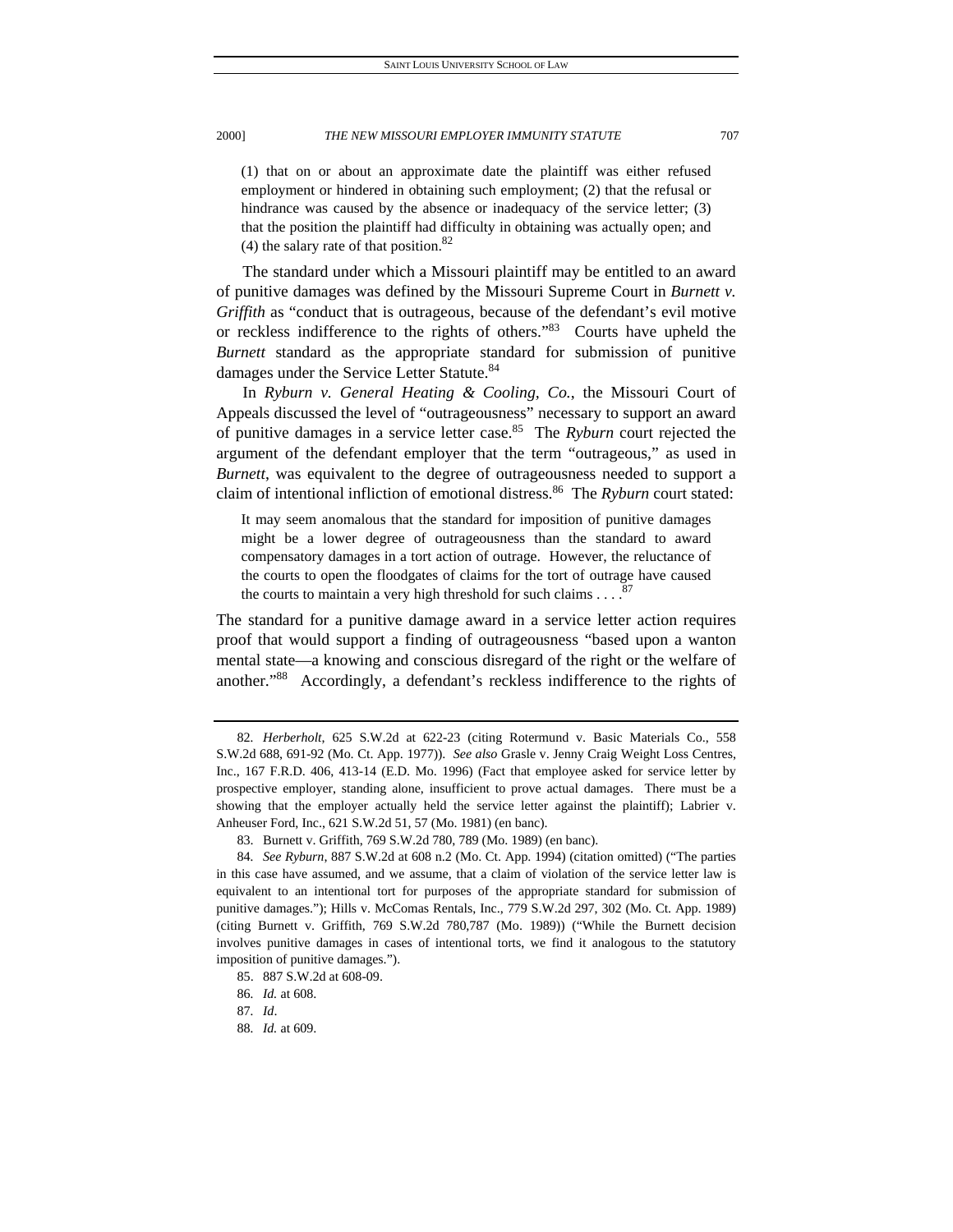others will support a finding of outrageousness and hence, an award of punitive damages to a service letter plaintiff in Missouri.<sup>89</sup>

Courts may likely apply the standards governing an award of damages under the Service Letter Statute when construing the new employer immunity law. The language describing the contents of any response made under the new law mirrors the language of the required contents of a service letter.<sup>90</sup> The new statute also borrows language from the standards used by Missouri courts in deciding common law defamation claims. $91$  Thus, the courts may rely on common law defamation jurisprudence to determine when the privilege bestowed by the new statute has been overcome, entitling an employee to damages for a defamatory reference.

## *B. Defamation in the Employment Context*

While retaining the common law characteristics of libel and slander, Missouri courts consider both causes of action under the single tort label of defamation.92 Additionally, Missouri courts no longer distinguish between *per se*<sup>93</sup> and *per quod*<sup>94</sup> defamation.<sup>95</sup> Under Missouri law, an employee wishing

 92. Kennedy v. Jasper, 928 S.W.2d 395, 399 (Mo. Ct. App. 1996) (citing Henry v. Halliburton, 690 S.W.2d 775, 779 (Mo. 1985) (en banc)).

 93. At early common law, four categories of false statements were considered slander per se including: "that the plaintiff was guilty of a crime, afflicted with a loathsome disease, or unchaste, as well as false statements that concerned the plaintiff's ability to engage in his or her occupation or business." Nazeri v. Missouri Valley College, 860 S.W.2d 303, 308 (Mo. 1993) (en banc). If a plaintiff was alleging slander per se, the plaintiff did not have to plead damages because

<sup>89</sup>*. See id. See also* J & J Homebuilders, Inc., v. Hasty, 989 S.W.2d 614, 616 (Mo. Ct. App. 1999). In *J & J*, the court stated:

<sup>[</sup>T]he jury could reasonably conclude that failing to sign the letter, sending the letter to her former address two weeks after it was prepared and providing an erroneous date of termination was outrageous because of  $J \& J$ 's reckless indifference [to] the rights of Ms. Hasty under the statute. The evidence shows that [Defendant's Vice-President] spoke with her attorney regarding the service letter and was cognizant of the requirements of the service letter statute and that she did not review or sign the letter before it was sent. In entering its verdict, the jury did not believe the deficiencies in the letter were inadvertent or mistakes as J & J contends. Accordingly, the trial court did not err in submitting the issue of punitive damages to the jury.

*Id.* at 617.

<sup>90</sup>*. Compare* MO. ANN. STAT. § 290.152.2, *with* MO. REV. STAT. § 290.140.1.

<sup>91</sup>*. Compare* "[f]or purposes of this section, an employer shall be immune from civil liability for any response made pursuant to this section . . . unless such response was false and made with knowledge that it was false or with reckless disregard for whether such response was true or false," MO. ANN. STAT. § 290.152.4, *with* the common law standard for overcoming the qualified privilege that attaches to employee references in Missouri which requires that plaintiff prove "the falsity of a statement and knowledge of such falsity (or reckless disregard of plaintiff's rights without knowledge of whether it was true or false) . . . ." Cash v. Empire Gas Corp., 547 S.W.2d 830, 834 (Mo. Ct. App. 1976) (quoting Potter v. Milbank Mfg. Co., 489 S.W.2d 197, 204 (Mo. 1972)).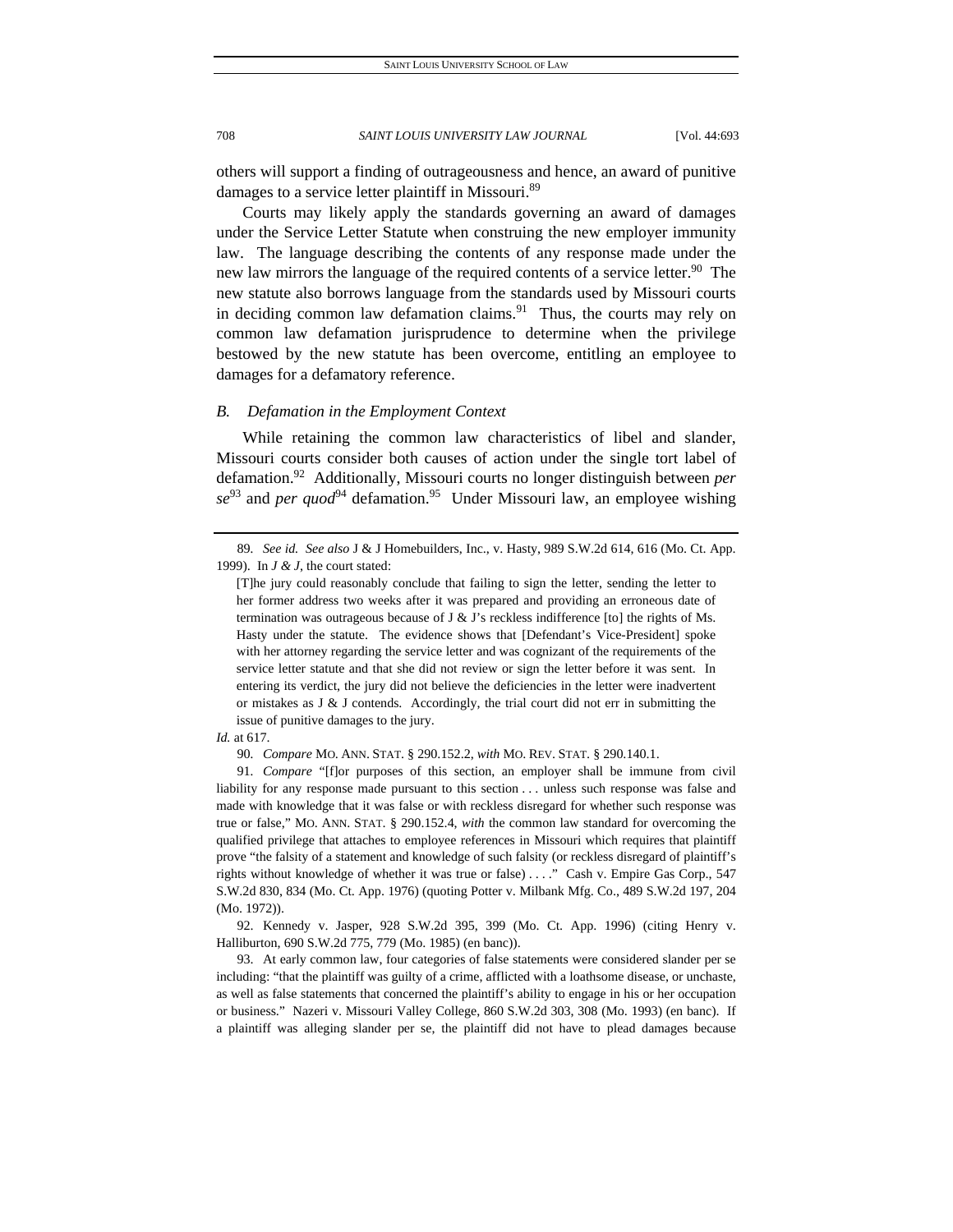to challenge an allegedly defamatory reference must prove: (1) the employer made a statement of fact, (2) the statement was of and concerning the plaintiff, (3) the statement was false, (4) a third person heard or read the statement (also known as the "publication" element),  $96(5)$  the plaintiff's reputation was injured, and (6) the defendant was at fault.<sup>97</sup> In order for a statement of fact to

damages were presumed. *See id.* Libel per se "referred to a statement whose defamatory nature was apparent upon the face of the publication . . . ." *Id.*

 94. At early common law, slander per quod encompassed words which were not actionable as slander per se and a plaintiff was required to both plead and prove "special damages." *Nazeri*, 860 S.W.2d at 308. Special damages were those that were capable of being calculated in dollars, such as the loss of marriage, employment, income, profits or even gratuitous hospitality. Carter v. Willert Home Prods., Inc., 714 S.W.2d 506, 509 (Mo. 1986) (en banc) (citation omitted). Extrinsic facts were necessary in order to label a defamatory statement as libel per quod and proof of special damages was also required. *Id*. at 509 & n.1.

95. In *Nazeri*, the Missouri Supreme Court stated:

Although it is clear that respondent's remarks were defamatory, attempts to characterize them as per se or per quod appear more artificial than real. Unfortunately, the result of the classifications may have a very real impact more far-reaching than justified. In one case the jury is free to presume damages. In the other the jury is precluded from awarding actual damages unless special damages are proven. . . . We hold that in defamation cases the old rules of per se and per quod do not apply and plaintiff need only to plead and prove the unified defamation elements set out in MAI 23.01(1) and 23.01(2). In short, plaintiffs need not concern themselves with whether the defamation is per se or per quod, nor with whether special damages exist, but must prove actual damages in all cases.

860 S.W.2d at 312-13.

96*. See* Saxton, *supra* note 19, at 69-70.

97*. See* Mark P. Johnson & Joseph W. Miller, *An Overview of Libel Law in Missouri*, 52 J. MO. B. 210, 211 (1996) (citing Moore v. Credit Info. Corp. of Am., 673 F.2d 208 (8th Cir. 1982)); *Nazeri*, 860 S.W.2d at 312-13. To recover at early common law, a defamation plaintiff needed only to prove the publication of a false and defamatory statement; the intent or "fault" of the defendant was not an issue. John Bruce Lewis, et al., *Defamation and the Workplace: A Survey of the Law and Proposals for Reform*, 54 MO. L. REV. 797, 816 (1989). The landmark case of *New York Times v. Sullivan*, 376 U.S. 254 (1964) marked a turning point in the law of defamation. In *Sullivan*, the Supreme Court attempted to reconcile the principles of freedom of speech with defamation law developed by the states by requiring that "actual malice" be proven before a public official can recover damages for defamation:

The constitutional guarantees require, we think, a federal rule that prohibits a public official from recovering damages for a defamatory falsehood relating to his official conduct unless the plaintiff proves the statement was made with 'actual malice' – that is, with knowledge that it was false or with reckless disregard of whether it was false or not.

*Id*. at 279-80. A decade later, in *Gertz v. Robert Welch, Inc.*, 418 U.S. 323, 347-48 (1974), the Court distinguished between public and private defamation plaintiffs, and found that the "actual malice" standard should apply to public figures and officials, while the standard for private litigants was left to the states to define "so long as they do not impose liability without fault." The standard of fault for private figures announced in *Gertz* has been called into question by the Supreme Court's decision in *Dunn & Bradstreet, Inc. v. Greenmoss Builders, Inc.*, 472 U.S. 749 (1985). *Dunn* has been read to limit the fault requirement in *Gertz* to plaintiffs that are private figures when the defamatory statement does not involve a matter of public concern. *See* Lewis,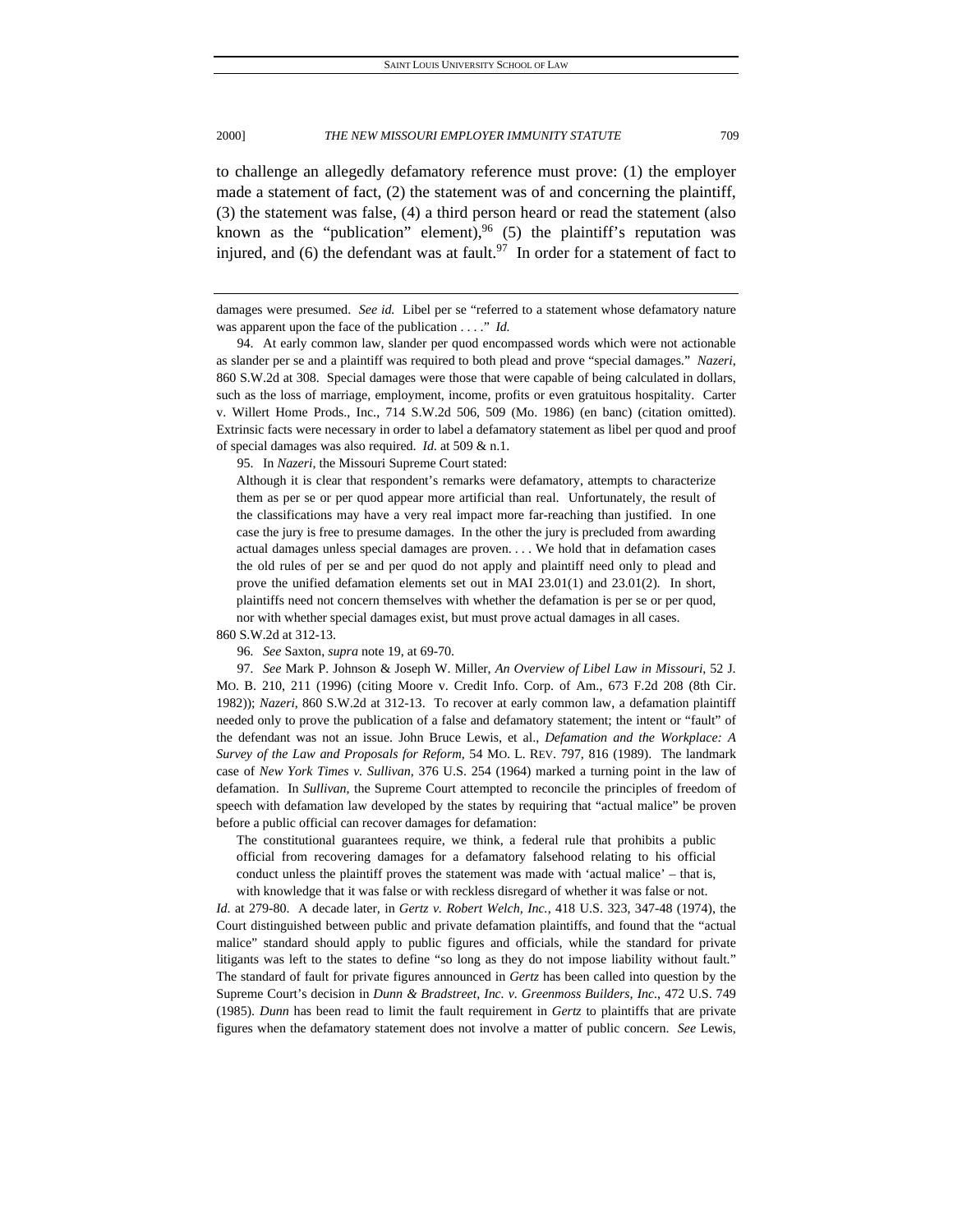be defamatory, it must tend to "harm the reputation of another as to lower him in the estimation of the community or to deter third persons from desiring to associate or deal with him."<sup>98</sup>

The initial determination as to whether a statement is defamatory is a question of law decided by the court.<sup>99</sup> When determining whether a statement is defamatory, Missouri courts consider the statement in context, not in isolation.<sup>100</sup> Once the court determines that a statement is defamatory, the court examines whether one or more privileges or defenses protect the defendant from liability.<sup>101</sup>

# a. Common Law Defenses to a Defamation Claim

Privileged communications are divided into two general categories: communications that are absolutely privileged<sup>102</sup> and those that are qualifiedly or conditionally privileged.103 If a communication is absolutely privileged, even intentional false statements are immune from suit, while a qualifiedly or conditionally privileged communication is immune only if the privilege is not abused and the defamatory statements are published in good faith and without malice.104

*supra,* at 817. At least one commentator has noted that *Dunn* does not significantly impact defamation claims in the workplace because most employees are private individuals and references are not normally of public interest. *See id*. Thus, fault remains a requirement in most reference-based claims. *See* Saxton, *supra* note 19, at 70-71.

 <sup>98.</sup> RESTATEMENT (SECOND) OF TORTS § 559 (1977). Comment d to the RESTATEMENT (SECOND) OF TORTS § 559 explains that a communication can be defamatory even absent actual harm, so long as the statement has a general tendency to cause such harm. *See id.* § 559 cmt. d. Thus, there is a difference in determining whether a communication is defamatory and whether damages can be recovered. *See id.*

<sup>99</sup>*. See* Pape v. Reither, 918 S.W.2d 376, 379 (Mo. Ct. App. 1996).

<sup>100</sup>*. See* Buller v. Pulitzer Publ'g Co., 684 S.W.2d 473, 477 (Mo. Ct. App. 1984). *See also* Balderree v. Beeman, 837 S.W.2d 309, 324 (Mo. Ct. App. 1992) (finding that examined in context the only reasonable inference from defendant's statement that plaintiff "propositioned" members of the contractor with whom the employer did business was that plaintiff had "sexually propositioned" such members. According to the court, "[a]ny other holding would ignore today's vernacular.").

<sup>101</sup>*. See Pape*, 918 S.W.2d at 380.

 <sup>102.</sup> When a statement is absolutely privileged, the defense of privilege is generally not required to be set forth in the answer and may be raised by way of a motion to dismiss or a motion for summary judgment. *See* 50 Am. Jur. 2d *Libel & Slander* § 457 (1995).

 <sup>103.</sup> A qualified or conditional privilege must be pleaded and proved; unless it is affirmatively disclosed by the complaint, or the defense, as an issue in the case. *See* 50 Am. Jur. 2d *Libel & Slander* § 457 (1995). Failure to raise the qualified privilege as a defense generally constitutes a waiver of the defense. *See id*. *See also* Laun v. Union Elec. Co., 166 S.W.2d 1065, 1068 (Mo. 1942) (citation omitted) ("The difference in the two classes of privilege is 'that malice destroys the one and does not change the other.'").

<sup>104</sup>*. Laun*, 166 S.W.2d at 1068.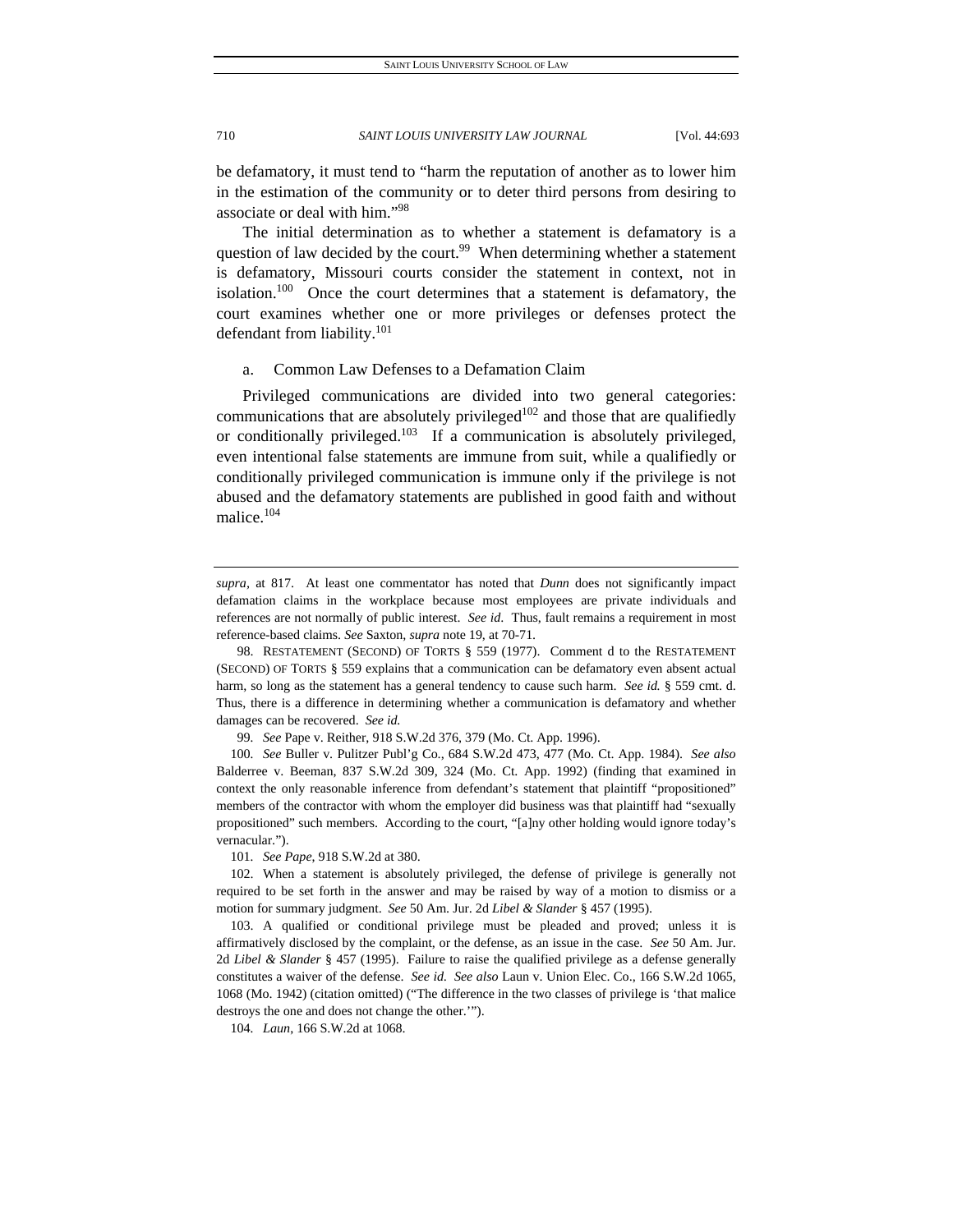Absolute immunity is generally confined to a few situations where there is an obvious policy in favor of permitting complete freedom of expression, without any inquiry as to the defendant's motives.<sup>105</sup> Absolute privilege is based upon the public policy of freedom of speech and is generally limited to judicial, legislative or executive proceedings.<sup>106</sup> The privilege is sometimes extended "to occasions where the communication is provided for and required by law." $107$ 

Communications concerning the character of an employee or former employee are generally qualifiedly privileged.<sup>108</sup> For the privilege to attach, the communication must be made in "good faith" concerning a subject in which both parties have a common duty or interest.<sup>109</sup> Even a false defamatory statement in a reference enjoys a qualified privilege under Missouri law if it is made in good faith and the employer reasonably believes it to be true.<sup>110</sup>

106. Pulliam v. Bond, 406 S.W.2d 635, 640 (Mo. 1966).

107*. See* State *ex rel*. McNary v. Hais, 670 S.W.2d 494, 496 (Mo. 1984) (en banc). These "other occasions" have been held to include proceedings that are "quasi-judicial" in nature. *Id.*

108*. See* Cash v. Empire Gas Corp., 547 S.W.2d 830, 833 (Mo. Ct. App. 1976) (quoting 50 Am. Jur. 2d *Libel & Slander* §§ 195, 273 (1995)). The Missouri Supreme Court has also held that information given to a loan company investigating an employee is subject to a qualified privilege. In *Carter v. Willert Home Prods.*, the Supreme Court held:

Although Civil Finance Company was not a prospective employer of plaintiff, it was about to enter into a business relationship with plaintiff, and its interest in the information was no less substantial that than [sic] of the prospective employer in Cash. We believe that the statements made in this case are likewise, as a matter of law, qualifiedly privileged.

714 S.W.2d 506, 513 (Mo. 1986) (en banc).

109*. Cash*, 547 S.W. 2d at 833.

 110. In *Washington v. Thomas*, 778 S.W.2d 792, 795 (Mo. Ct. App. 1989), the resident manager of an apartment complex sued the corporation that owned the apartment complex for defamation after the complex allegedly published documents "accusing plaintiff of threatening to do bodily harm with a loaded weapon to his superiors." 778 S.W.2d 792, 795 (Mo. Ct. App. 1989). The court stated:

Lack of personal knowledge is no bar to the relating of all relevant information regarding a former employee to one who has a definite interest [in] providing it is done in good faith, i.e. without serious doubt as to the truth of the information. Proof of falsity is not proof of malice, nor is malice shown by the defamatory nature of the charges nor by the failure to investigate.

*Id*. at 799 (citations omitted). In *Carmichael v. Wiesemann*, 738 S.W.2d 877 (Mo. Ct. App. 1987), the employer told customers that the employee had been fired for stealing and the employee sued for slander. *See id.* at 887. The employee had failed a lie detector test, but denied stealing. *See id.* at 879-80. The court held that the plaintiff failed to prove by clear and convincing evidence that the defendant realized the statement in which he said that the plaintiff "had stolen or that he was fired for stealing was false" or that the defendant "subjectively entertained serious doubt as to the truth of such statements." *Id.* at 881.

<sup>105</sup>*. See id*. *See also* Wright v. Over-The-Road & City Transfer Drivers, Helpers, Dockmen and Warehousemen, 945 S.W.2d 481, 492 (Mo. Ct. App. 1997).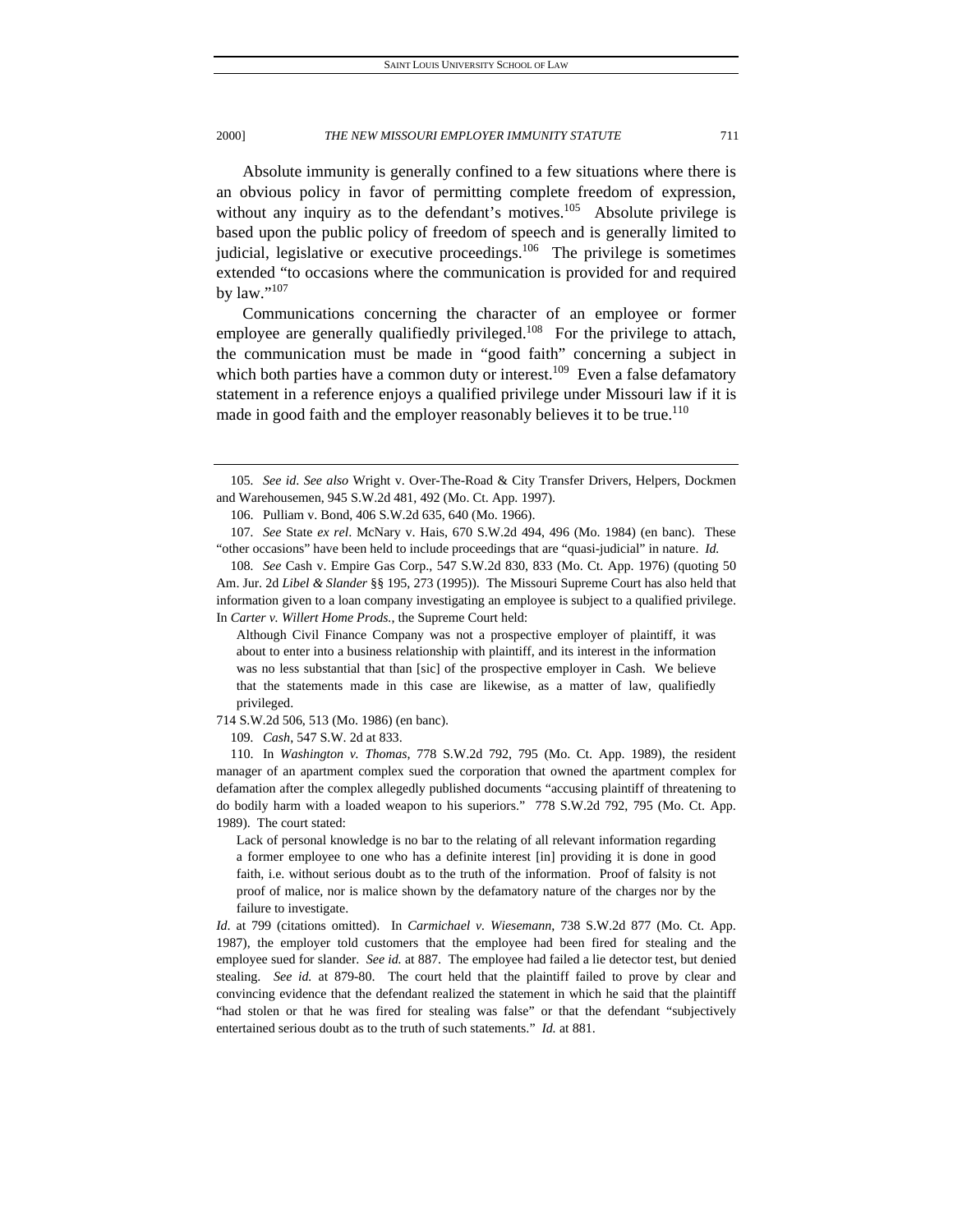To overcome the qualified privilege that attaches to letters of reference in Missouri, the employee has the burden of proving express malice.<sup>111</sup> A jury then determines whether the showing of malice is sufficient to overcome the qualified privilege.<sup>112</sup> Missouri's approved jury instructions on libel and slander, however, do not contain the term "malice, $v^{113}$  instead jurors are directed to determine whether the statement was made with "knowledge that it was false, or with reckless disregard for whether it was true or false at a time when they had serious doubt as to whether they were true  $\dots$ ."<sup>114</sup> When the evidence shows that the defamatory statement was published "for a motive inconsistent with the principles that gave rise to the qualified privilege," malice may be present.<sup>115</sup>

The common law qualified privilege can be overcome not only by a finding of "malice,"<sup>116</sup> but also by what is termed "excessive dissemination."117 The "excessive dissemination" exception might exist, for example, if publication is made "to persons other than those to whom the communication is important and thus privileged."118 Other ways in which the

114*. Snodgrass*, 630 S.W.2d at 154 (citing MAI 23.10(2)). Note the similarity between this language and the language of section 4 of the new statute: "an employer shall be immune from civil liability for any response . . . unless such response was false and made with knowledge that it was false or with reckless disregard for whether such response was true or false." MO. ANN. STAT. § 290.152.4.

116*. Id*.

<sup>111</sup>*. Washington,* 778 S.W.2d at 834.

 <sup>112.</sup> Snodgrass v. Headco Indus., Inc., 630 S.W.2d 147, 153-54 (Mo. Ct. App. 1982) (citing Pulliam v. Bond, 406 S.W.2d 635 (Mo. 1966)).

 <sup>113.</sup> In *Snodgrass*, a defendant in a slander case challenged Missouri's Approved Instructions (MAI), claiming they failed to properly prescribe the plaintiff's burden when the communication is qualifiedly privileged. 630 S.W. 2d at 154. The MAI on libel and slander track the language of the Supreme Court in *New York Times Co. v. Sullivan*, 376 U.S. 254 (1965) in defining "actual malice." *Snodgrass,* 630 S.W.2d at 154*.* The drafters of the MAI were apparently cognizant of the considerable confusion in case law regarding the proper terminology for the type of malice necessary to overcome a qualified privilege, alternately referred to by the courts as "actual malice," "express malice," "legal malice," "malice in fact," and "malice in law." *Id.* The MAI contains but one term "malice" which has only one definition, i.e., "the doing of a wrongful act intentionally without just cause or excuse." *Id.* at 154-55 (quoting MAI 16.01). Because the *New York Times* standard is used in the libel and slander instruction, there is no need for a jury in Missouri to find either "legal malice" or "actual malice" to award punitive damages. *Snodgrass*, 640 S.W.2d at 155. The notes on use to the MAI for libel and slander provide that MAI 4.16 should be used as a damage instruction. *See id.* at 155. This instruction allows an award of punitive damages if the jury finds such damages "will serve to punish the defendant and deter him and others from like conduct." *Id.* at 155 (quoting MAI 4.16) (internal quotations omitted).

<sup>115</sup>*. Snodgrass,* 630 S.W.2d at 154.

 <sup>117.</sup> Rice v. Hodapp, 919 S.W.2d 240, 244 (Mo. 1996) (en banc).

<sup>118</sup>*. See* Saxton, *supra* note 19, at 73. *See also Rice*, 919 S.W.2d at 244 (citing Hellesen v. Knaus Truck Lines, 370 S.W.2d 341, 345 (Mo. 1963)); RESTATEMENT (SECOND) OF TORTS § 604 (1977).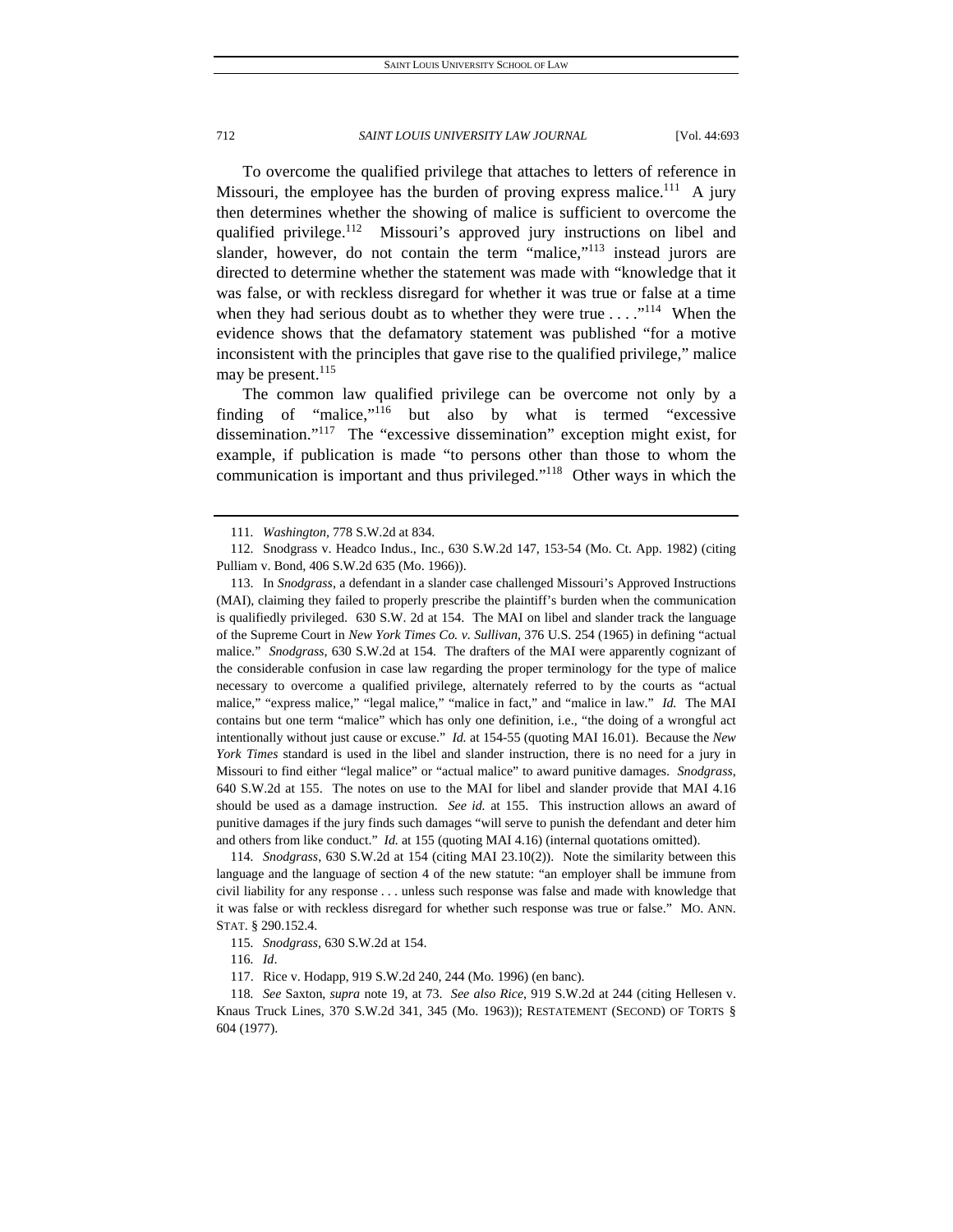qualified privilege may be defeated include a showing that the employer published information about the employee to a person who did not have an important stake or interest in the information; that the published statements were not limited to a necessary purpose; or that such statements were made on an improper occasion.<sup>119</sup>

In addition to the common law qualified privilege, an employer has additional defenses against a defamation claim. Truth may always be asserted as an absolute defense to a defamation action.<sup>120</sup> The Missouri Constitution provides that "in all suits and prosecutions for libel or slander the truth thereof may be given in evidence  $\dots$ <sup>121</sup> This tenet remains intact even if the reference is made with express malice.<sup>122</sup>

Consent is also an absolute defense to defamation.<sup>123</sup> The consent defense typically applies when, at the employer's request, an employee has executed a waiver of claims based upon any reference or the employee has given written consent to an employer to release pertinent information to prospective employers.<sup>124</sup> The consent defense may also be applicable when an employee

 121. MO. CONST. art. 1, § 8. In *Rice v. Hodapp*, 919 S.W.2d 240 (Mo. 1996) (en banc) , plaintiff's supervisor held an employee meeting after plaintiff was suspended for three days for sexual harassment. *See id.* at 242. On appeal, Rice asserted that he was not guilty of sexual harassment and that any statements to the contrary made by his supervisor at the employee meeting were false, and thus actionable. *See id.* at 243. The Supreme Court disagreed:

 First, Rice asserts that his supervisor stated that 'there had been an investigation of charges of sexual harassment of female State Farm employees by [Rice] and that as a result of said investigation [Rice] was being transferred.' All parties agree that there was indeed an investigation and Rice was transferred. Truth is an absolute defense to the first statement alleged.

 Second, Rice points to one employee's affidavit stating that the supervisor told the employees at the meeting that 'a sexual harassment investigation had been concluded and two individuals were found guilty of such conduct.' Rice asserts that he was not guilty and thus, was defamed by the statement. Clearly, the statement was true in the sense that State Farm management, after an investigation, believed Rice had committed sexual harassment.

<sup>119</sup>*. See* RESTATEMENT (SECOND) OF TORTS §§ 603-605A (1977).

<sup>120</sup>*. See* RESTATEMENT (SECOND) OF TORTS § 581A (1977) ("One who publishes a defamatory statement of fact is not subject to liability for defamation if the statement is true."). *See also* Pulliam v. Bond, 406 S.W.2d 635, 642 (Mo. 1966) (citing Warren v. Pulitzer Publ'g Co., 336 Mo. 184, 78 S.W.2d 404, 412(1) (1934)) ("Where all the facts stated are completely true, no defense of privilege is necessary since the truth is always a defense to libel.").

*Id.* at 243-44.

<sup>122</sup>*. See* Cook v. Pulitzer Publ'g Co., 145 S.W.2d 480, 490 (Mo. 1912).

<sup>123</sup>*. See* RESTATEMENT (SECOND) OF TORTS § 583 (1977). *See also* Turner v. Gateway Transp. Co., 569 S.W.2d 358, 360 (Mo. Ct. App. 1978) (citing Hellesen v. Knaus Truck Lines, Inc., 370 S.W.2d 341 (Mo. 1966)).

<sup>124</sup>*. See* Adler & Pierce, *supra* note 3, at 1404.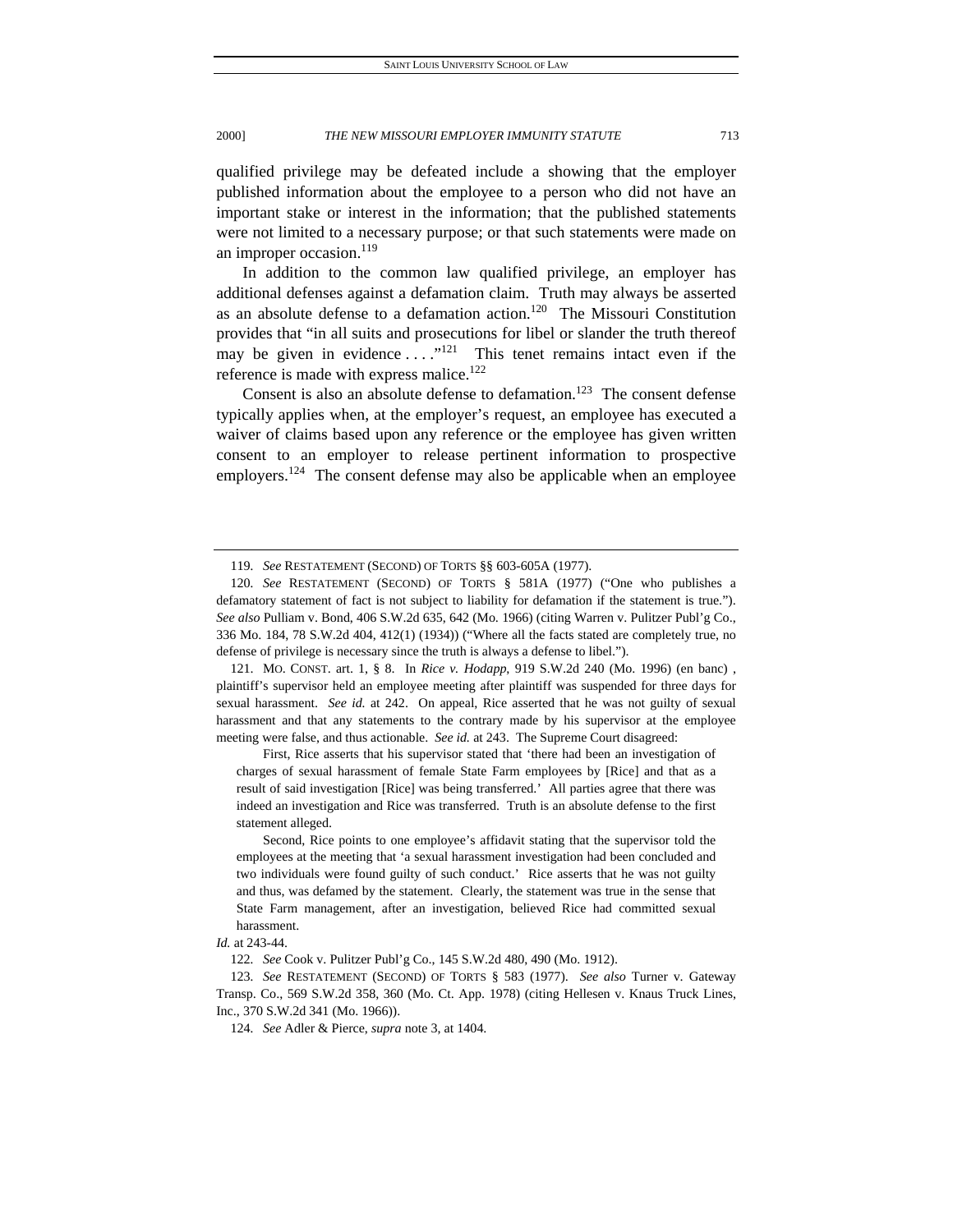contractually agrees to follow certain policies related to his discharge or separation from employment.<sup>125</sup>

The First Amendment to the United States Constitution provides an absolute privilege for statements of opinion regardless of whether the statement is made maliciously or insincerely.<sup>126</sup> Additionally, public entities

126*. See* U.S. CONST. amend. I. Only statements of fact, as opposed to statements of opinion, are actionable as defamatory. *See* Pape v. Reither, 918 S.W.2d 380, 381 (Mo. Ct. App. 1996) ("The fact that it might be eventually established in court that the persons accused in these statements indeed engaged in fraudulent or illegal conduct does not make the statements verifiable; it simply means that the prediction issued in the statements proved accurate."). Statements that contain a mixture of fact and opinion are also actionable. *See* Johnson & Miller, *supra* note 97, at 211. Missouri courts look at the "totality of the circumstances" when determining whether a statement is fact, mixed opinion, or pure opinion. *See* Henry v. Haliburton, 690 S.W.2d 775, 788 (Mo. 1985) (en banc). For example, an employee of a construction firm sued the project owner for defamation for statements made in a settlement letter and a letter mailed to the state Board of Architects, Professional Engineers, and Land Surveyors. *Pape*, 918 S.W.2d at 378-79. The statement in the settlement letter was prefaced with the words "[i]t is my position." *Id*. at 380. The court held that it would be impossible to construe the phrase "it is my position" as "positing a verifiable proposition, and verifiability is the crux of the fact/opinion distinction in defamation law." *Id*. The court also found that the defamatory statement in the settlement letter was judicially privileged and not actionable. *See id*. at 381. This distinction between fact and opinion may assist in protecting a Missouri employers' assessment of an employee's work performance. *See* Bernard E. Jacques, *Defamation in an Employment Context: Selected Issues*, WRONGFUL TERMINATION CLAIMS 1999: WHAT PLAINTIFFS AND DEFENDANTS HAVE TO KNOW 721, 728 (PLI Litig. & Admin. Practice Course Handbook Series No. 600, 1999); Murray Schwartz et al., *Claims for Damage to an Employee's Reputation and Future Employment Opportunities*, in WRONGFUL TERMINATION CLAIMS 1999: WHAT PLAINTIFFS AND DEFENDANTS HAVE TO KNOW 745, 763-64 (PLI Litig. & Admin. Practice Course Handbook Series No. 600, 1999) ("[U]nless the employee is able to assert that the statement was based on facts and was not just the opinion of the supervisor, the employee's claim for defamation will fail."). *But see* Nazeri v. Missouri Valley College, 860 S.W.2d 303, 314 ("The remarks pleaded in the petition consist of outright expressions of fact and ostensible expression of opinion which very strongly imply underlying facts."); Benner v. Johnson Controls, Inc., 813 S.W.2d 16 (Mo. Ct. App. 1991):

The statement with which defendants are charged – that Deana Benner released confidential information – could be in its context a statement of fact; it implies that Deana Benner disclosed information about George Benner's condition which she had gained from the medical files in Med Clinic. The alleged statement meets the test . . . ; it clearly "implies an assertion of objective fact."

*Id.* at 20 (citing Milkovich v. Lorain Journal Co., 497 U.S. 1 (1990)).

<sup>125</sup>*. See* Saxton, *supra* note 19, at 61-63. In *Turner v. Gateway Transportation Co.*, 569 S.W.2d 358 (Mo. Ct. App. 1978), a union member's discharge letter was automatically sent to the Motor Carrier Council of St. Louis (Council), the organization that handled grievances for Gateway. *See id*. at 359. The union member argued that he had been libeled when his employer published the letter to the Council. *See id*. at 360. The court found that Turner was bound by the union contract which provided that discharge letters be forwarded to the Council. *See id*. The court held: "plaintiff consented to the procedures followed in this case, and the contents of the discharge letter properly sent pursuant to those procedures were absolutely privileged." *Id*.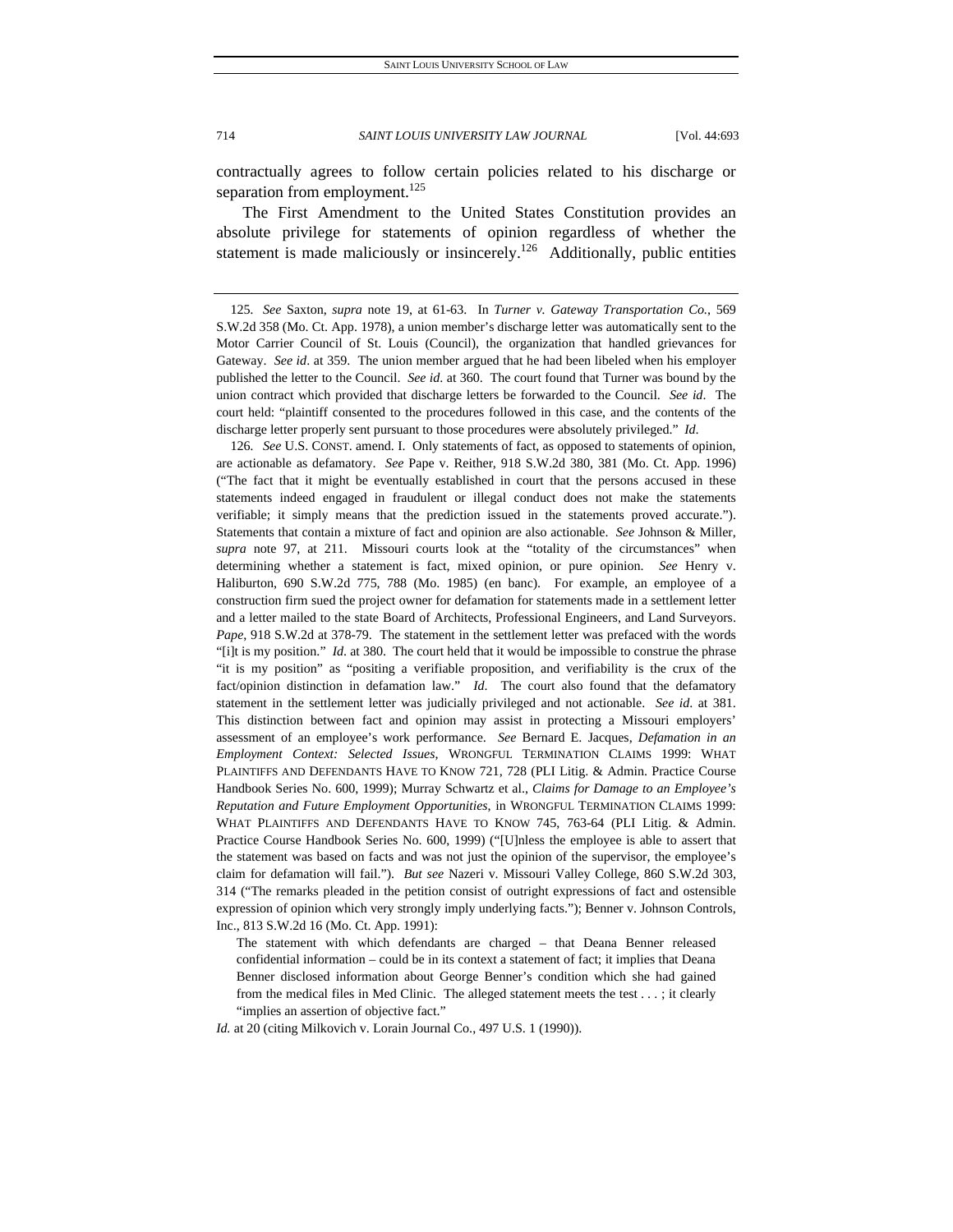may be able to defend against a claim of defamation on sovereign immunity grounds.<sup>127</sup> Sovereign immunity generally protects public entities from suit in tort, in the absence of an express statutory waiver.<sup>128</sup>

Although a number of defenses are available to employers who provide an accurate assessment of an employee's performance, many employers are still reluctant to part with their "no comment" or neutral job reference policies. $^{129}$ Yet under the doctrine of self-compelled publication, an employer may be held liable for defaming an employee even if he says nothing at all.

# b. A New Twist on an Old Claim

Until relatively recently, the publication element of the common law tort of defamation required the defendant to have "publicized" the defamatory statement to at least one person in addition to the plaintiff.<sup>130</sup> The publication requirement is thus based on a principle of common sense; it is simply not possible to harm the plaintiff's reputation if only the plaintiff heard, read or saw what the defendant communicated about the plaintiff.<sup>131</sup>

Despite this "common sense" policy, an emerging doctrine currently adopted by a minority of jurisdictions, including Missouri, allows a relaxation of the traditional publication requirement in the employment context.<sup>132</sup> The doctrine of "compelled self-publication," permits a plaintiff employee to satisfy the publication element in a defamation action if the employee proves that he or she was wrongfully dismissed and was subsequently compelled to inform prospective employers of the reason for the dismissal.<sup>133</sup> In Missouri to make out a claim of compelled self-publication defamation, a plaintiff must show:

(1) that the employer stated a false reason for termination; (2) that the employer knew the statement was false or had serious doubt about its truth when it was made; (3) that the employer intended or had reason to suppose that the statement would be disclosed to a third party; (4) that the statement tended to expose the employee to contempt within his profession; (5) that the

<sup>127</sup>*. See* MO. CONST. art. IX, § 9a.

<sup>128</sup>*. See* Krasney v. Curators of the Univ. of Mo., 765 S.W.2d 646, 650 (Mo. Ct. App. 1989).

<sup>129</sup>*. See supra* notes 2-25 and accompanying text (discussing employers' reluctance to respond to reference requests).

<sup>130</sup>*. See* Arlen W. Langvardt, *Defamation In The Employment Discharge Context: The Emerging Doctrine Of Compelled Self-Publication*, 26 DUQ. L. REV. 227, 242 (1998).

<sup>131</sup>*. See id*.

<sup>132</sup>*. See id.* at 230, 243-44 & n.79.

<sup>133</sup>*. See* Charles S. Murray, Jr., *Compelled Self-Publication in the Employment Context: A Consistent Exception to Defamation Requirement of Publication*, 45 WASH. & LEE L. REV. 295, 297 (1988).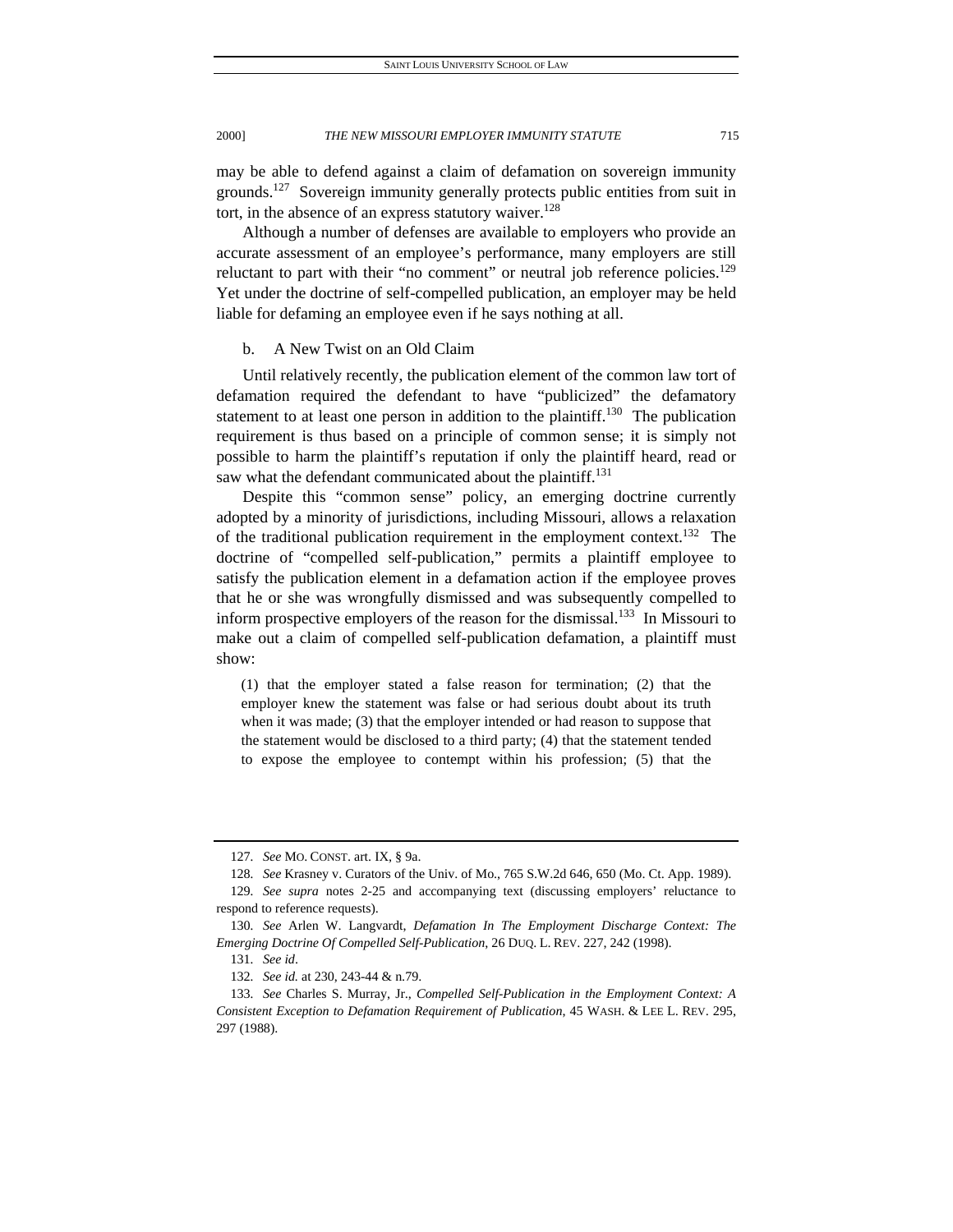statement was communicated to prospective employers; and (6) that the employee suffered actual damages to his reputation.<sup>134</sup>

To prove actual damages in the context of a compelled self-publication defamation action, a Missouri employee must demonstrate a nexus between the employer's false statement and the loss of a job opportunity.<sup>135</sup> The sole fact that a false statement was communicated to a prospective employer is insufficient to establish the necessary causal connection.<sup>136</sup> An employee must prove that he or she was denied employment because a prospective employer in fact relied on the false statement.<sup>137</sup>

The doctrine of self-compelled defamation is not the only new weapon in a plaintiff's arsenal to assist in challenging an allegedly defamatory employment reference. A recent Supreme Court decision has created another new avenue under Title VII by which an employee may seek to hold an employer liable for such a reference.

# 3. Title VII Retaliation Claims

In 1997, the United States Supreme Court held that a former employer might be held liable under Title VII<sup>138</sup> for retaliatory discharge<sup>139</sup> based on a

*Neighbors*, 694 S.W.2d 822, 824 (Mo. Ct. App. 1985).

138*. See* Title VII of the Civil Rights Act of 1964, 42 U.S.C. § 2000e –2(a)(1)-(2) (1994), provides in pertinent part:

It shall be an unlawful employment practice for an employer

 (1) to fail or refuse to hire or to discharge any individual, or otherwise to discriminate against any individual with respect to compensation, terms, conditions, or privilege of employment, because of such individual's race, color, religion, sex, or national origin; or

 (2) to limit, segregate, or classify his employees or applicants for employment in any way which would deprive or tend to deprive any individual of employment opportunities or otherwise adversely affect his status as an employee, because of such individual's race, color, religion, sex or national origin.

*Id.*

 139. Title VII also prohibits an employer, with fifteen or more employees, from retaliating against an employee for filing a charge pursuant to the statute. Title VII provides, in pertinent part:

 <sup>134.</sup> Arthaud v. Mutual of Omaha Ins. Co., 170 F.3d 860, 862 (8th Cir. 1999). In *Neighbors v. Kirksville College of Osteopathic Med.*, 694 S.W.2d 822 (Mo. Ct. App. 1985), the Missouri Court of Appeals reversed the dismissal of a libel claim based upon a service letter citing 50 Am. Jur. 2d, *Libel & Slander* § 148 (1970):

Many cases make an exception to or qualification of the general rule that there must be a communication to others than the person defamed, where the utterer of the defamatory matter intends, or has reason to suppose, that in the ordinary course of events the matter will come to the knowledge of some third person.

<sup>135</sup>*. See Arthaud*, 170 F.3d at 862.

<sup>136</sup>*. See id*.

<sup>137</sup>*. See* Jasperson v. Purolator Courier Corp., 765 F.2d 736, 742 (8th Cir. 1985).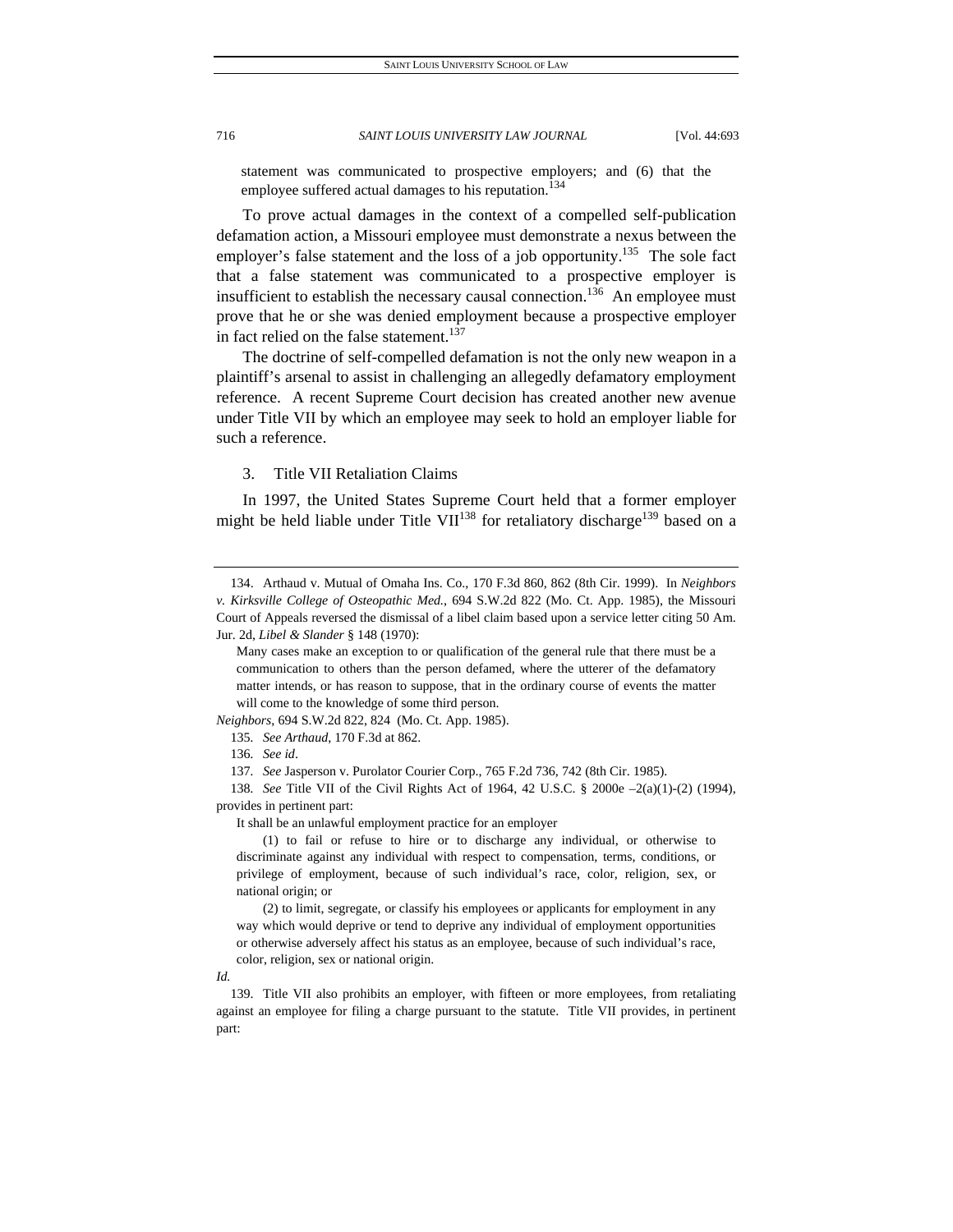negative reference.140 In *Robinson v. Shell Oil Co.*, the plaintiff alleged that she was terminated from her position in retaliation for filing a claim with the Equal Employment Opportunity Commission.<sup>141</sup> The Supreme Court concluded that Congress intended Title VII's anti-retaliation provision to extend to current and former employees and to encourage victims of discrimination to file claims under Title VII even if the retaliation occurred subsequent to the time of employment.<sup>142</sup>

Missouri courts have yet to find that a negative reference is sufficient to establish a plaintiff's *prima facie* case of retaliatory discharge under Title VII. However, the decision of at least one Missouri district court to dismiss a claim based on a negative reference has been reversed as a result of the Supreme Court's holding in *Robinson*. 143 Additionally, the Eighth Circuit Court of Appeals has held that the holding in *Robinson* is pertinent not only to retaliation claims brought under Title VII, but also to claims of retaliation brought pursuant to the Missouri Human Rights Act and the Americans with Disabilities Act.<sup>144</sup>

The Supreme Court's holding in *Robinson*, litigation under the Service Letter Statute, and threats of suits for defamation encourage employers to

141*. See id.* Note also that the Equal Employment Opportunity Commission is the federal agency responsible for enforcing Title VII. *See generally* 42 U.S.C. § 2000e-5.

. . . .

It shall be an unlawful employment practice for an employer to discriminate against any of his employees or applicants for employment . . . because he has opposed any practice made an unlawful employment practice by this subchapter, or because he has made a charge, testified, assisted, or participated in any manner in an investigation, proceeding, or hearing under this subchapter.

<sup>42</sup> U.S.C. § 2000e-3(a).

<sup>140</sup>*. See* Robinson v. Shell Oil Co., 519 U.S. 337 (1997).

<sup>142</sup>*. See Robinson*, 519 U.S. at 346. The Supreme Court reasoned that if Congress had intended the anti-retaliation provisions of Title VII only to apply to current employees, Congress would have expressly limited the reach of the anti-retaliation provision to "current" employees. *Id.* at 341-42.

<sup>143</sup>*. See* Smith v. St. Louis Univ., 109 F.3d 1261 (8th Cir. 1997):

Although the District court held, and the University argues, that Title VII does not provide a cause of action for retaliation that took place after employment has concluded, the Supreme Court has now held that Title VII's protections from retaliation extend to former employees . . . and Smith may therefore recover for retaliation taken after her residency ended.

If Schweiss provided negative references to Smith's potential employers, as she contends, and she demonstrates that he did so because she had complained about his harassment, then a jury could reasonably conclude that the University was liable under Title VII for retaliation.

*Id.* at 1266 (citation omitted).

<sup>144</sup>*. See* Blandin v. Marriott Int'l, Inc., No. 4:96CV1130-DJS, 1997 WL 581562, at \*8 (E.D. Mo. Aug. 25, 1997).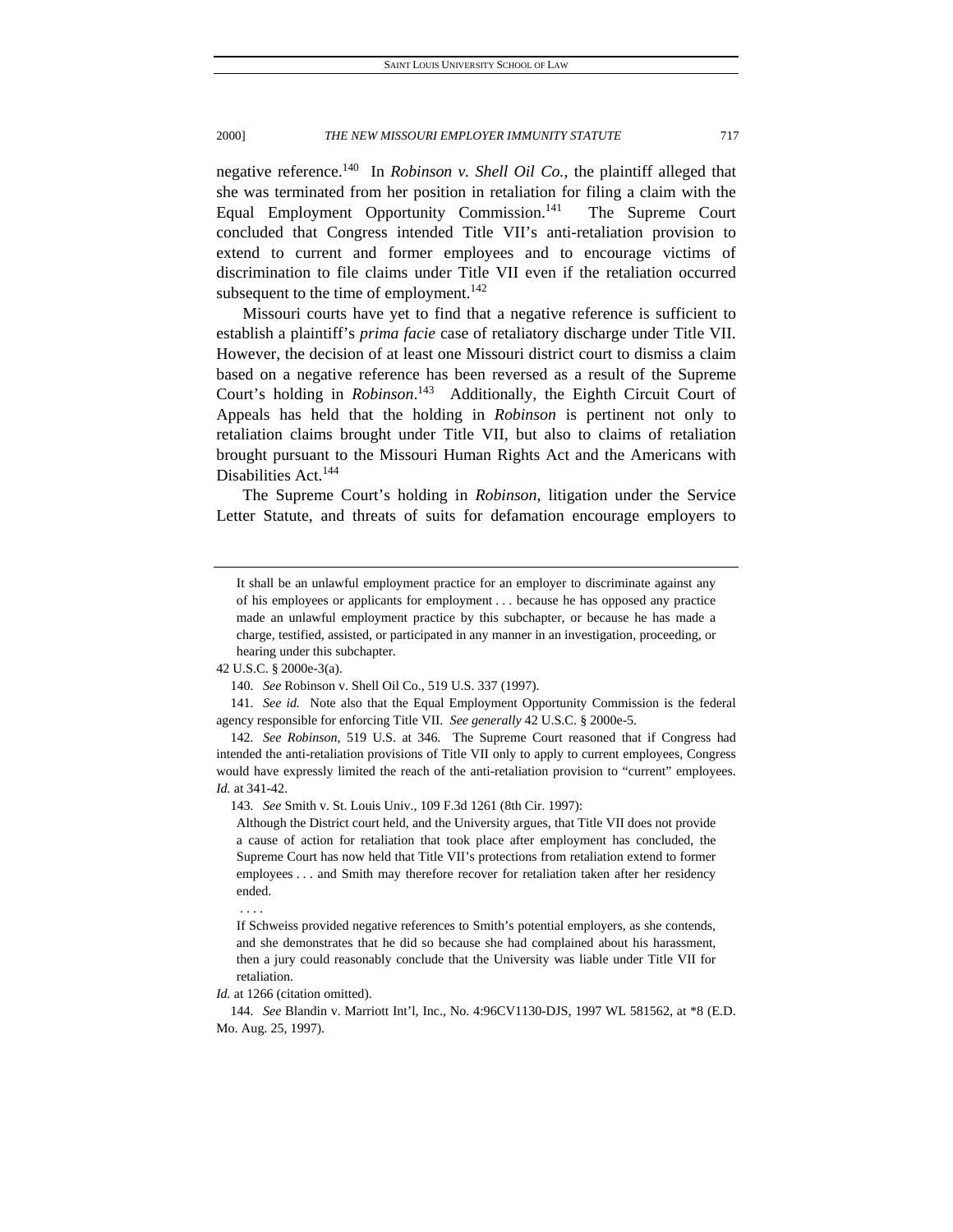include little or no information in an employee reference.<sup>145</sup> These disincentives to establishing more open reference policies are reinforced by the possibility that a decision to provide a reference may expose an employer to liability to third parties. Reference-based claims that may be brought by third parties include allegations of negligent hiring and misrepresentation.

# *B. Reference Based Claims Brought by Third Parties*

# 1. Negligent Hiring

In *Gaines v. Monsanto Co.,* the Missouri Court of Appeals for the Eastern District held that an employer might be held directly liable for negligent hiring of an employee where "the employer knew or should have known of the employee's dangerous proclivities and the employer's negligence was the proximate cause of the plaintiff's injury."146 The *Gaines* court found that "[l]iability would depend, among other things, on the nature of the criminal record and the surrounding circumstances." $147$  Accordingly, a typical negligent hiring claim turns on whether an employer adequately investigated a prospective employee's background to determine the applicant's fitness for the position.<sup>148</sup> The magnitude of necessary investigation differs depending on the type of job the applicant seeks.<sup>149</sup>

Thus, Missouri courts have imposed a duty on employers with sufficient cause to inquire into a prospective employee's background. Nevertheless, it appears Missouri courts have yet to impose a corresponding duty on employers to warn prospective employers of the applicant's dangerous propensities. Such a duty is the touchstone of the emerging cause of action of negligent misrepresentation or referral.

<sup>145</sup>*. See* Oliver, *supra* note 3, at 694-96 (discussing factors that encourage employers to adopt "no comment" or neutral job reference policies).

 <sup>146. 655</sup> S.W.2d 568, 570 (Mo. Ct. App. 1983).

<sup>147</sup>*. Id*. at 571 n.2 (citation omitted).

<sup>148</sup>*. See* J. Bradley Buckhalter, Comment, *Speak No Evil: Negligent Employment Referral and the Employer's Duty to Warn (or, How Employers Can Have Their Cake and Eat It Too),* 22 SEATTLE U.L. REV. 265, 273 (1998) (citations omitted).

<sup>149</sup>*. See* Janet Swerdlow, Note, *Negligent Referral: A Potential Theory for Employer Liability,* 64 S.C. L. REV. 1645, 1650 (1991). In *Hollingsworth v. Quick*, 770 S.W.2d 291 (Mo. Ct. App. 1989), the Missouri Court of Appeals for the Western District specifically declined the plaintiff's invitation to impose a duty on employers whose employees have contact with the public to conduct a police and court records check on an applicant. *See id.* at 294. The court stated that under such a duty "an employer who fails to make such an inquiry, even though not alerted to do so by circumstances or information associated with a particular job applicant, may be held liable if the employee later becomes involved in a confrontation . . . ." *Id.*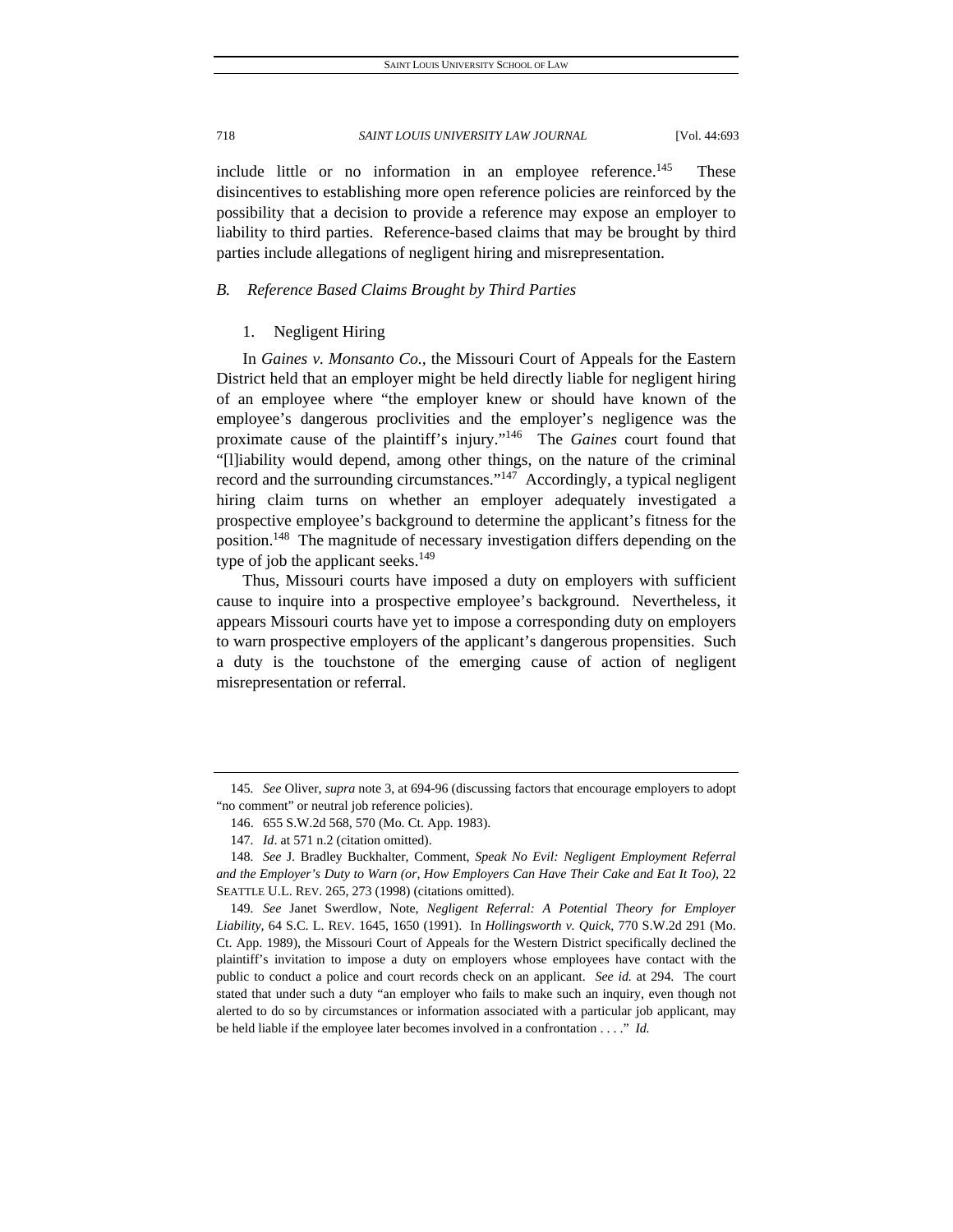# 2. Negligent Misrepresentation or Referral

Recent court decisions, including those in California, New Mexico and Colorado, may be indicative of the judiciary's willingness to rely on a theory of negligent misrepresentation to hold employers liable when they choose to provide a reference and misrepresent or omit relevant admonitory information about an employee.150 In *Randi W. v. Muroc Joint Unified School District*, a school district described its former vice-principal in glowing terms and unconditionally recommended him for an administrative position in another school district.<sup>151</sup> The recommendation was made even though the school district knew that the vice-principal had been forced to resign under pressure due to his sexual misconduct involving female students.<sup>152</sup> After securing a job with a new school district based, at least in part, on the recommendation of his prior employer, the administrator molested a thirteen year-old student in the new district.<sup>153</sup> The student sued the vice-principal's former employers and included an allegation of negligent misrepresentation in her complaint.<sup>154</sup>

The California Supreme Court ruled that the omission of information concerning the sexual misconduct allegations, coupled with the unconditional recommendation, amounted to an affirmative misrepresentation.<sup>155</sup> The court held that the former employer school district owed a duty to the injured student to refrain from misrepresenting its former employee's qualifications.<sup>156</sup> The court relied on sections  $310^{157}$  and  $311^{158}$  of the RESTATEMENT (SECOND) OF

- 152*. See id*. at 593.
- 153*. See id*. at 585.
- 154*. See id*. at 585-86.
- 155*. See id.* at 592-93.
- 156*. See Muroc,* 929 P.2d at 591.
- 157. Section 310 of the RESTATEMENT (SECOND) OF TORTS states in pertinent part:

<sup>150</sup>*. See* Randi W. v. Muroc Joint Unified Sch. Dist., 929 P.2d 582 (Cal. 1997); Davis v. Board of County Comm'rs, 987 P.2d 1172 (N.M. Ct. App. 1999); Fluid Tech., Inc. v. CVJ Axles, Inc., 964 P.2d 614 (Colo. Ct. App. 1998). *See also* Gutzan v. Altair Airlines, inc., 766 F.2d 135, 140 (3rd Cir. 1985) (recognizing a cause of action for negligent misrepresentation, citing to RESTATEMENT(SECOND) OF TORTS §§ 311A, 324A (1965); Golden Spread Council, Inc. v. Akins, 926 S.W.2d 287, 291 (Tex. 1996) (recognizing cause of action for negligent misrepresentation relying on RESTATEMENT (SECOND) OF TORTS § 302B (1965). *But see* Cohen v. Wales 133 A.2d 94 (N.Y. App. Div. 1987) (refusing to recognize a duty when recommending former employees "where another party is responsible for the actual hiring").

 <sup>151. 929</sup> P.2d at 584-85.

An actor who makes a misrepresentation is subject to liability to another for physical harm which results from an act done by the other or a third person in reliance upon the truth of the representation, if the actor:

 <sup>(</sup>a) intends his statement to induce or should realize that it is likely to induce action by the other, or a third person, which involved an unreasonable risk of physical harm to the other, and

 <sup>(</sup>b) knows

<sup>(</sup>i) that the statement is false, or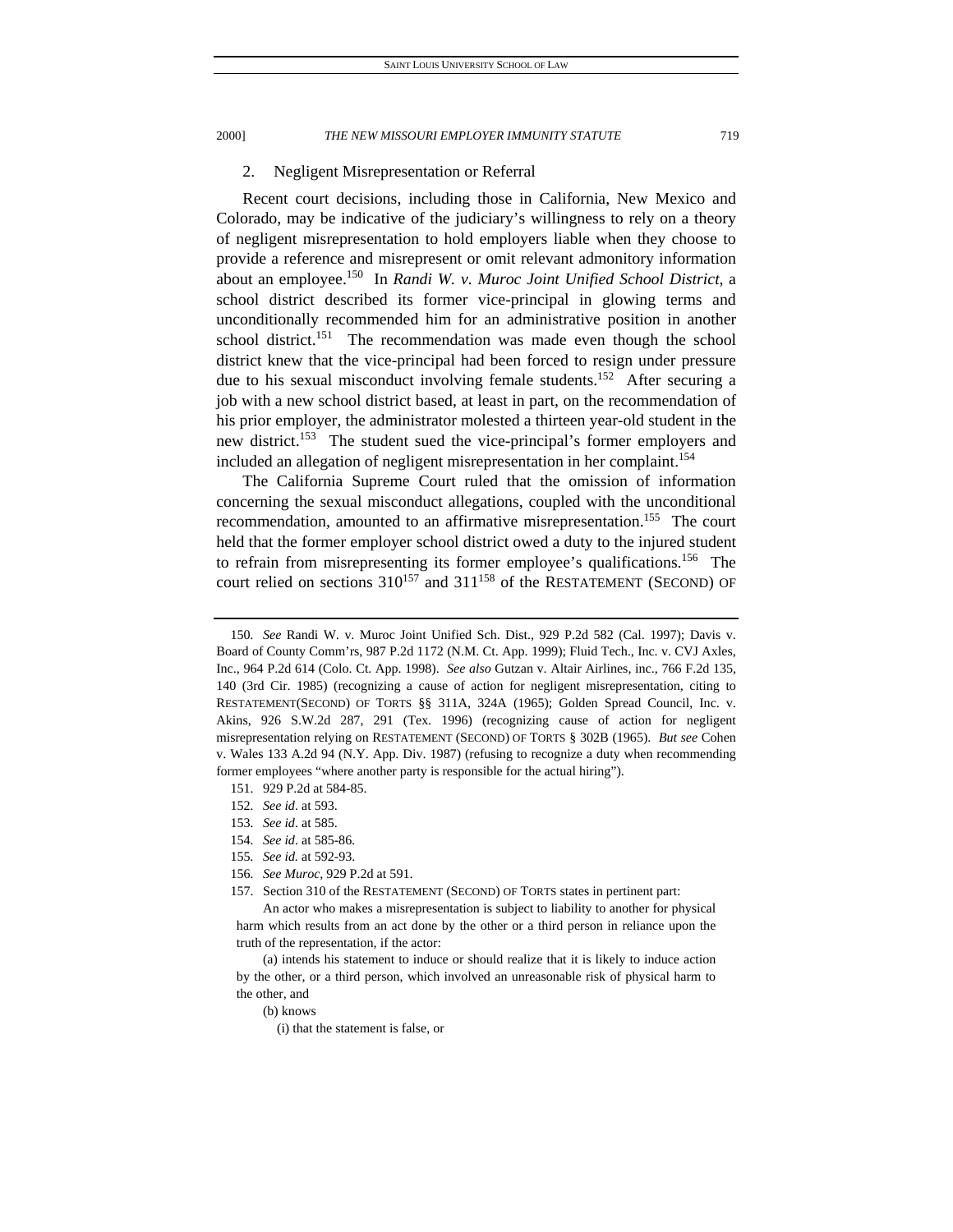TORTS, in holding that the former employer was liable to the injured student.<sup>159</sup> The court did attempt to limit its holding by restricting the duty not to misrepresent only to instances where the making of representations "would present a substantial, foreseeable risk of physical injury to the prospective employer or third person."<sup>160</sup> The court ruled that no duty to disclose is present in the absence of resulting physical injury or a special relationship between the parties.<sup>161</sup>

The *Muroc* court also addressed the applicability of California's shield law. The California Supreme Court was reluctant to find that the shield law would protect employers from suits by injured third parties.<sup>162</sup> According to the court, legislative material provided by amicus curiae indicated that the state law was "primarily intended to provide employers with a defense to actions by former employees" and not to "insulate them from all tort liability arising from employment disclosures."<sup>163</sup> Second, the court found the state's reference immunity statute was inapplicable to the *Muroc* facts because the information provided by the administrator's past employer was unsolicited, rather than provided "upon request," as required by the California shield law.<sup>164</sup>

Recently, a New Mexico state appeals court held, as did the *Muroc* court, that under the RESTATEMENT (SECOND) OF TORTS § 311, an employer owes a

 (b) to such third persons as the actor should expect to be put in peril by the action taken.

RESTATEMENT (SECOND) OF TORTS § 311 (1965).

159*. Muroc*, 929 P.2d at 591. The *Muroc* court rejected arguments from the former employer that once an employer decided to provide a reference, they would be forced to include all negative information, including unproven rumors about former employees. *See id*. This risk, the school district argued would simply encourage employers to adopt "no comment" policies or merely to confirm only employee's positions, salaries and dates of employment. *Id*. at 590. The *Muroc* court found that an employer's qualified privilege for providing a reference would provide sufficient protection to encourage the exchange of reference information in the typical situation. *See id*. at 590-91.

160*. Muroc*, 929 P.2d at 591.

161*. See* i*d.* According to the RESTATEMENT (SECOND) OF TORTS 315 cmt. c (1965), a "special relationship" is found where the defendant has "a duty to take action for the aid or protection of the plaintiff." *Id.* For example, special relationships have been found to exist between physiotherapist-patient, state parole boards and parolees, bartenders and patrons. *See* Adler & Pierce, *supra* note 3, at 1442 n.296 (collecting cases).

164. 964 P.2d at 591. *See also* CAL. CIV. CODE § 47c.

<sup>(</sup>ii) that he has not the knowledge which he professes.

RESTATEMENT (SECOND) OF TORTS § 310 (1965).

 <sup>158.</sup> Section 311 of the RESTATEMENT (SECOND) OF TORTS states in relevant part:

 <sup>(1)</sup> One who negligently gives false information to another is subject to liability for physical harm caused by action taken by the other in reasonable reliance upon such information, where such harm results

 <sup>(</sup>a) to the other, or

<sup>162</sup>*. See Muroc,* 964 P.2d at 591.

<sup>163</sup>*. Id. See also* CAL. CIV. CODE § 47c (West 1992 & Supp. 1997).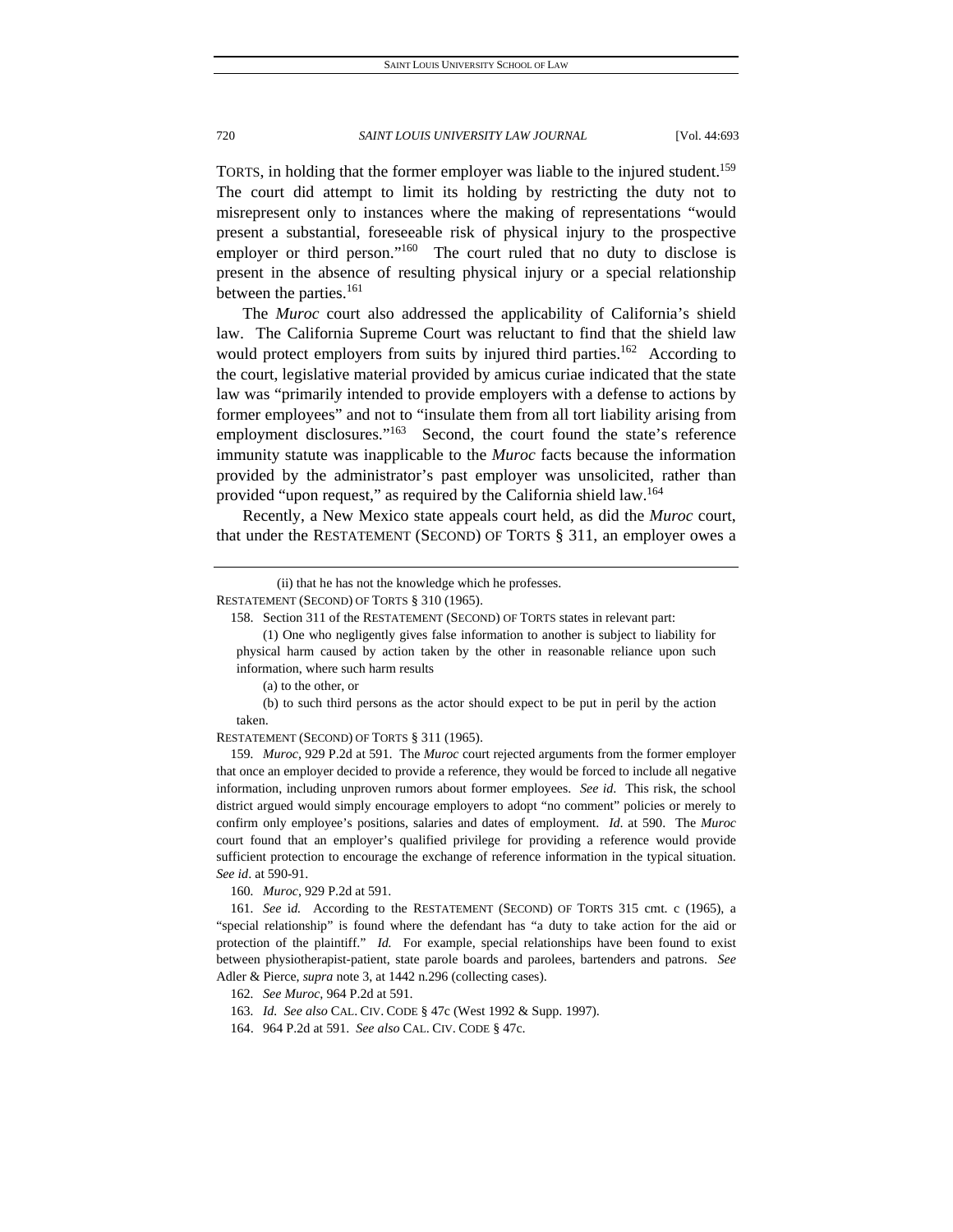duty of care to a third-party victim when making employment recommendations.165 In *Davis v. Board of County Commissioners*, law enforcement personnel provided an unqualifiedly favorable employment reference to an employee who had resigned instead of facing disciplinary action for documented sexual harassment.<sup>166</sup> The employee was hired by a psychiatric hospital where he was then accused of sexually harassing a female inmate.<sup>167</sup> In reversing summary judgment for the employer, the court held that once the defendants elected to make recommendations, they owed a duty of care "in regard to what they said and what they omitted from their references."168 The court found that the defendants had created a "special relationship" with the plaintiff by undertaking to supply a reference.<sup>169</sup> In acknowledging that the issue of "foreseeability" was one for the jury, the court wrote:

We are not persuaded that reasonable people, who had the information possessed by [defendants], would not have foreseen potential victims like Plaintiff, and could not have foreseen how the omission of objective information, like [defendant's] report and disciplinary actions taken, would not pose a threat of physical harm to persons like Plaintiff.<sup>170</sup>

The court rejected defendants' argument that expansion of a tort duty would have a "chilling effect" on the willingness of employers to give references.<sup>171</sup> Instead, the court concluded that the state's common law qualified privilege and its shield law provided an adequate counter-balance to the imposition of a "sufficiently restricted" duty not to misrepresent in an employment reference when there is a foreseeable risk of harm.<sup>172</sup>

In *Fluid Technology, Inc. v. CVJ Axles, Inc.*, the defendant provided a reference for a former bookkeeper asserting that she had been a "fine employee," despite the fact she had been terminated for stealing and had consequently been convicted of the theft.<sup>173</sup> The Colorado Court of Appeals found the plaintiff had stated a claim for relief under the RESTATEMENT (SECOND) OF TORTS  $\S$  552(1) which provides:

One who, in the course of business, profession or employment, or in any other transaction in which he has a pecuniary interest, supplies false information for the guidance of others in their business transactions, is subject to liability for pecuniary loss caused to them by their justifiable reliance upon the

173. 964 P.2d 614*,* 615 (Colo. Ct. App. 1998).

<sup>165</sup>*. See* Davis v. Board of County Comm'rs, 987 P.2d 1172, 1180 (N.M. Ct. App. 1999).

<sup>166</sup>*. Id*. at 1175-76.

<sup>167</sup>*. See id.*

<sup>168</sup>*. Id.*

<sup>169</sup>*. Id.* at 1180.

<sup>170</sup>*. Davis*, 964 P.2d at 1180.

<sup>171</sup>*. Id*. at 1181.

<sup>172</sup>*. Id*. at 1181-82.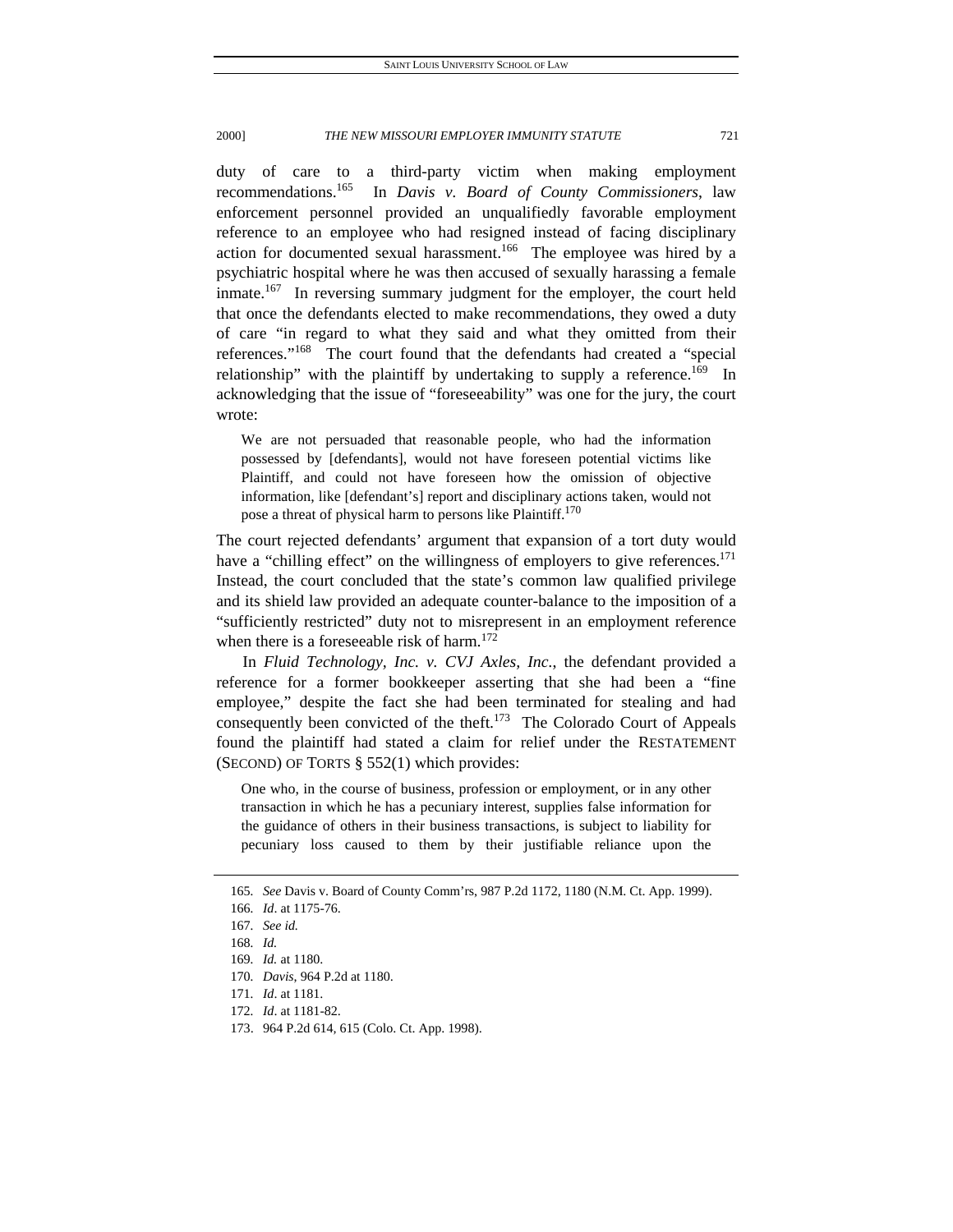information, if he fails to exercise reasonable care or competence in obtaining or communicating the information.<sup>174</sup>

The *Fluid Technology* court found that information given "in the course of the defendant's business, profession, or employment is sufficient indication that he has a pecuniary interest in it  $\dots$  ."<sup>175</sup>

Still other courts have relied on the RESTATEMENT (SECOND) OF TORTS §302B in finding there is a duty of care to make admonitory disclosures in employment references.<sup>176</sup> Section 302B imposes liability:

[W]here the actor has brought into contact or association with the other a person whom the actor knows or should know to be peculiarly likely to commit intentional misconduct, under circumstances which afford a peculiar opportunity or temptation for such misconduct.<sup>177</sup>

Although no Missouri court has yet imposed an affirmative duty on employers to provide reference information about an employee's dangerous propensities, and several courts have in fact rejected such a theory,  $178$  the mere possibility of liability continues to create a disincentive for employer's to provide references.179

# III. A CRITICAL LOOK AT MISSOURI'S SOLUTION

When Missouri passed its law, it joined the ranks of at least thirty other states that provide some statutory immunity for employers providing references.<sup>180</sup> Nevertheless, a close examination of the language and its

<sup>174</sup>*. Id.* at 616 (citing RESTATEMENT (SECOND) OF TORTS § 552(1) (1977)).

<sup>175</sup>*. Davis,* 964 P.2d at 616 (relying on RESTATEMENT (SECOND) OF TORTS § 552(1) cmt. d (1977)).

 <sup>176.</sup> RESTATEMENT (SECOND) OF TORTS § 302B (1965).

<sup>177</sup>*. Id.*; Golden Spread Council, Inc. v. Akins, 926 S.W.2d 287 (Tex. 1996).

<sup>178</sup>*. See* Kiren Dosanjh, Annotation, *Former Employer's or Supervisor's Tort Liability to Prospective Employer or Third Person for Misrepresentation or Nondisclosure in Employment Reference*, 68 A.L.R.5th 1 (1999). *See also* Grozdanich v. Leisure Hills Health Ctr., 48 F. Supp. 885 (D. Minn. 1999). The court discussed, and then rejected, the possibility that Minnesota might recognize the tort of negligent representation. *See id.* at 888-92. The employee, who was allegedly sexually harassed by her supervisor, sued the supervisor's former employer for issuing a favorable reference of the supervisor despite the former employer's knowledge of instances of alleged sexual assault and harassment on the part of supervisor. *See id.* at 886-87.

<sup>179</sup>*. See* Alex B. Long, Note, *Addressing the Cloud Over Employee References: A Survey of Recently Enacted State Legislation*, 39 WM. & MARY L. REV. 177, 187-88 (1997).

<sup>180</sup>*. See* ALASKA STAT. § 09.65.160 (Michie 1996); ARIZ. REV. STAT. ANN. § 23-1361 (West Supp. 1996); CAL. CIV. CODE § 74(c) (West 1992 & Supp. 1997); COLO. REV. STAT. § 8-2-114 (Supp. 1999); FLA. STAT. ANN. § 768.095 (West Supp. 1997); GA. CODE ANN. § 34-1-4 (Supp. 1996); IDAHO CODE § 44-201 (Supp. 1996); 745 ILL. COMP.STAT. ANN. 46/10 (West Supp. 1997); IND. CODE ANN. § 22-5-3-1 (Michie 1997); IOWA CODE ANN. § 91B.2 (West Supp. 1999); KAN. STAT. ANN. § 44-119a (Supp. 1996); LA. REV. STAT. ANN. § 23:291 (West Supp. 1997); ME. REV. STAT. ANN. tit. 26, § 598 (West Supp. 1996); MD. CODE ANN., Cts. & Jud. Proc. § 5-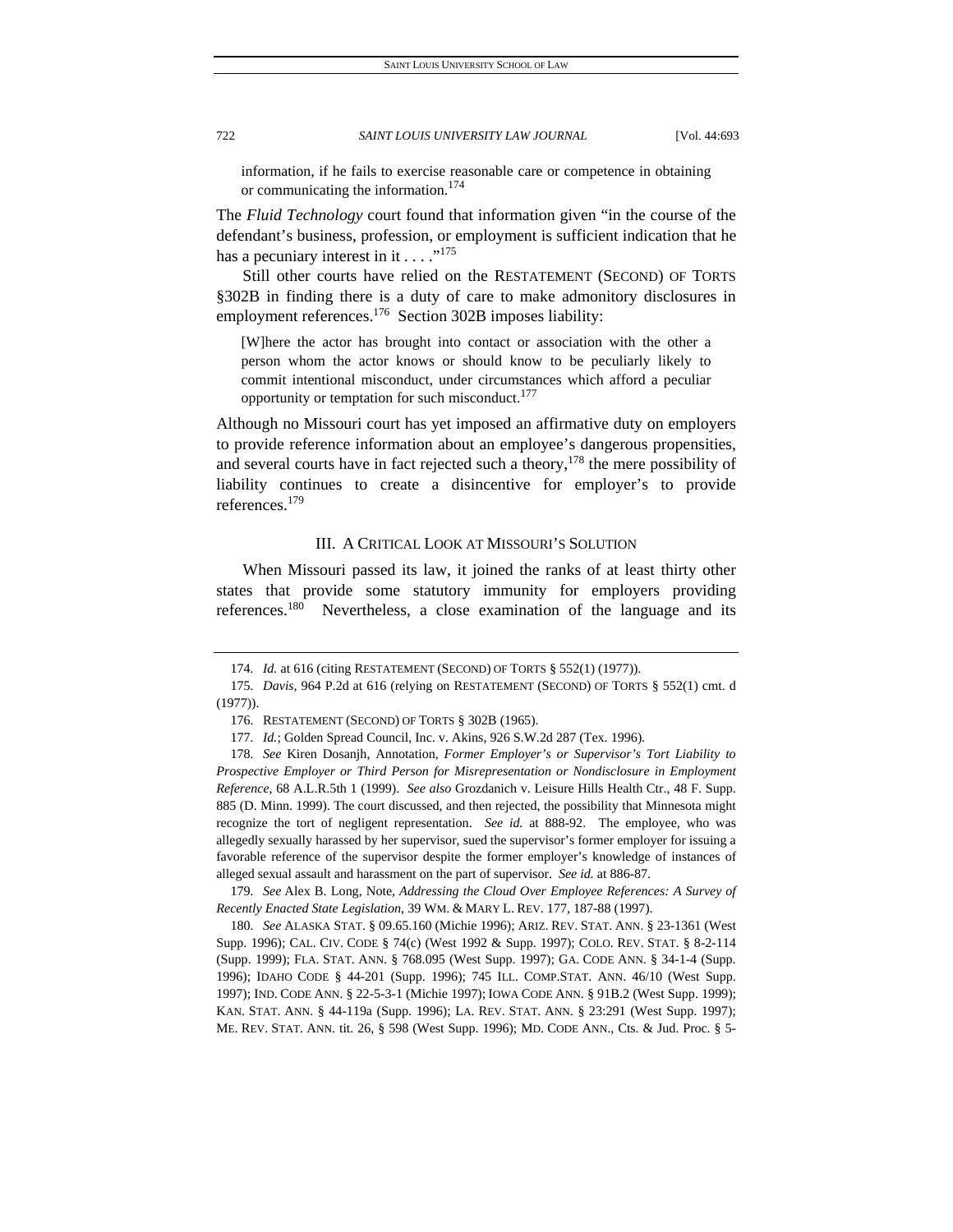possible implications indicates that it contains several ambiguities that may detract from the law's ability to encourage employers to abandon their "no comment" or neutral job reference policies.

# *A. Who Receives Immunity Under the New Statute?*

An "employer" under the new Missouri statute includes "any individual, organization, partnership, political subdivision, corporation or other legal entity which has or had in the entity's employ one or more individuals performing services for the entity."181 As introduced, the new Missouri statute included protection for an employer's agent responding to a reference request, but the language was deleted from the bill before its passage.<sup>182</sup> This omission may create litigation regarding who is clothed with immunity to respond to a reference.183

The United States Supreme Court has held that, if an agent is guilty of defamation, the principal is liable if the agent was apparently authorized to make the defamatory statement.<sup>184</sup> This decision might limit litigation when a plaintiff attempts to hold an employer liable for the defamatory statements of its personnel department.<sup>185</sup> It may do little, however, to discourage court battles regarding whether supervisory personnel, by virtue of their titles alone, manifest apparent authority to make defamatory statements or whether employers are liable for unauthorized statements made by non-supervisory employees under common-law agency principles.<sup>186</sup>

181. MO. ANN. STAT. § 290.152.1(1).

- 185*. See* Aaron, *supra* note 183, at 1150 n.156.
- 186*. See id*. at 1150 n.156.

<sup>423 (</sup>Supp. 1996); MICH. COMP. LAWS ANN. § 423.452 (West Supp. 1997); MO. ANN. STAT. § 240.152 (West Supp. 2000); NEV. REV. STAT. § 41.755 (1997); N.M. STAT. ANN. § 50-12-1 (Michie Sup. 1996); N.C. GEN. STAT. § 1-539.12 (1997); N.D. CENT. CODE § 34-02-18 (Supp. 1997); OHIO REV. CODE ANN. § 4113.71 (Banks-Baldwin Supp. 1997); OKLA. STAT. ANN. tit. 40, § 61 (West Supp. 1997); OR. REV. STAT. § 30.178 (1998); R.I. GEN. LAWS § 28-6.4-1 (Supp. 1996); S.C. CODE ANN. § 41-1-65 (Law. Co-op Supp. 1996); S.D. CODIFIED LAWS § 60-4-12 (Michie Supp. 1996); TENN. CODE ANN. § 50-1-105 (Supp. 1996); H.B. 341, 76<sup>th</sup> Leg. (Tex. 1999) (enacted) (to be codified at TEX. CODE ANN., ch. 103), UTAH CODE ANN. § 34-42-1 (Supp. 1996); WIS. STAT. ANN. § 895.487 (West 1997); WYO. STAT. ANN. § 27-1-113 (Michie Supp. 1996).

 <sup>182.</sup> As introduced, the bill that would have extended the immunity to "any person delegated to act on the employer's behalf." H.B. 441 of 1/18/99, *supra* note 33. According to the bill's main sponsor, Representative Riback Wilson, this language was deleted because lobbyists for employees feared it created a gray area that might allow an employer to blame an underling for the content of a reference in an attempt to escape liability. *See id.* 

<sup>183</sup>*. See* Jennifer L. Aaron, Comment, *The Tug-of-War with Employment Information: Does Louisiana Revised Statutes* [sic] *23:291 Really Help Employers Stay Out of the Mud?*, 58 LA. L. REV. 1131, 1150 & n.156 (1998).

<sup>184</sup>*. See id*. at 1150 & n.156 (citing American Soc'y of Mechanical Eng'rs, Inc. v. Hydrolevel Co., 456 U.S. 556, 566 (1982)).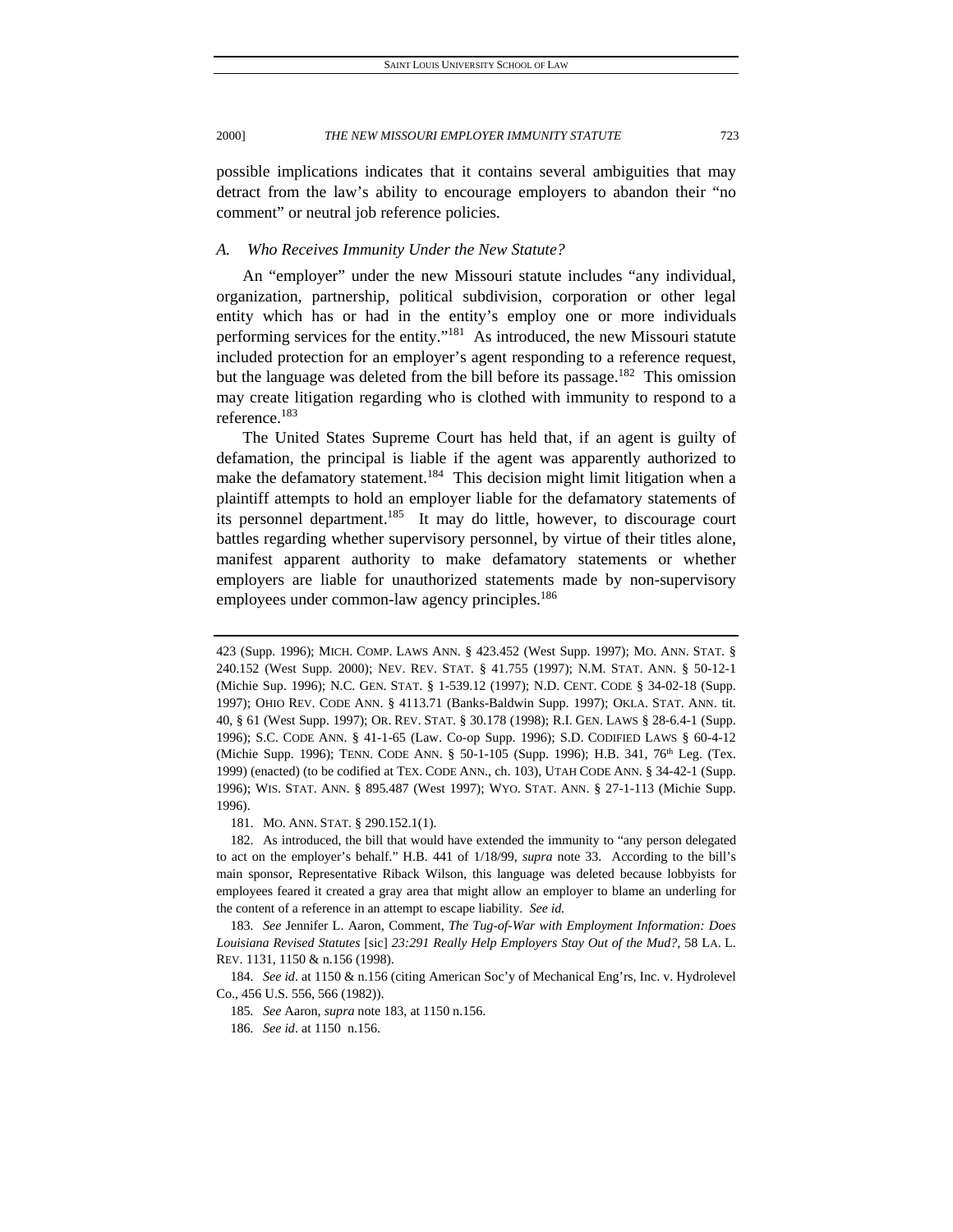The new statute could be amended to clarify who may respond to a request for a reference on the employer's behalf while simultaneously maintaining an employer's immunity under the law.<sup>187</sup> By extending protection to the employer "and/or his expressly authorized designee," as suggested by one legal commentator, the statute would be "more protective of the interests of the employee's business reputation," since it would remove unauthorized gossip and conjecture from the protection of the statute.<sup>188</sup>

# *B. Who May Request Information*

To be protected under the new Missouri statute, an employer must respond only upon request from a "prospective employer."<sup>189</sup> A prospective employer includes any employer "to which an individual has made application or employment, either oral or written, or forwarded a resume or other correspondence expressing an interest in employment"<sup>190</sup> or a person that the employer "reasonably believes to be a prospective employer."<sup>191</sup> Requiring a written request before statutory immunity attaches to a reference may shield employers from claims for negligent hiring.<sup>192</sup> The written requests could

190*. Id.*

 <sup>187.</sup> A number of state statutes that define the term "employer" within the statute specifically include an employer's "agent" in the definition. *See, e.g.*, LA. REV. STAT. ANN. § 291(C)(1); MO. ANN. STAT. § 290.152.1(1); NEV. REV. STAT. § 41.755(3)(b); OHIO REV. CODE ANN. §  $4113.71(A)(2)$ ; S.C. CODE ANN. §  $41-1-65(A)(1)$ . Although not specifically defining "employer" within the statute, at least six other states provide reference immunity for an employer's agent who provides a reference. *See* 745 ILL. COMP. STAT. ANN. 46/10; IOWA CODE ANN. § 91b.2.1; GA. CODE ANN. § 34-1-4(b); N.C. GEN. STAT. § 1-539.12(c); N.D. CENT. CODE § 34-10-18(1); S.D. CODIFIED LAWS § 60-4-12. According to Mike Kaemmerer, who lobbied for the bill on behalf of the Missouri Merchants and Manufacturers Association, protection for an employer's "agent" under the new law was not an issue that was discussed. *See* Interview with Mike Keammerer, lobbyist for the Missouri Manufacturers Association, October 21, 1999 (on file with author). However, it should be noted that the definition of "employer" in the new Missouri bill, which includes "political sudivision[s]," provides protection for a much broader spectrum of the work force than is covered under Missouri's Service Letter Statute. *Compare* MO. ANN. STAT. § 290.152.1, *with* MO. REV. STAT. 290.140.

 <sup>188.</sup> Aaron, *supra* note 183, at 1151. Aaron also suggests that "[b]y limiting the immunity from liability to situations involving designees or authorized employees, the law would give employers an incentive to appoint and train designees, perhaps reducing the instances of defamation." *Id*.

 <sup>189.</sup> MO. ANN. STAT. § 290.152.1(2).

<sup>191</sup>*. Id.* This phrase did not appear in the original bill creating the statute. *See* H.B. 441 of 1/18/99, *supra* note 33. According to one of the bill's sponsors, Representative Riback Wilson, this phrase was added to protect employers who feared that people fishing for information might represent themselves as a prospective employer. *See id.* Representative Riback Wilson says that Missouri businesses wanted protection if they inadvertently released information to the wrong person. *See id.* 

<sup>192</sup>*. See* Swerdlow, *supra* note 149, at 1671-72.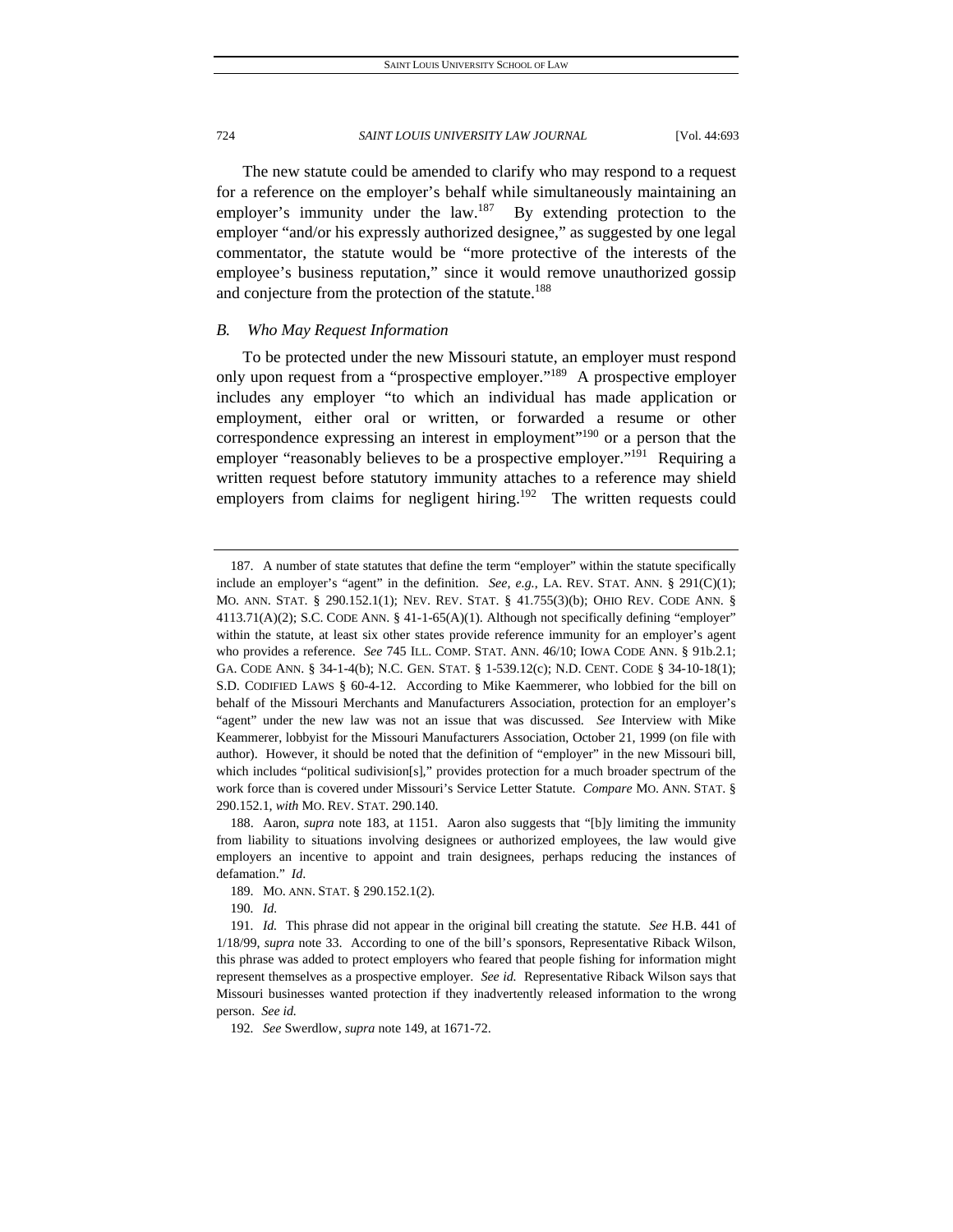serve as "evidence that the employer investigated the candidate's fitness for the position before hiring."193

Restricting the statutory protection to responses made at the request of a prospective employer, fails to give statutory protection to employer responses made pursuant to a request from a current or former employee.<sup>194</sup> There appears to be no real justification for limiting the new statutory immunity to requests for references from prospective employers since the key to the common law qualified privilege is that the information be divulged upon request, rather than volunteered.<sup>195</sup>

Accordingly, the new statute could be amended so that its language mirrors the Service Letter Statute.<sup>196</sup> Under the Service Letter Statute, an employee must send a request via certified mail and specifically identify the statute

 195. Pursuant to the RESTATEMENT (SECOND) OF TORTS § 595 (1977), whether a reference is made in response to a request is one factor in determining whether the publication is privileged:

(1) An occasion makes a publication conditionally privileged if the circumstances induce a correct or reasonable belief that

 (a) there is information that affects a sufficiently important interest of the recipient or a third person, and

 (b) the recipient is one to whom the publisher is under legal duty to publish the defamatory matter or is a person to whom its publication is otherwise within the generally accepted standards of decent conduct.

(2) In determining whether a publication is within generally accepted standards of decent conduct it is an important factor that

 (a) *the publication is made in response to a request rather than volunteered by the publisher or*

(b) a family or other relationship exists between the parties.

196*. See* MO. REV. STAT. § 290.140.1 ("Whenever any employee . . . requests in writing by certified mail ... with specific reference to the statute ... it shall be the duty of the superintendent or manager . . . to issue to such employee, within forty-five days after receipt of such request, a letter . . . .")

<sup>193</sup>*. Id.* at 1671.

 <sup>194.</sup> Nearly half of the states with shield laws provide protection to employers when responding to requests, verbal or written, from either a prospective employer or a current or former employee. *See* ALASKA STAT. § 09.65.160; COLO. REV. STAT. § 8-2-114(3); FLA. STAT. ANN. § 768.095; IDAHO CODE § 44-201(2); IOWA CODE ANN. § 91B.2(1); LA. REV. STAT. ANN. § 291(A); MD. CODE ANN. § 5-423(a)(1); MICH. COMP. LAWS ANN. § 423.452.2; N.C. GEN STAT. § 1-539.12(a); OHIO REV. CODE ANN. § 4113.71(B); OR. REV. STAT. § 30.178.1; R.I. GEN. LAWS § 28-6.4-1(c); TENN. CODE ANN. § 50-1-105; WIS. STAT. ANN. § 895.487(2). At least five additional states provide some immunity from civil liability for employers providing references without a request for the information. *See* GA. CODE ANN. § 34-1-4(b); IND. CODE ANN. § 22-5- 3-1(b); ME. REV. STAT. ANN. § 598; N.D. CENT. CODE § 34-02-18(2); WYO. STAT. ANN. § 27-1- 113(a).

*Id*. (emphasis added). *See also* RESTATEMENT (SECOND) OF TORTS § 596 (1977) ("An occasion makes a publication conditionally privileged if the circumstances lead any one of several persons having a common interest in a particular subject matter correctly or reasonably to believe that there is information that another sharing the common interest is entitled to know.").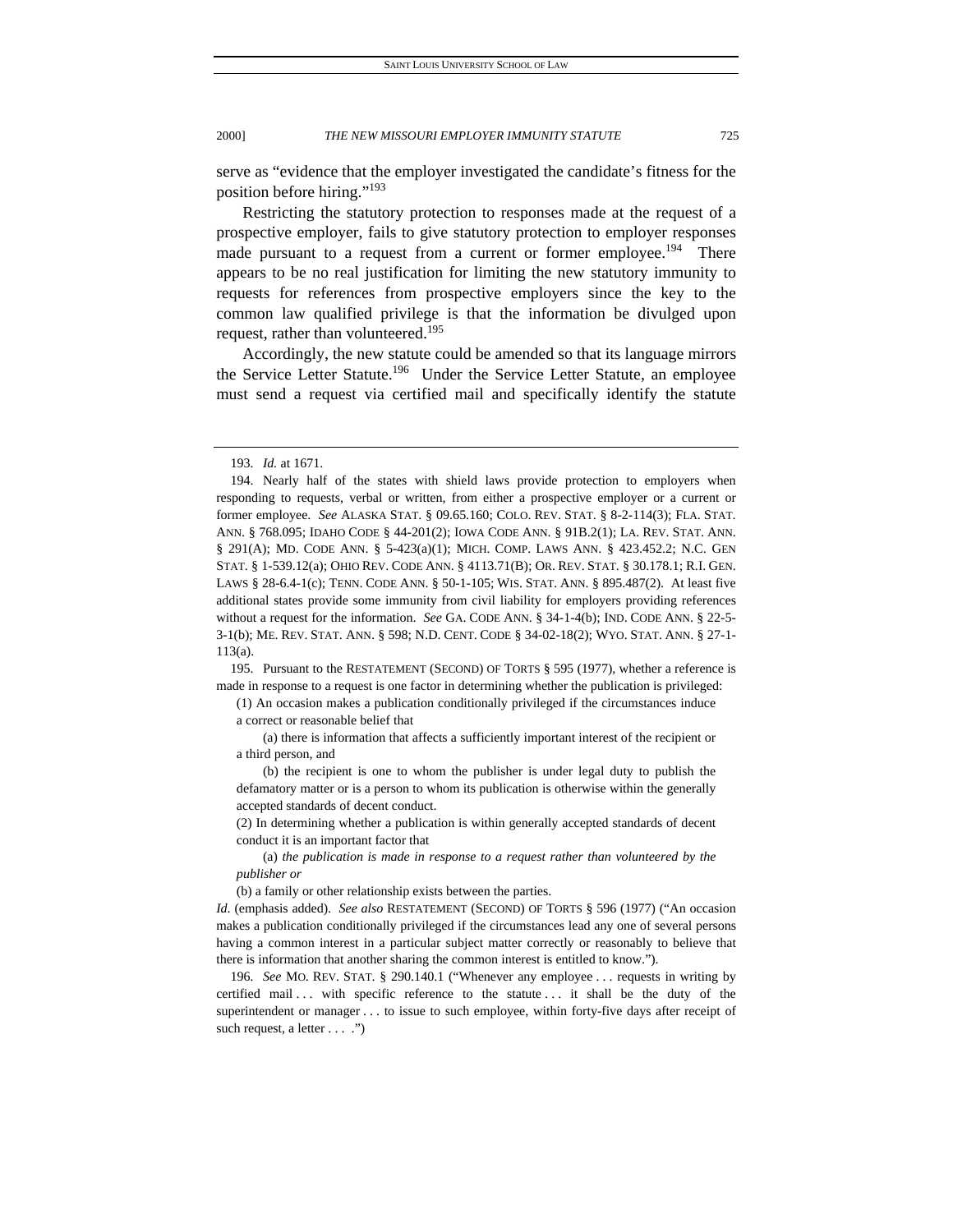before the duty to respond arises on the part of the employer.<sup>197</sup> A request for a service letter made by regular mail, rather than certified mail, does not give rise to a duty on the part of the employer to respond, even if the employer in fact receives the request.<sup>198</sup>

*C. How to Respond* 

To come within the safe harbor of Missouri's reference immunity statute, an employer must respond "in writing" to a request concerning a current or former employee.<sup>199</sup> Requiring a written response under reference immunity statutes, rather than extending protection to verbal recommendations, affords additional protection to employers.<sup>200</sup> A written response may protect employers against claims for negligent referral because an employer "would have direct evidence regarding the extent of its knowledge about the position for which the applicant was being considered, and thus, the extent to which the plaintiff's harm was foreseeable."201 A written response also creates additional protection for employees because they will have a written copy of any defamatory reference to use as evidence in a lawsuit challenging its accuracy. Proscribing a written response also insures that employees know exactly what information is being shared with their prospective employers, thereby circumventing the so-called "wink and nod" approach.<sup>202</sup> This approach may allow employers who purport to give only "no comment" or neutral job references to convey a message about the employee through voice tone or inflection.203

# *D. What Information May or Must be Provided*

Under Missouri's reference immunity statute, qualified immunity attaches when an employer discloses "the nature and character of service rendered by such employee to such employer and the duration thereof," and "truly state[s] for what cause, if any, such employee was discharged or voluntarily quit."204

<sup>197</sup>*. See* MO. REV. STAT. § 290.140.1.

<sup>198</sup>*. See* Bartareau v. Executive Bus. Prods., Inc., 846 S.W.2d 248, 250 (Mo. Ct. App. 1993).

 <sup>199.</sup> MO. ANN. STAT. § 290.152.2(1).

<sup>200</sup>*. See* Swerdlow, *supra* note 149, at 1671-72.

<sup>201</sup>*. Id.* at 1672.

<sup>202</sup>*. See supra* notes 22-25 and accompanying text (discussing the "wink and nod" approach). 203*. Id.*

 <sup>204.</sup> MO. ANN. STAT. § 290.152.2(2)-(3).This is the same language as is used in the Missouri Service Letter Statute. *See* MO. REV. STAT. § 290.140.1. As originally introduced, the new law would have amended the Service Letter Statute by further defining the information to be included in a service letter. *See* H.B. 441 of 1/18/99, *supra* note 33. Thus, the Service Letter Statute would have been amended to conform to the newly proposed sections addressing employer liability for issuing written references. *See id*. The proposed language would have required that the letter include "(1) Date and duration of employment; (2) Most recent pay level; (3) Most recent job description and duties; (4) Wage history for the most recent two years or the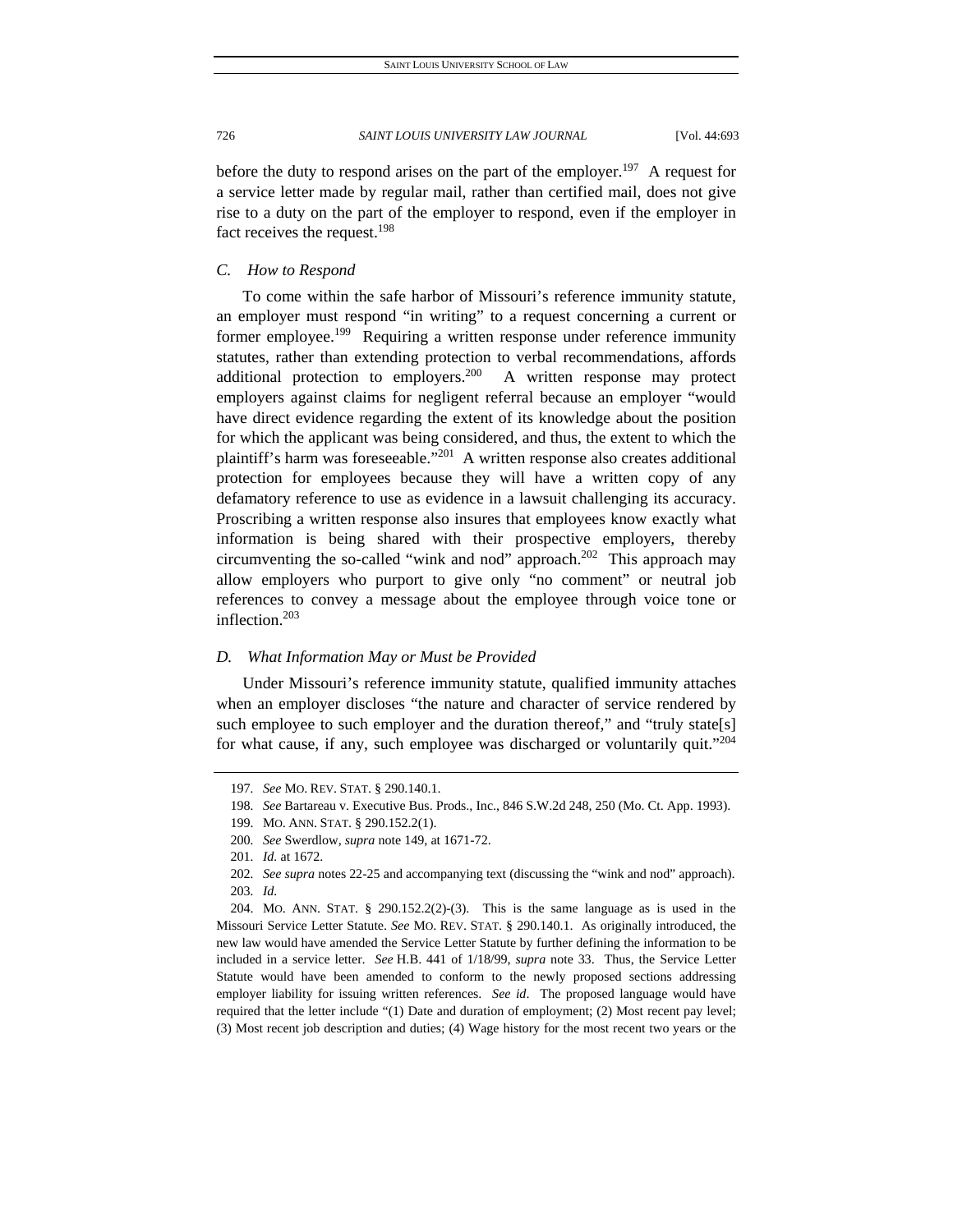A statutory definition of the information an employer may disclose may be a key ingredient in the protection of employees from publication of immaterial defamatory information.<sup>205</sup> It may also encourage employers to include pertinent information to try and insulate themselves from liability for punitive damages for providing a reference.<sup>206</sup> As currently written, however, the definition of the required response under the statute is ambiguous. $207$ 

The statute merely states that an employer "may" respond to a request for a reference in writing and lists two categories of information that an employer "may" divulge under the statute.<sup>208</sup> Although the two categories of information listed are joined by the word "and,"209 there is nothing in the statute's language requiring an employer to include both categories of information in a response. $210$  To address this ambiguity, the statute could be amended to require that employers wishing to insulate themselves from liability for punitive damages when providing a reference be required to include certain information. One of the major purposes of the act is to aid Missouri employers in making better-informed hiring decisions.<sup>211</sup> As the statute reads now, a court could conclude that an employer is protected even if he chooses to include only one category of information specified in the statute.<sup>212</sup>

Moreover, at least one Missouri court has held that the common law qualified privilege protects a wide variety of information that may be included

205*. See* Oliver, *supra* note 3, at 692 (asserting that a specific definition of job performance would discourage plaintiffs from arguing that references fall outside the scope of the definition and would discourage employers from including irrelevant information).

206*. See id*.

207*. See generally* MO. ANN. STAT. § 290.152.2(1).

length of employment, whichever is shorter; and (5) Whether the employee was discharged or voluntarily quit the service and the reason for the separation." *Id*. According to one of the measure's sponsors, Representative Riback Wilson, there was considerable opposition to amending the Service Letter Statute from lobbyists for larger employers who feared that making a change in the contents of letters required under the statute would increase costs and confuse those businesses and human resource managers already accustomed to conforming with the Service Letter Statute's dictates. *See* Riback Wilson interviews, *supra* note 33. Representative Riback Wilson says that following a public hearing, the bill was amended so that it no longer amended the Service Letter Statute to conform to the new law, but rather, made the new law conform to the Service Letter Statute. *See id;* House Comm. Sub. for H.R. 441, 90th Leg. 1st Reg. Sess. (Mo. 1999) version dated March 4, 1999 *available in* 1999 MO H.B. 441 (Westlaw, MO-BILLS database).

<sup>208</sup>*. Id*. § 290.152.2(2)-(3) (These categories include the nature, character and duration of service rendered, and the true cause, if any, of the employee's voluntary or involuntary separation from employment).

<sup>209</sup>*. Id.*

<sup>210</sup>*. See generally* MO. ANN. STAT. § 290.152.

<sup>211</sup>*. See supra* notes 33-37 and accompanying text (discussion of statute's purposes).

<sup>212</sup>*. See* MO. ANN. STAT. § 290.152.2.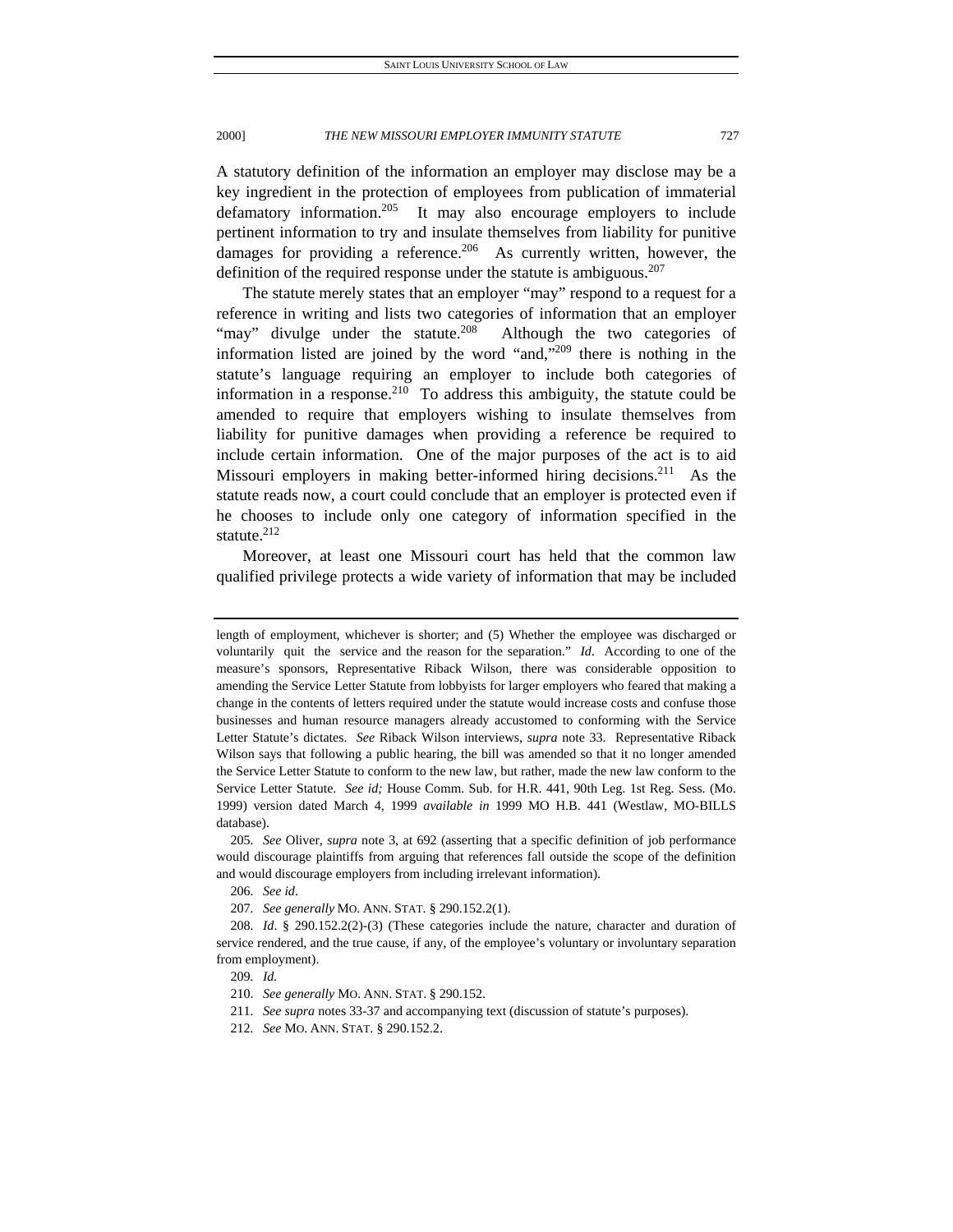in a reference.<sup>213</sup> The Missouri Court of Appeals held that so long as the communication is made in good faith, "the person making the statement is not limited to facts that are within his personal knowledge, but may, and should, pass on to his inquirer all relevant information that has come to him, regardless of whether he believes it to be true or not."<sup>214</sup> It is doubtful the Missouri General Assembly intended to narrow the common law qualified privilege since one of the stated purposes of the new law is to encourage the free-flow of information between employers.<sup>215</sup>

Furthermore, the legislature chose to adopt the language in the Service Letter Statute that has spawned the majority of litigation under that statute relating to reference claims. <sup>216</sup> Accordingly, the new statute should be amended to clarify and expand the information an employer may share and still be protected by the statutory qualified immunity. $217$ 

The Louisiana reference immunity statute, for example, defines "job performance" to include, but not limited to, "attendance, attitude, awards, demotions, duties, efforts, evaluations, knowledge, skills, promotions, and disciplinary actions."<sup>218</sup> A recent scholarly critique of the Louisiana law indicates that three years after its passage no cases had yet been decided applying the statute.<sup>219</sup> Thus, no empirical evidence exists to suggest that the Louisiana definition of "job performance" will be a portion of the statute that is frequently litigated. Clearly, the Louisiana statute gives employers much more guidance regarding the information to be included in a job reference than the new Missouri law does.

In summary, at a minimum, the new statute could be amended to clarify that an employer must include both categories of information to gain the

<sup>213</sup>*. See* Cash v. Empire Gas Corp., 547 S.W.2d 830 (Mo. Ct. App. 1976).

<sup>214</sup>*. Id*. at 833.

<sup>215</sup>*. See supra* notes 33-37 and accompanying text (reporting the purposes of the act as viewed by the sponsor of the new bill).

<sup>216</sup>*. See supra* notes 55-89 and accompanying text (discussing litigation under the Service Letter Statute).

 <sup>217.</sup> Most states do not explicitly provide immunity for the disclosure of the reasons for an employee's separation from employment. *See, e.g.,* ALASKA STAT. § 09-65.160; 745 ILL. COMP. STAT. ANN. 46/10; OHIO REV. CODE ANN. § 4113.71(B); TENN. CODE ANN. § 50-1-105. At least four other states with shield laws provide complete immunity to employers for providing certain basic information about employees, such as wage rates and dates of employment, but provide only qualified immunity if an employer discloses the reasons for an employees' separation from employment. *See, e.g.*, KAN. STAT. ANN. § 44-119a(b)-(d). It appears that only two states specifically provide for some of type of employer immunity if an employer discloses an illegal or wrongful act, however, neither of these states require that an employee actually be convicted of a crime before immunity attaches to the disclosure. *See* GA. CODE ANN. § 34-1-4(b); NEV. REV. STAT. § 41-755(1)(c).

 <sup>218.</sup> LA. REV. STAT. ANN. § 23:291.

<sup>219</sup>*. See* Aaron, *supra* note 183, at 1150.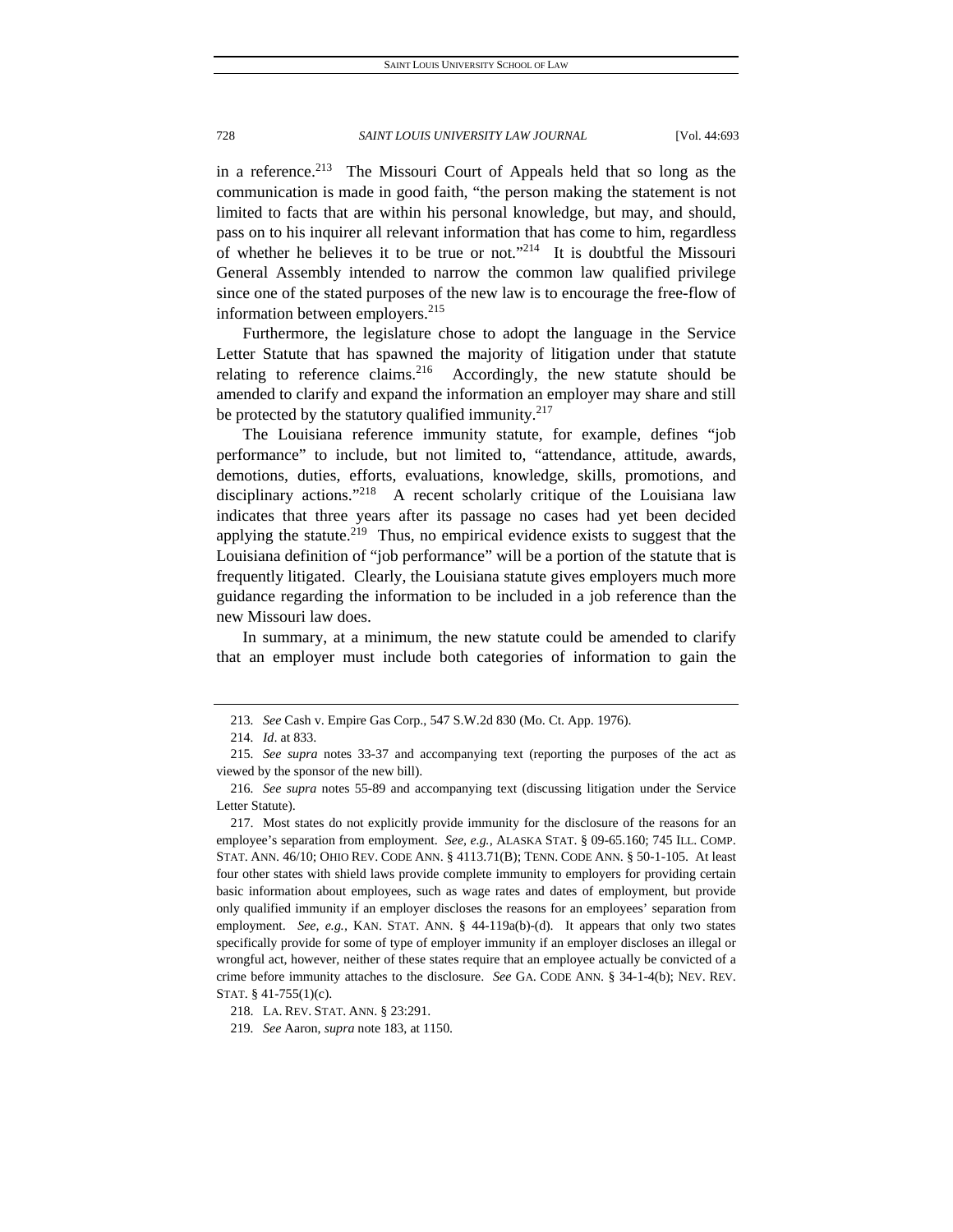statutory protection. Additionally, the information protected under the statute could be expanded to give employers more guidance when they attempt, in good faith, to comply with the law.

# *E. Who Receives a Copy?*

Lobbyists for Missouri employee groups worked hard to ensure that employees would have a right to obtain a copy of any response protected by the new statute.<sup>220</sup> The Missouri statute requires employers to send a copy of any response made pursuant to the statute to the affected employee at the employee's last known address.<sup>221</sup> The new law also allows an employee to request a copy of any letter provided under the statute "for up to one year following the date of such letter."<sup>222</sup> The provision of the statute addressing available damages, however, is silent as to any penalty an employer may face for failing to provide a copy of the reference to the employee.<sup>223</sup>

It is important to guarantee that employees are aware of the contents of any reference letter sent to prospective employers. To assure employees receive this benefit, the statute could be amended to allow an award of damages against an employer who fails to mail a copy of any response to the employee's last known address or provide a copy upon request of the employee.<sup>224</sup> This amendment would create no additional burden for employers while ensuring an employee is aware of the information being shared with his or her prospective employer.

# *F. When is the Statutory Privilege Forfeited?*

Missouri's statute creates an implied assumption that employers are replying in good faith when responding to reference requests.<sup>225</sup> To overcome the good faith presumption, an employee must prove that the response "was false and made with knowledge that it was false or with reckless disregard for whether such response was true or false."<sup>226</sup> This standard is nearly identical

<sup>220</sup>*. See* Riback Wilson interviews, *supra* note 33.

<sup>221</sup>*. See* MO. ANN. STAT. § 290.152.3.

<sup>222</sup>*. Id.* Originally, the bill proposing the new law provided only for a copy to be sent to the affected employee at his or her last known address. *See* H.B. 441 of 1/18/99, *supra* note 33. According to Representative Riback Wilson, one of the bill's sponsors, the provision was added in consideration of employees who did not want anyone to know where they lived, in particular, victims of domestic violence. *See* Riback Wilson interviews, *supra* note 33.

<sup>223</sup>*. See* MO REV. STAT. § 290.152.5.

<sup>224</sup>*. See* Riback Wilson interviews, *supra* note 33.

<sup>225</sup>*. See* MO. REV. STAT. § 290.152.4. The vast majority of states explicitly state that an employer is presumed to be acting in good faith. *See, e.g.*, ARIZ. REV. STAT. ANN. § 23-1361; IDAHO CODE § 44-201; R.I. GEN. LAWS § 28-6.4-1.

 <sup>226.</sup> MO. ANN. STAT. § 290.152.4. As introduced, the proposal would have required a plaintiff to prove that the response "was false and made with knowledge that it was false or with reckless disregard for whether such response was true or false *at a time when the employer had*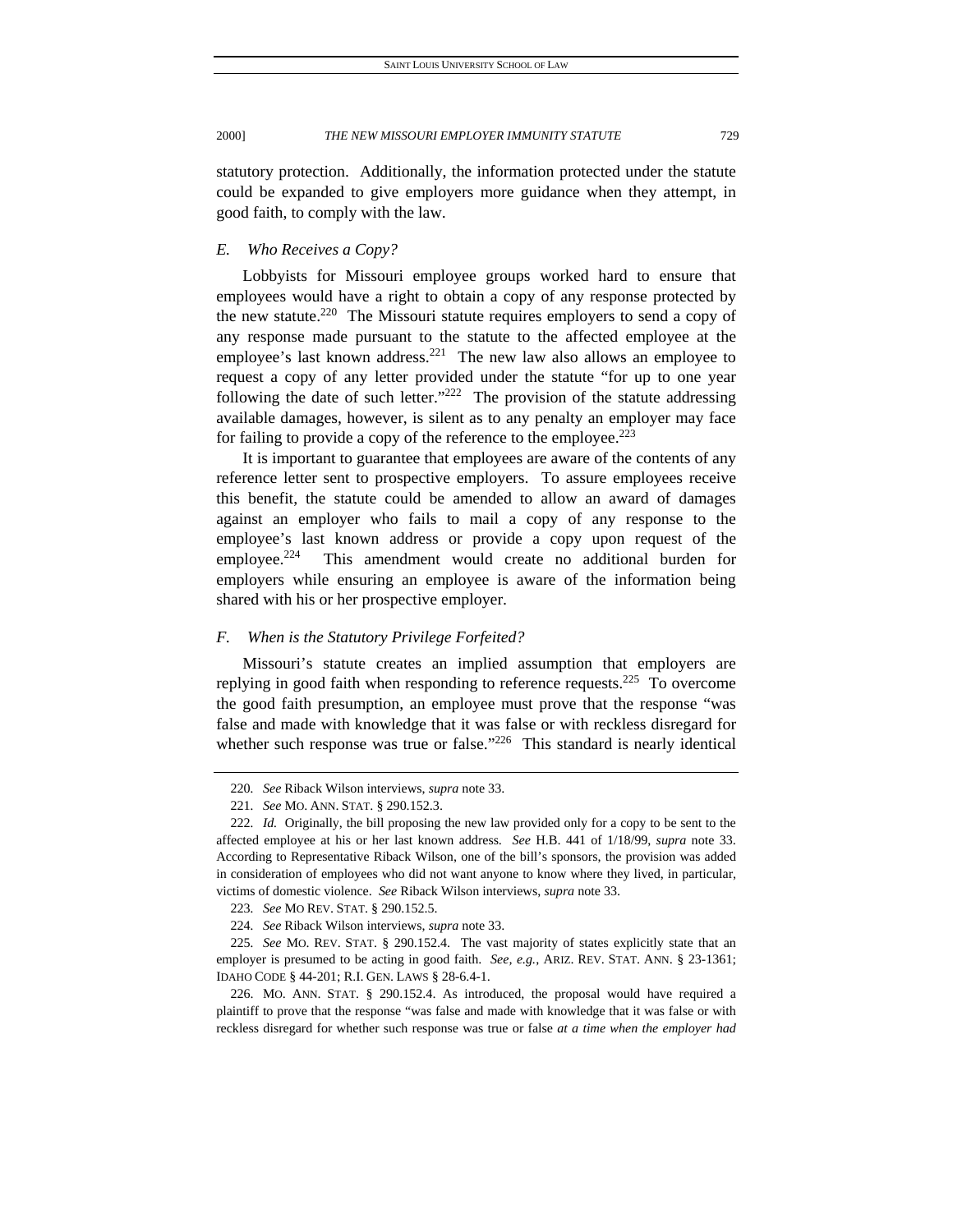to that needed to overcome the qualified privilege that attaches to employee references under Missouri common  $law<sup>227</sup>$  Legal commentators who have called for a uniform standard to overcome the qualified privilege in reference cases seem to agree that the standard chosen by Missouri legislators is an appropriate one. $228$ 

# *G. What Burden of Proof is Required?*

The Missouri statute does not define the standard of proof required to overcome an employer's privilege for providing a reference.<sup>229</sup> Legal commentators appear to agree that the standard of proof should be defined within the statute.<sup>230</sup> These scholars also seem to agree that the more stringent "clear and convincing" standard rather than the "preponderance of the evidence" standard, should be used when defining the burden of proof necessary to overcome the qualified immunity that attaches to letters of reference.<sup>231</sup> The more burdensome clear and convincing standard may make

227*. See* Snodgrass v. Headco Indus., Inc., 630 S.W.2d at 154-55 (citing MAI 23.10(2)). The standard also mirrors the standard necessary to overcome the qualified privilege in a public-figure defamation action, as well as the standard necessary to overcome the qualified privilege to a defamation action under the RESTATEMENT (SECOND) OF TORTS. *Compare* New York Times v. Sullivan, 376 U.S. 254, 279-80 (1964), defining "actual malice" as knowledge that the published statement was "false or with reckless disregard of whether it was false or not," *with* RESTATEMENT (SECOND) OF TORTS § 600 (1977), regarding "abuse" of the qualified privilege which may be shown if false and defamatory matter is published when the publisher (a) knows the matter to be false, or (b) acts in reckless disregard as to its truth or falsity", *id.*, *with* the new Missouri statutory standard for overcoming the qualified privilege which requires a showing that the response be "false and made with knowledge that it was false or with reckless disregard for whether such response was true or false." MO. ANN. STAT. § 290.152.4.

230*. See* Oliver, *supra* note 3, at 756-58.

*serious doubt whether such response was true*." H.B.441 of 1/18/99, *supra* note 33. However, the underlined portion of the standard was deleted prior to the bill's passage. According to the law's co-sponsor, Representative Riback Wilson, this language was deleted at the request of employer groups who felt that the omission of this language would offer them better protection from liability under the statute. *See* Riback Wilson interviews, *supra* note 33.

<sup>228</sup>*. See* Oliver, *supra* note 3, at 756-58; Saxton, *supra* note 19, at 83-85; Adler & Pierce, *supra* note 3, at 1458-59.

 <sup>229.</sup> At least eight other states do not define an employee's burden of proof. *See, e.g.,* CAL. CIV. CODE ANN. § 47(c); OKLA. STAT. ANN. tit. 40, § 61. The majority of states require a showing by a preponderance of the evidence to overcome an employer's statutory qualified immunity. *See, e.g.,* COLO. REV. STAT. ANN. § 8-2-113(3); MICH. COMP. LAWS ANN. § 423.452(2). A minority of jurisdictions requires the stricter clear and convincing standard to overcome the employer's presumption of good faith. *See, e.g.,* FLA. STAT. ANN. § 768.095; UTAH CODE ANN. § 34-42-1(3).

<sup>231</sup>*. See id.* at 756-58; Saxton, *supra* note 19, at 110; Adler & Pierce, *supra* note 3, at 1456 ("[W]e recommend this higher standard to signal society's view that liability ought to attach in employment-reference cases only in compelling circumstances.").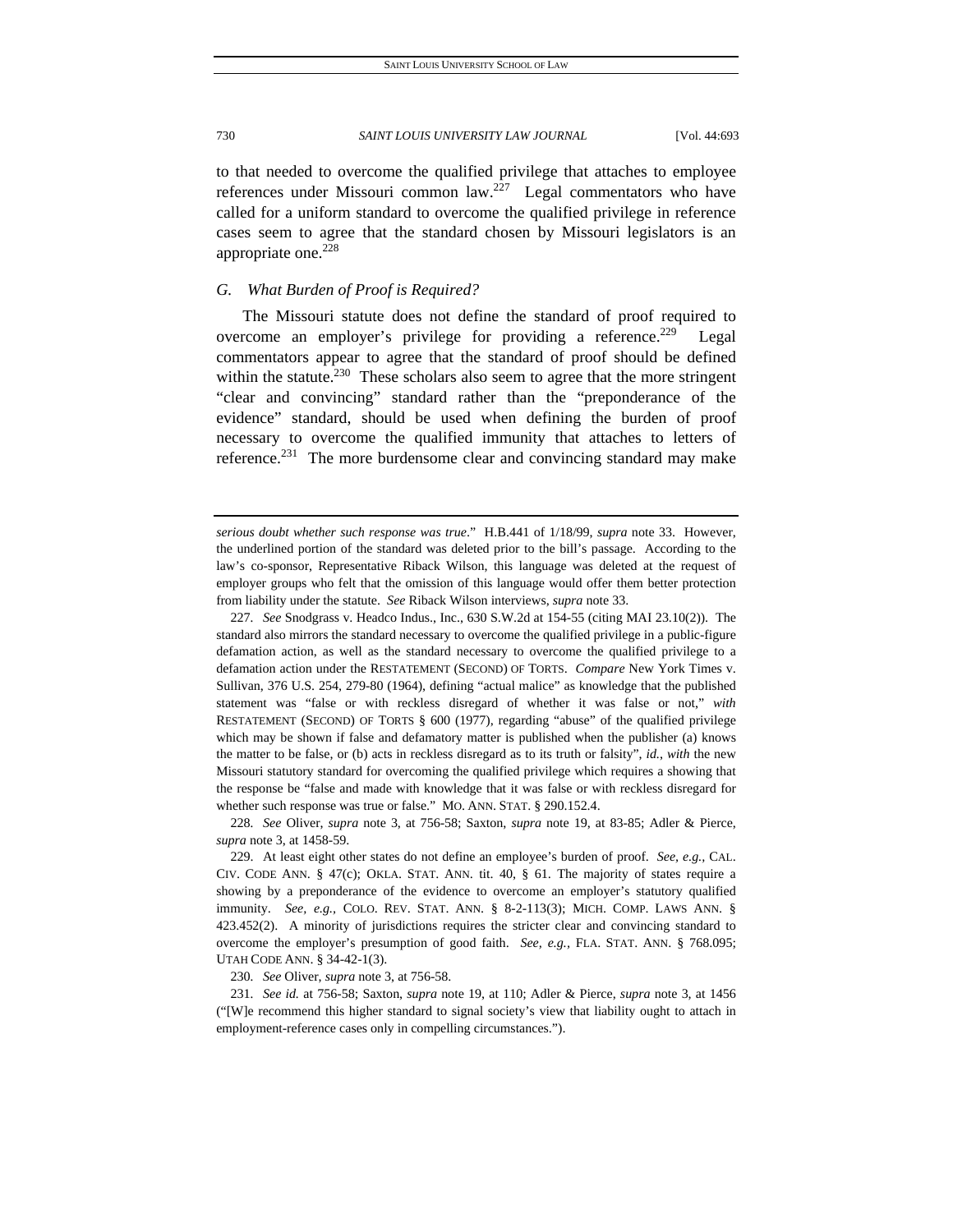employers more comfortable including detailed information, both positive and negative, in an employee reference.<sup>232</sup>

It should be noted, however, that these legal commentators are not addressing statutes, like the new Missouri statute, wherein employees are completely disabled from receiving punitive damages if an employer abuses the statutory qualified immunity.<sup>233</sup> To strike a better balance between an employer's protection under the Missouri statute, and the availability of a remedy to a prevailing plaintiff, the preponderance standard seems better suited to the Missouri statutory scheme. Plaintiffs are already foreclosed from a punitive damage remedy under the new law, and the strict "clear and convincing standard" might make it too difficult for the truly aggrieved employee to obtain any relief at all.

# *H. Unique Features of the Missouri Law*

The new Missouri law contains several unique features that do not appear in other states' shield laws. First, Missouri's statute is the only one that attempts to limit any successful plaintiff under the statute to an award of compensatory damages. Second, the Missouri statute attempts to address an employer's liability when the prospective employer receives the requested reference after the applicant has already been hired. These features are designed to make the Missouri statute more effective than other states' statutes in encouraging employers to share reference information.

# 1. The Unavailability of Punitive Damages

Missouri appears to be the only state that specifically addresses the available damages under its reference immunity statute.<sup>234</sup> An employer who violates the section of the statute proscribing the allowable contents of a reference "shall be liable for compensatory damages but not punitive damages." $^{235}$  However, the new Missouri statute places the bar to a punitive damage award in a subsection that is distinct from the subsection giving employers qualified immunity for providing a reference.<sup>236</sup> A narrow reading of the statute might actually allow for an award of punitive damages if an employee can show that the statutory qualified privilege has been abused.

To understand this ambiguity, it may be helpful to parse the new statute. In pertinent part, subsection 2 of the new statute provides:

<sup>232</sup>*. See* Oliver, *supra* note 3, at 757.

<sup>233</sup>*. See id*.

 <sup>234.</sup> MO. ANN. STAT. § 290.152.5.

<sup>235</sup>*. Id.*

<sup>236</sup>*. See* MO. ANN. STAT. § 290.152.4-5.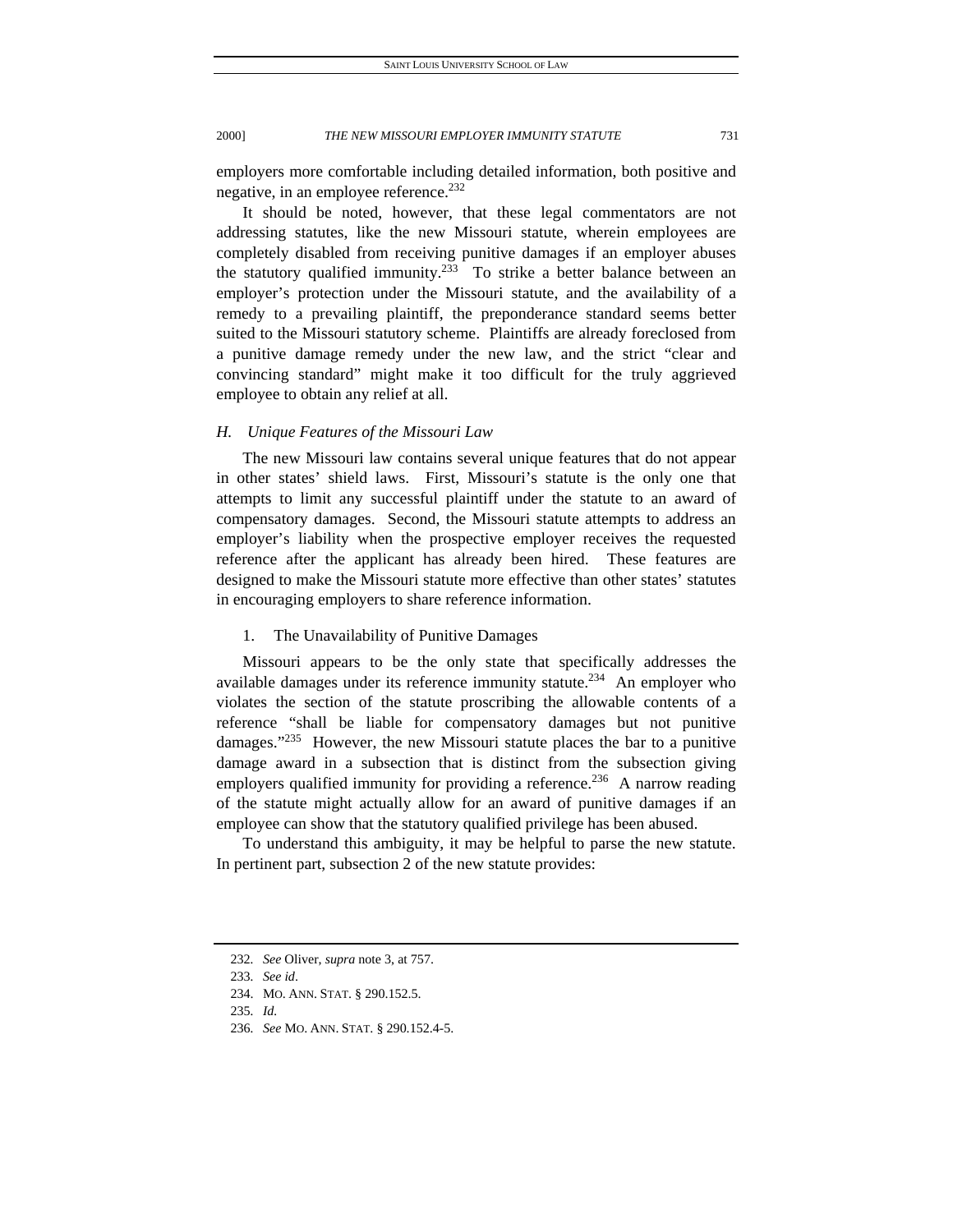2. An employer *may*:

(1) Respond in writing to a written request concerning a current or former employee from an entity or person which the employer reasonably believes to be a prospective employer of such employee; and

(2) Disclose the nature and character of service rendered by such employee to such employer and the duration thereof: and

(3) Truly state for what cause, if any, such employee was discharged or voluntarily quit such service. $237$ 

While subsection 5 of the new statute reads:

5. Any employer who violates the provisions of subsection 2 of this section shall be liable for compensatory damages but not punitive damages.<sup>238</sup>

It is difficult to conceive of a damage award that would punish employers who failed to comply with a voluntary requirement.

Missouri lawmakers also chose to place the immunity for an employer in a separate subsection stating:

4. For purposes of this section, an employer shall be immune from civil liability for any response made pursuant to this section or for any consequences of such response, unless such response was false and made with knowledge that it was false or with reckless disregard for whether such response was true or false. $^{239}$ 

This portion of the statute appears merely to clothe employment references with the same qualified privilege given to references under Missouri's common law.<sup>240</sup> Under Missouri's common law, if a defamation plaintiff meets the burden outlined in subsection 4, the plaintiff may be entitled to seek punitive damages in addition to compensatory damages.<sup>241</sup> Under this interpretation, the new Missouri statute does not protect employers from an award of punitive damages, even though limiting an employers liability was one of the purposes of the bill. $^{242}$ 

For example, in a reference Employer *A* states that an employee was terminated for insubordination. Employer *A* fails to include, however, the nature, character or duration of the employee's service to the employer. A court could then find that the employer failed to comply with subsection 2 of the statute. Thus, the employee would not be entitled to punitive damages

 <sup>237.</sup> MO. ANN. STAT. § 290.152.2 (emphasis added).

<sup>238</sup>*. Id*. § 290.152.5.

<sup>239</sup>*. Id.* § 290.152.4.

<sup>240</sup>*. See supra* note 227 (comparing the standard necessary to overcome the qualified privilege under the common law with that required by the new statute).

<sup>241</sup>*. See supra* note 113 (discussing the availability of punitive damages in a common law defamation action).

<sup>242</sup>*. See supra* notes 33-37 and accompanying text (discussing the new statute's purposes).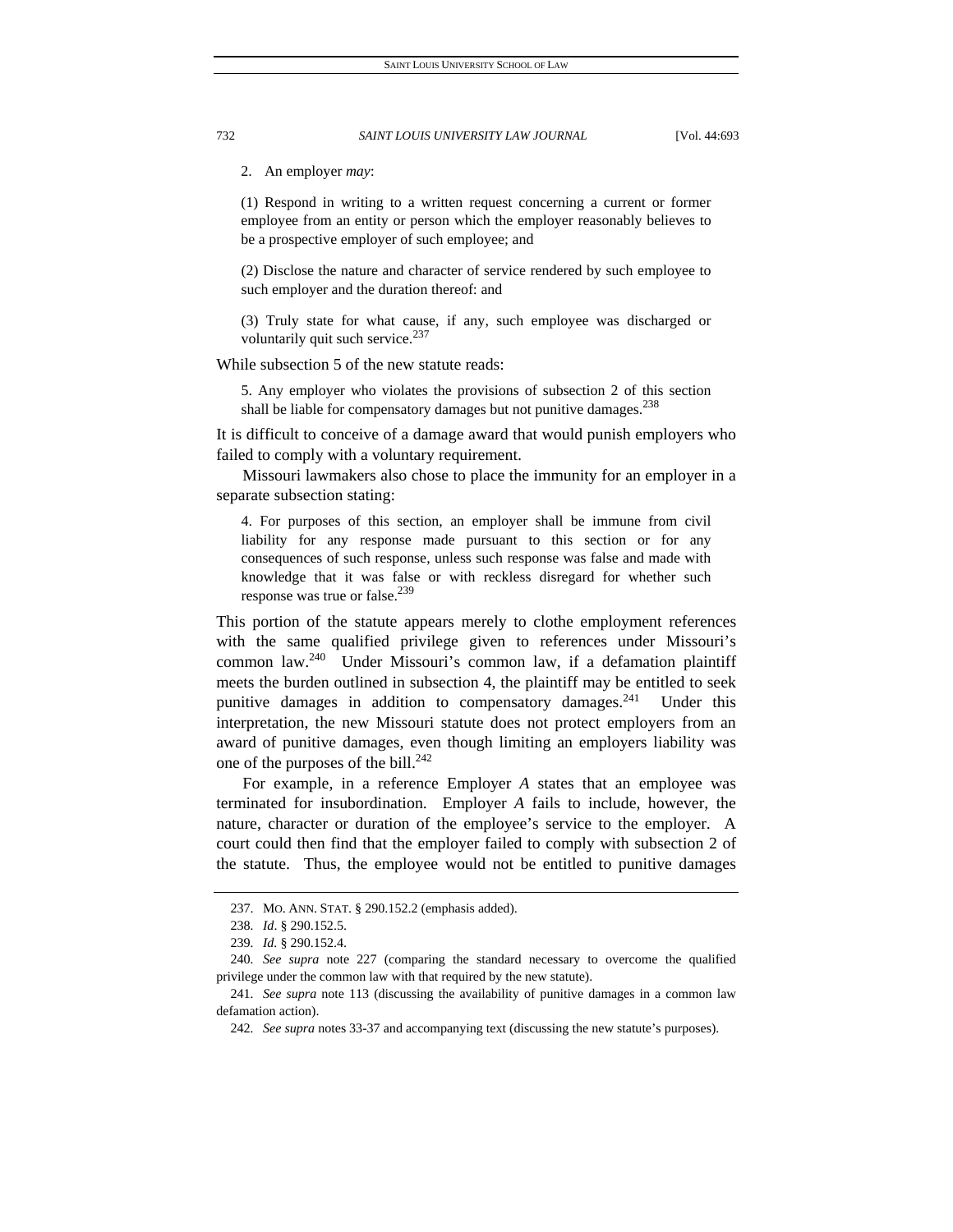under subsection 5 of the statute, which provides that no punitive damages are available for a violation of subsection 2 of the statute.

Nevertheless, the Court could find that in addition to violating subsection 2 of the statute, the employer's response was made with reckless disregard for whether the response was true or not, thereby violating subsection 4 of the statute. Subsection 4 of the statute does not limit an employee's available remedies and merely outlines the standard for overcoming the statutory qualified immunity. This standard mirrors the standard for overcoming the qualified privilege that attaches to employment references under Missouri common law. Therefore, the court could apply common law defamation principles and conclude that the plaintiff is entitled to seek punitive damages.

Thus, the statute may actually both prohibit and enable a plaintiff to seek punitive damages under the same section.<sup>243</sup> Clearly, such a result was not one that the legislature intended when the statute was drafted. To address this ambiguity, the new Missouri statute could be amended to clearly prohibit an award of punitive damages against an employer who responds to a reference request.

# 2. Protection after Hiring Has Occurred

The Missouri statute appears unique in providing that qualified immunity applies "regardless of whether the employee becomes employed by the prospective employer prior to receipt of the former employer's written response."244 This provision would extend an employer's statutory qualified immunity to situations in which an employee is hired by an employer prior to receipt of a written response made pursuant to the statute, but then loses the job after the response is received by his new employer.<sup>245</sup> Presumably, this would absolve a former employer from liability based, for example, on a claim of tortious interference with economic advantage.<sup>246</sup>

# IV. A PROPOSAL FOR FUTURE CONSIDERATION

The state legislature should consider (1) amending the Missouri employer reference immunity statute to require an employer to respond to a proper request from a current or former employee or prospective employer; (2) placing a limited duty to warn on employers when responding to requests from

<sup>243</sup>*. See supra* note 113 (discussing availability of punitive damages under a common law defamation claim in Missouri).

 <sup>244.</sup> MO. ANN. STAT. § 290.152.2(3).

<sup>245</sup>*. See* Aaron, *supra* note 183, at 1152-53 (suggesting Louisiana's employer immunity statute might not cover a situation where an employee has already been hired when the reference is requested); LA. REV. STAT. ANN. § 23:291 (West Supp. 1997).

<sup>246</sup>*. See supra* note 45 (discussing the tort of intentional interference with economic advantage).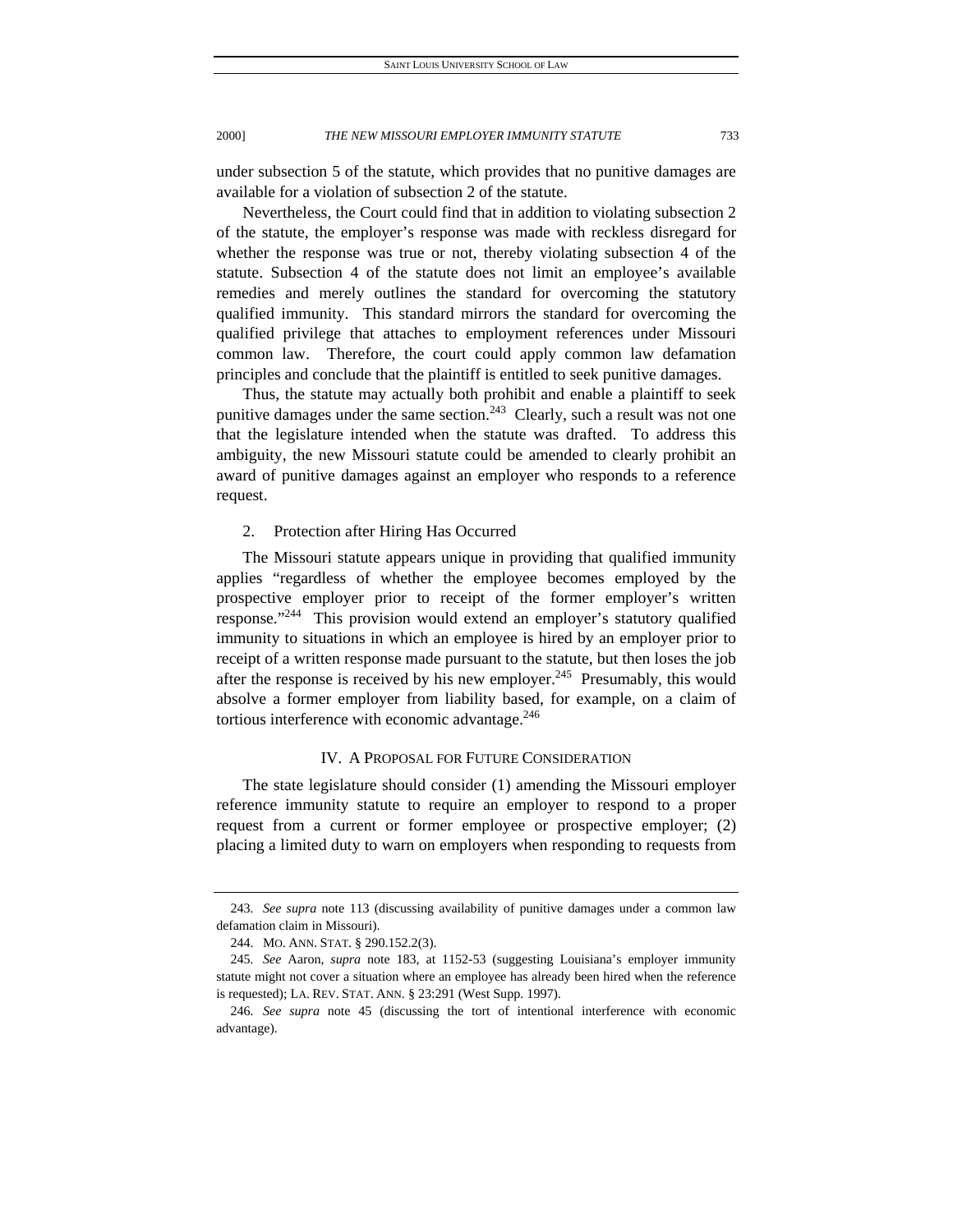prospective employers in certain occupations; (3) allowing an award of attorneys' fees and costs to a prevailing party; and (4) repealing the Missouri Service Letter Statute. 247

# *A. Make the Shield Law Mandatory*

Despite the passage of voluntary "shield laws" in two-thirds of the states, and proposals from a variety of legal commentators attempting to encourage the free flow of information, employers maintain a "name, rank, and serial number" mentality.<sup>248</sup> Perhaps the time has come for a mandatory shield law that (1) rewards employees who deserve a good recommendation; (2) attempts to weed-out those employees who may be dangerous to their co-workers or the general public; and (3) protects employers from large damage awards.

During the 1999 legislative session, the state's large employers lobbied against a mandatory shield law because they feared it would create another opportunity for litigating employee reference claims.<sup>249</sup> It would appear, however, that the only way to avoid litigation under the statute that was enacted would be for employers to choose simply not to use it.

Making the employer immunity statute mandatory will create another avenue for employees to challenge allegedly defamatory references. Nevertheless, in return for the creation of this new statutory cause of action employers would receive a number of benefits. Employers will enjoy immunity from an award of punitive damages even if the reference is found to violate the statute. Requiring employers to give a more complete reference will, in turn, increase the information they receive about an applicant. Thus, employers will be able to make better-informed hiring decisions. The ability to make more informed hiring decisions should allow employers to choose the most qualified applicant, leading to decreased turn over and training costs. Better-informed hiring decisions might also create a corresponding decrease in an employer's potential liability for negligent hiring because employers will have sufficient information to avoid hiring a potentially dangerous employee.

The burden created by a mandatory reference immunity statute would initially fall disproportionately on employers.<sup>250</sup> Missouri employers would be required to educate themselves and their human resource personnel on properly

 <sup>247.</sup> It is doubtful that such a proposal could garner any support in Missouri's current political climate. *See* Riback Wilson interviews*,* supra note 33 (indicating that a statute imposing a duty on an employer to respond to a reference request would not pass in the current political environment because lobbyists for large businesses feared it would create another opportunity for litigation). *See also infra* notes 296-313 and accompanying text (outlining statutory language that might be employed to enact the proposals contained in this Comment).

<sup>248</sup>*. See supra* notes 2-25 and accompanying text.

<sup>249</sup>*. See supra* note 204 (discussing employer concerns over amended the Service Letter Statute).

<sup>250</sup>*. See id*.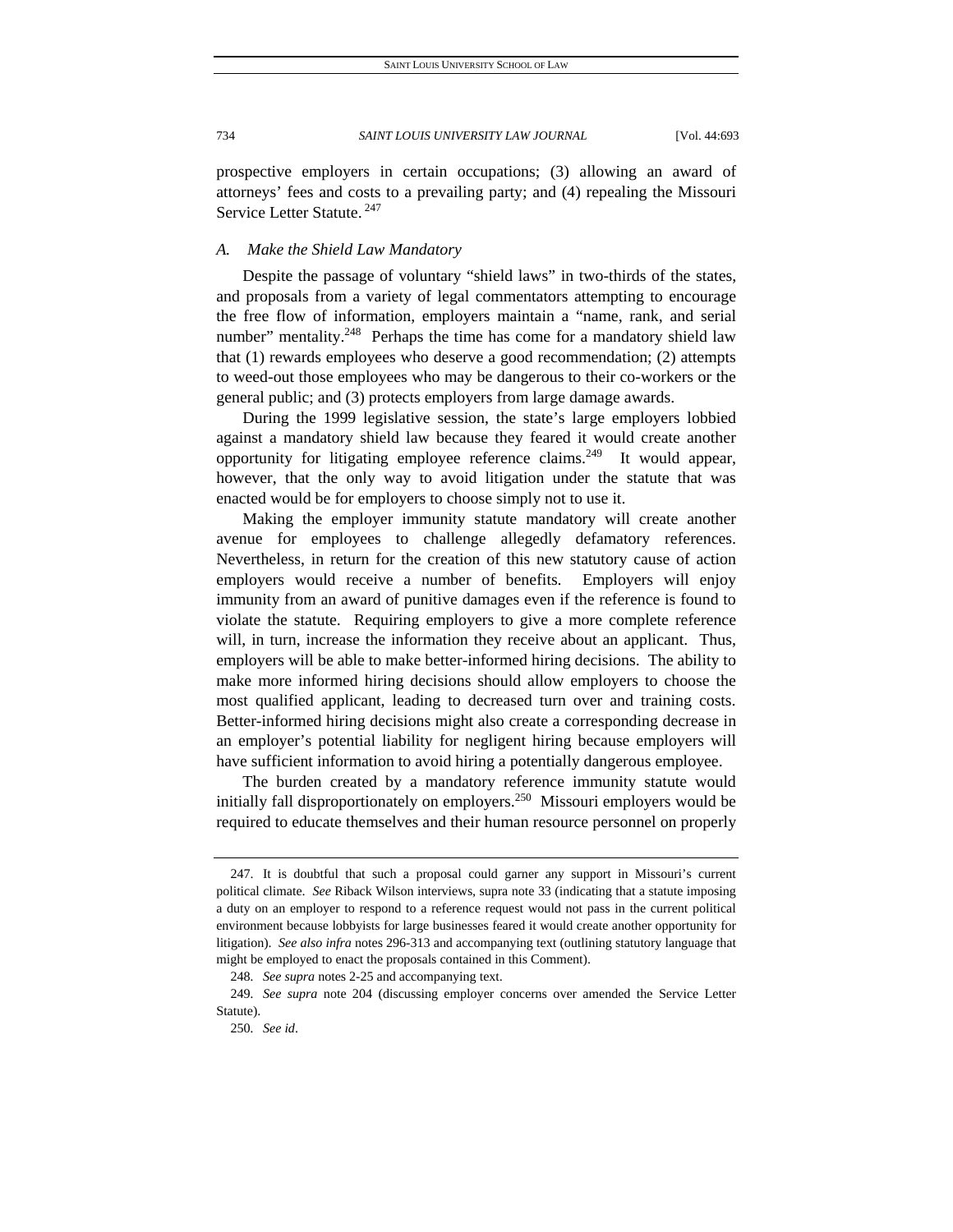responding to a request issued under the statute. However, the statute would also give employers specific statutory guidance regarding the type of information to be included in any mandatory response. Additionally, absent a proper request from an employee or employer, no duty to respond would arise on the part of the employer. $251$ 

One of the main arguments against amending the current Service Letter Statute, rather than creating a new employer reference immunity statute, came from employers already required to respond under the Service Letter Statute.<sup>252</sup> These employers feared they would be required to expend additional time and money to retrain their human resource personnel.<sup>253</sup> Although this argument eventually won the day and the lawmakers did not amend the Service Letter Statute, the fact that employers already have policies in place to ensure compliance with the Service Letter Statute supports the contention that employers are capable of instituting policies and procedures enabling them to comply with the new law. Thus, it can be argued that complying with a mandatory reference immunity statute would require only an initial expenditure to establish proper policies and procedures but would not impose an undue burden on employers.

Finally, it is conceded that if employers are required to respond to a proper request made under the statute, they may no longer be able to avoid liability under a negligent misrepresentation theory by simply choosing to remain silent.<sup>254</sup> Few courts, however, have embraced this theory in the employment context in the years following the *Muroc* decision.<sup>255</sup> Moreover, Missouri corporate employers may not remain silent in the face of a proper request under the Service Letter Statute.<sup>256</sup> Still, it appears no Missouri court has held an employer liable for negligent misrepresentation for failing to include negative information in a service letter.

Nevertheless, to address the possibility that Missouri courts might imply a "duty to warn" from an employer's required response under a mandatory reference statute, this Comment suggests that the legislature strictly limit any such duty. First, any statute creating a duty to warn should include a specific definition of the information that must be included in a reference. Second, the

<sup>251</sup>*. See supra* notes 197-98 and accompanying text (discussing similar requirement under Missouri Service Letter Statute).

<sup>252</sup>*. See* Riback Wilson interviews, *supra* note 33.

<sup>253</sup>*. See id.*

<sup>254</sup>*. See* Davis v. Board of County Comm'rs, 987 P.2d 1172, 1181-83 (N.M. Ct. App. 1999) (concluding that expanding liability for negligent misrepresentation into the employment reference context will not "have a chilling effect on employer willingness to give references, whether good or bad . . . .").

<sup>255</sup>*. See supra* notes 150-79 and accompanying text (discussing the tort of negligent misrepresentation or referral).

<sup>256</sup>*. See* MO. REV. STAT. § 290.140.1.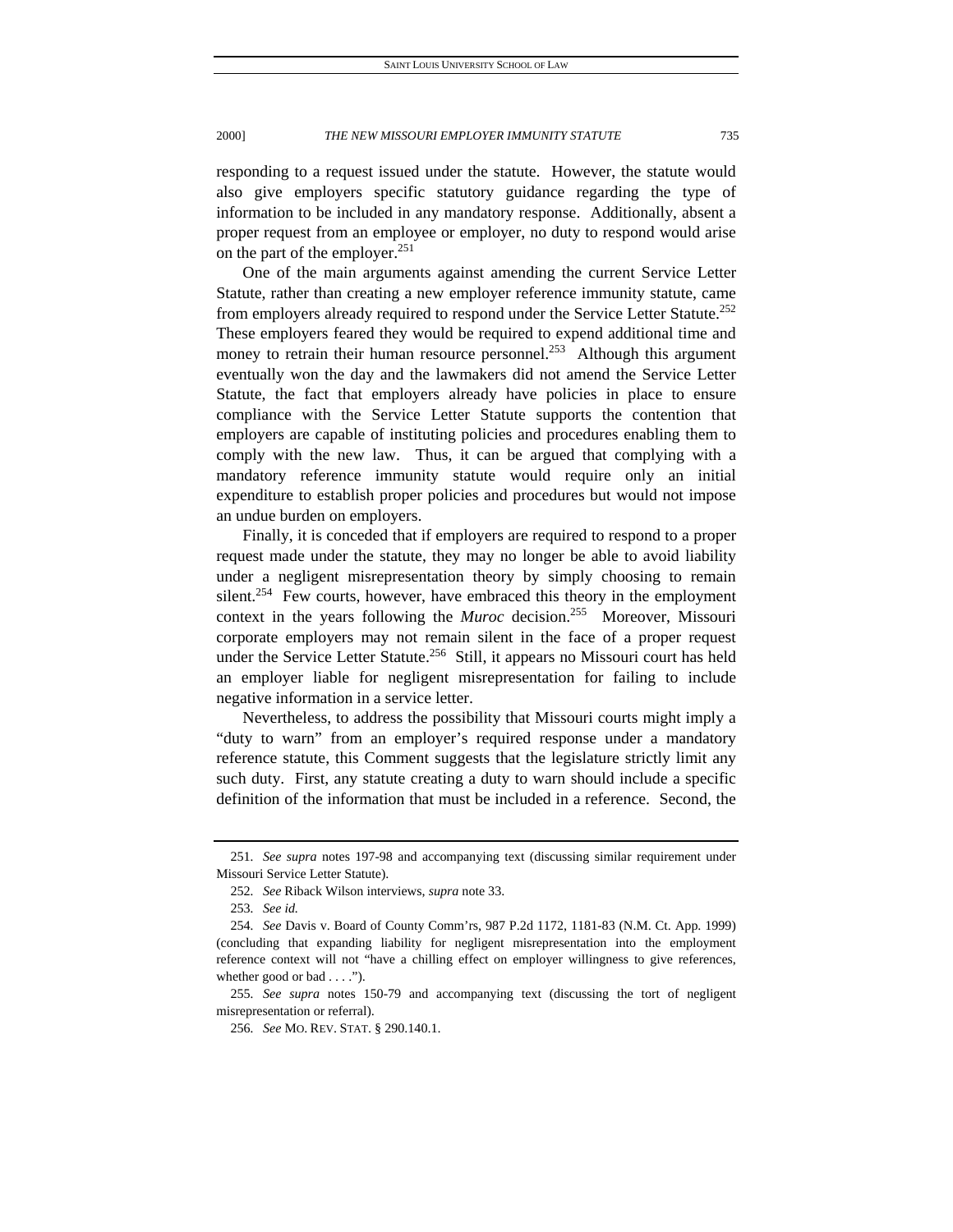duty to include this information should be further narrowed to apply only to requests for references from employers whose employees pose a high risk of injury to third persons.257

# *B. Theoretical Support for Imposing a Very Limited Duty to Warn*

Our tort law system has been very reluctant to impose an affirmative duty on individuals to warn or protect other people.<sup>258</sup> Under the common law, an employer has no duty to respond to a reference request from a prospective employer and disclose an employee's unfavorable traits, even if those characteristics may suggest a propensity for danger.<sup>259</sup> However, calls for imposing a duty to warn have been sounded by legal commentators for nearly a decade.260

Janet Swerdlow, one of the earliest authors to propose that a duty to warn be placed on employers, based her proposal on the seminal case of *Tarasoff v. Regents of the University of California*. 261 In *Tarasoff*, a psychologist told campus police to detain a student because the student had confided to the therapist that he intended to kill an unnamed, but readily identifiable female student.<sup>262</sup> Although the patient was detained for a short while, neither the female student nor her family was warned of the possible imminent danger.<sup>263</sup>

262*. See id*. at 341.

<sup>257</sup>*. See supra* notes 150-79 (discussing negligent referral cause of action).

 <sup>258.</sup> RESTATEMENT (SECOND) OF TORTS § 314 (1977) ("The fact that an actor realizes or should realize that action on his part is necessary for another's aid or protection does not of itself impose upon him a duty to take such action.").

<sup>259</sup>*. See* Saxton, *supra* note 19, at 66.

<sup>260</sup>*. See* Swerdlow, *supra* note 149, at 1670 ("To protect society from potential dangers while not unduly exposing employees to a risk of being defamed, it is necessary to impose a duty to warn."); Saxton, *supra* note 19, at 91 ("This section proposes that [S]tates should . . . impose a limited duty on employers to respond to reference inquiries . . . . In appropriate circumstances, an employer's breach of this duty could cause the employer to be liable in tort for injuries caused to third parties by the employer's former employee, if the employer withheld reference information that might have prevented the injuries."); Buckhalter, *supra* note 148, at 310 ("The law can best encourage the disclosure of reference information by imposing an affirmative duty of disclosure on employers."); Oliver, *supra* note 3, at 755 ("[T]o encourage employers to abandon their policies . . . state legislatures [should] adopt 'good faith' reference statutes that also place a narrow duty to disclose information regarding a departing employee's or former employee's violent or dangerous behavior."). *But see* Adler & Pierce, *supra* note 3, at 1447 ("If employers are to have a general duty to warn of a former employee's dangerous propensities - - and we remain open but unconvinced on that point - - we prefer that they duty be to alter public authorities about the danger, if it is sufficiently grave, clear, and imminent, rather than to notify the prospective employers."); J. Hoult Verkerke, *Legal Regulation of Employment Reference Practices*, 65 U. CHI. L. REV. 115 (1998) ("[D]isclosure obligations might well produce more harm than good.").

 <sup>261. 551</sup> P.2d 334 (Cal. 1976).

<sup>263</sup>*. See id*.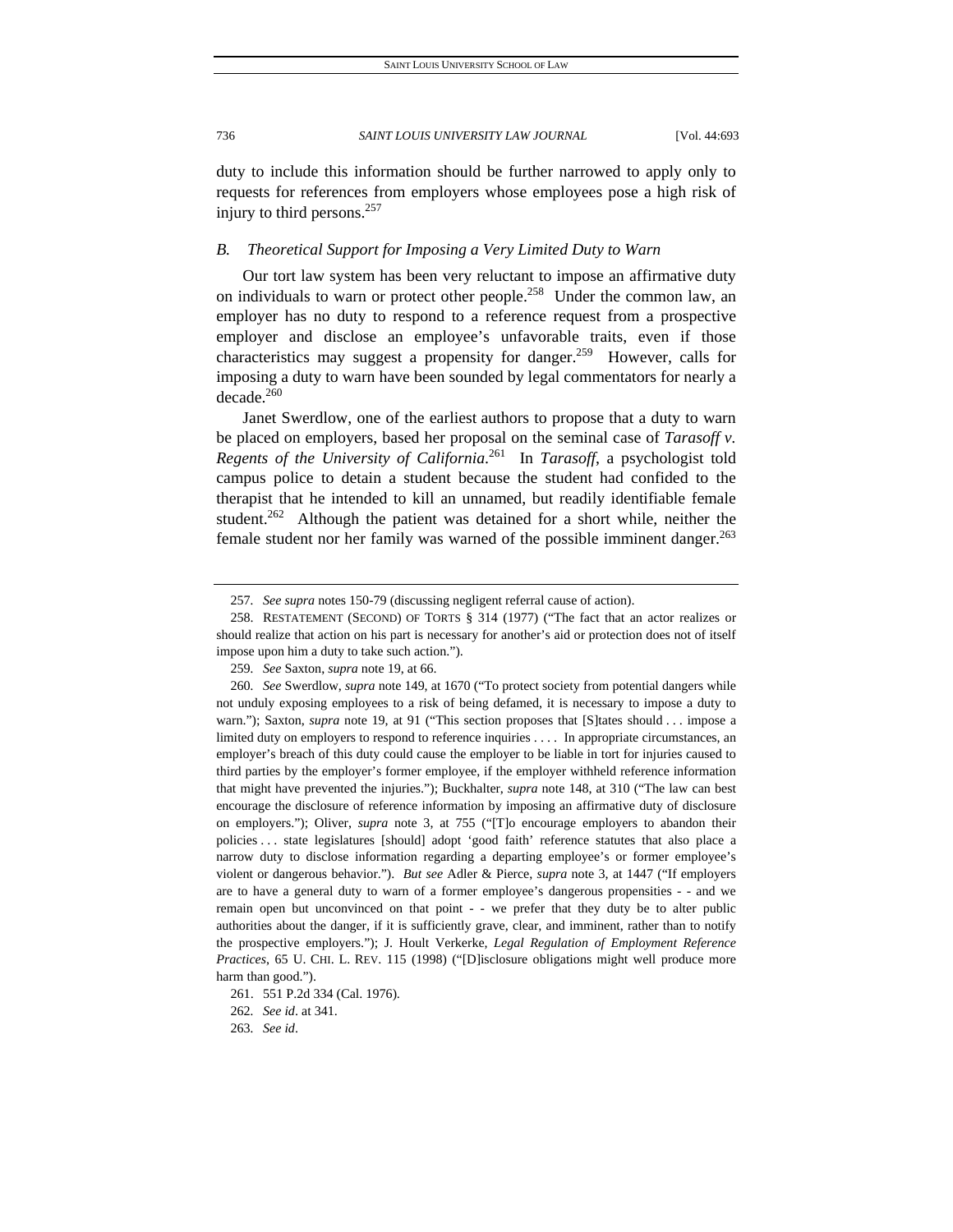Shortly thereafter, the patient killed the female student.<sup>264</sup> The victim's parents sued the Regents of the University of California based on their "failure to warn of a dangerous patient."265

The *Tarasoff* court noted that the common law has created an exception to the general "no duty rule" in cases where a "special relationship" exists between the defendant and the dangerous person or his or her foreseeable victim.266 The court found that the bond between a psychotherapist and a patient created a "special relationship" that warranted placing an affirmative duty to warn on the psychotherapist for the benefit of third persons.  $267$ Likewise, commentators have compared the employer-employee relationship to that of a therapist and a patient "because prospective new employers, their employees and members of the general public may be able to avoid unnecessary exposure to potential harm if former employers are required to disclose information that would warn a prospective new employer of an applicant's dangerous or criminal tendencies."268 Additionally, legal scholars have noted that "an employer may acquire special knowledge of an individual's dangerous or criminal tendencies in the course of the employeremployee relationship."269

Commentators also suggest that the "special relationship" between a former employer and a prospective employer supports imposing a limited duty to warn.<sup>270</sup> They assert that the "dependency" of the prospective employer on the former employer is "analogous to the 'dependencies' giving rise to duties

<sup>264</sup>*. See id*.

<sup>265</sup>*. Id.* at 341.

 <sup>266. 551</sup> P.2d at 343.

<sup>267</sup>*. Id*. The *Tarasoff* court also addressed the fact that the duty to warn might erode the patient's faith in the psychotherapist-patient privilege but concluded "that the public policy favoring protection of the confidential character of patient-psychotherapist communications must yield to the extent to which disclosure is essential to avert danger to others. The protective privilege ends where the public peril begins." *Id*. at 347.

 <sup>268.</sup> Saxton, *supra* note 19, at 94.

<sup>269</sup>*. Id.* at 94.

 <sup>270.</sup> None of the commentators who have proposed the limited duty to warn have gone so far as to require employers to volunteer information about an employee's dangerous propensities:

While employers could conceivably be required to act as "volunteers" in this fashion, administrative and practical concerns suggest that it would not be fair or reasonable to require them to do so; moreover, the prospect of liability for "negligent hiring" should already be strongly encouraging prospective employers to contact their applicants' former employers for reference information.

Saxton, *supra* note 19, at 96. However, at least one author has suggested protecting those employers that see a "moral duty" to volunteer such information. "Balancing the interests involved, the requirement that information be requested is imprudent. Statements made by a former employer compelled by a moral duty to divulge are protected by the jurisprudential qualified immunity if the information is given in good faith." Aaron, *supra* note 183, at 1152.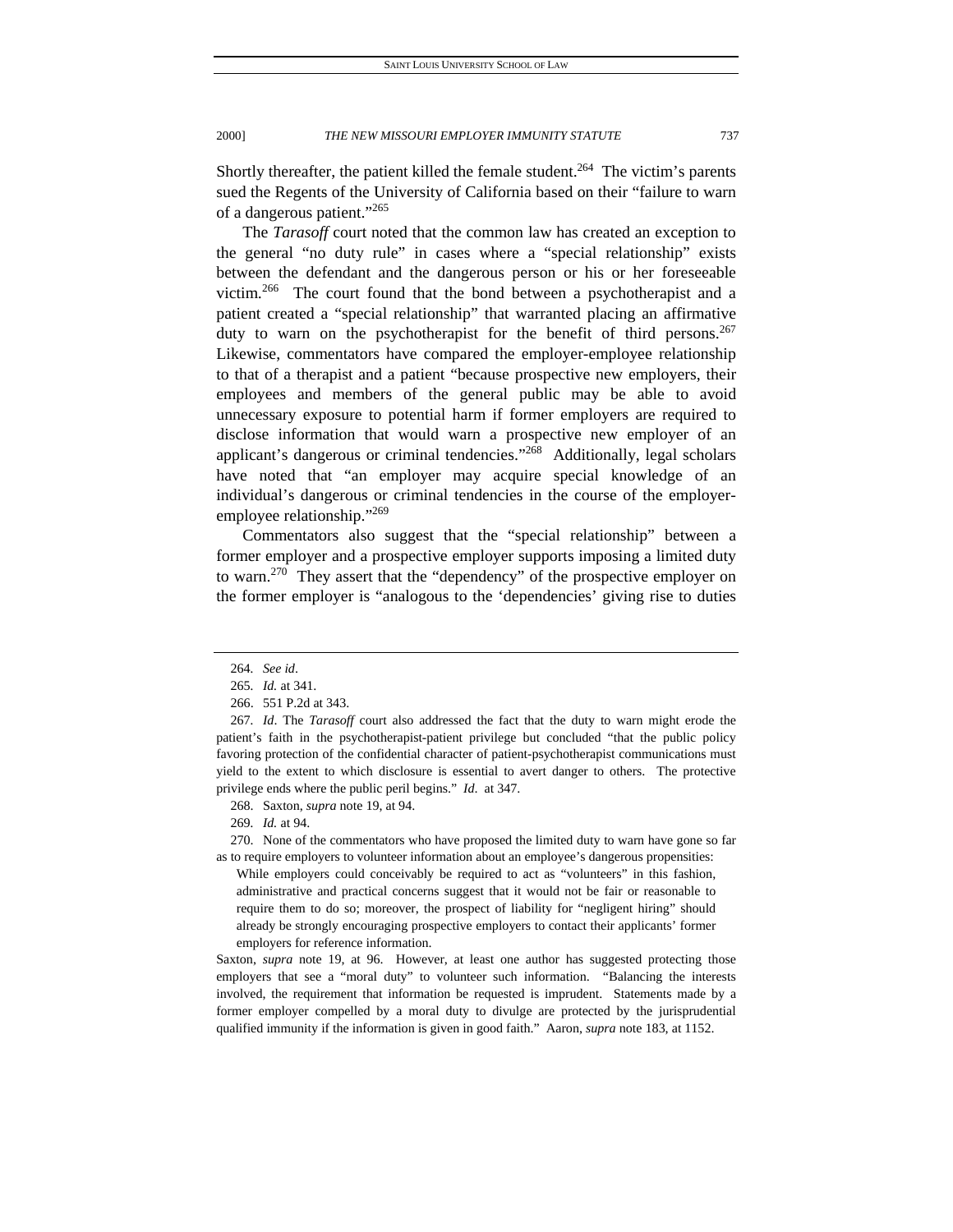of protection under the RESTATEMENT (SECOND) OF TORTS."<sup>271</sup> For example, comment b to the RESTATEMENT (SECOND) OF TORTS § 314A indicates that "[t]he law appears . . . to be working slowly toward recognition of the duty to aid or protect in any relation of dependence or of mutual dependence."<sup>272</sup> Janet Swerdlow asserts that "[b]ecause it is foreseeable that certain information regarding the job applicant's suitability for employment would not be known by anyone other than the applicant's former employer, [the prospective employer] is dependent upon [the former employer] to provide this valuable information."273

It should be noted that when Swerdlow wrote her article, the California Supreme Court had not yet decided *Muroc*. 274 Thus, current supporters of an employer's limited duty to warn base the need for such a duty on cases like *Muroc*.<sup>275</sup> By extending liability only to employers who voluntarily respond to a job reference request, *Muroc* encourages employers to retain their "no comment" policies.<sup>276</sup> Commentators also highlight the increase in workplace violence as a basis for imposing a duty to warn on employers.<sup>277</sup>

- (1) A common carrier is under a duty to its passengers to take reasonable action (a) to protect them against unreasonable risk of physical harm, and (b) to give them first aid after it knows or has reason to know that they are ill or
	- injured, and to care for them until they can be cared for by others.
- (2) An innkeeper is under a similar duty to his guests.

(3) A possessor of land who holds it open to the public is under a similar duty to members

of the public who enter in response to his invitation.

(4) One who is required by law to take or who voluntarily takes the custody of another under circumstances such as to deprive the other of his normal opportunities for protection is under a similar duty to the other.

*Id.*

272. RESTATMENT (SECOND) OF TORTS § 314A cmt. b (1965).

273. Swerdlow, *supra* note 149, at 1661.

274*. See* Randi W. v. Muroc Joint Unified Sch. Dist., 929 P.2d 582 (Cal. 1997); *supra* notes 151-64 and accompanying text (examining the *Muroc* decision).

275*. See generally* Oliver, *supra* note 3, at 737-48 (discussing recent case law leading to her conclusion that a duty to warn should be imposed on employer's responding to references).

276*. See, e.g.*, Oliver, *supra* note 3, at 753-54; Bradley Saxton, *Employment Reference in California after* Randi W. v. Muroc Joint United School District*: A Proposal for Legislation To Promote Responsible Employment Reference Practices,* 18 BERKELEY J. EMP. & LAB. L. 240 (1997). *See also* Davis v. Board of County Comm'rs, 987 P.2d 1172, 1179 (N.M. Ct. App. 1999) (while recognizing the tort of negligent misrepresentation in the employment referral context, noting that to avoid liability the defendants "could have remained silent in response to requests for information . . . .").

277*. See* Oliver, *supra* note 3, at 691-92; Markita D. Cooper, *Beyond Name, Rank and Serial Number: "No Comment" Job Reference Polices* [sic], *Violent Employees and the Need for Disclosure-Shield Legislation*, 5 VA. J. SOC. POL'Y & L. 287*,* 292-98 (1998).

<sup>271</sup>*. See* Saxton, *supra* note 19, at 95 (footnote omitted). Under RESTATEMENT (SECOND) OF TORTS § 314A (1977), the following are examples of "dependency" relationships and their corresponding duties: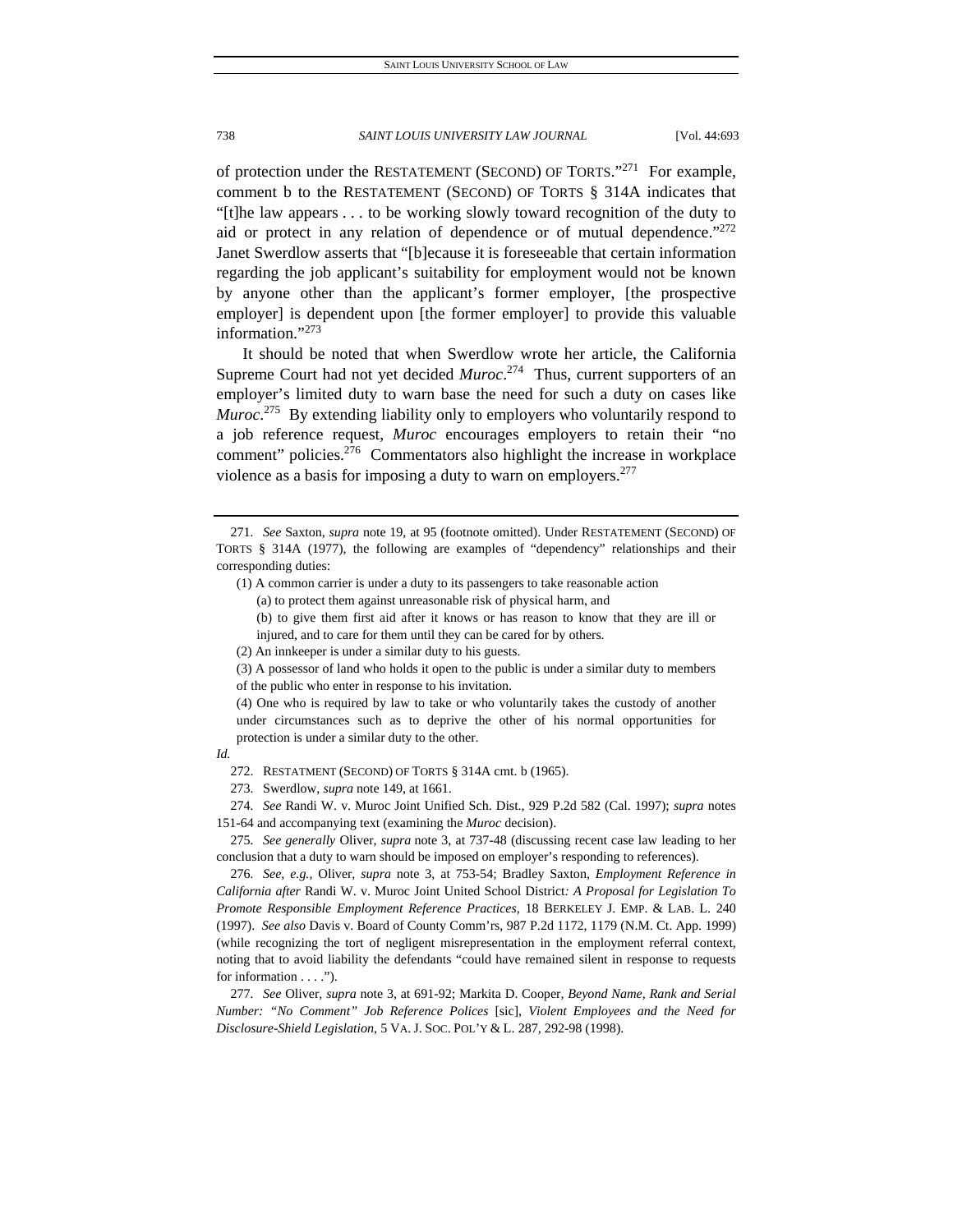J. Bradley Buckhalter, a recent advocate of imposing a limited duty to warn on employers, asserts that holding employers liable for failing to disclose an employee's dangerous propensities would comport with general tort doctrine by giving "effect to both the fault and foreseeability principle  $\ldots$ ."<sup>278</sup> By withholding information about an employee whom the employer knows with reasonable certainty will likely present a continuing risk of harm to others, Buckhalter asserts that the employer "chooses to engage in conduct that ultimately result in harm to innocent victims."<sup>279</sup> Accordingly, the choice to withhold such information "places the employer within the realm of legal fault," warranting departure from the "no duty to act" rule.<sup>280</sup> Buckhalter further suggests that an employer owes a duty to former employee's potential victims because "the employer knows what the victim does not: that a former employee poses a risk of harm."<sup>281</sup>

It is clear that theoretical support abounds among legal commentators for imposing a duty to warn on employers to protect innocent third parties. Nevertheless, most of these commentators agree that this duty should be strictly limited.

# 1. Limiting the Duty to Warn

Several limitations on the proposed duty to warn would be prudent.<sup>282</sup> First, in his assessment of this issue, Professor Bradley Saxton suggests that it would be necessary to limit the types of information about former employees that would require disclosure.283 The required disclosure should be limited to ensure that only information that appears reasonably necessary to warn the prospective employer of the employee's "propensity to engage in violent or dangerous conduct posing a threat of physical injury to others."<sup>284</sup> Although this standard may seem workable in hindsight, as it was in *Muroc*, 285 how likely is it that the average employer is prepared to judge, in advance, whether an employee or former employee has such a "propensity"? Rather than forcing employers to speculate as to a given employee's "propensity" for violence, specific categories of behavior can be defined in the statute that are indicative of an employee's tendency to engage in harmful conduct in the workplace.<sup>286</sup>

<sup>278</sup>*. See* Buckhalter, *supra* note 148, at 294.

<sup>279</sup>*. Id*. at 294.

<sup>280</sup>*. Id*.

<sup>281</sup>*. Id*. at 295.

<sup>282</sup>*. See, e.g.*, Saxton, *supra* note 19, at 96-99; Long, *supra* note 179, at 214-219 (advocating against a blanket duty to warn on all employers).

<sup>283</sup>*. See* Saxton, *supra* note 19, at 96-97, 109.

<sup>284</sup>*. Id.*

<sup>285</sup>*. Muroc*, 929 P.2d at 589.

<sup>286</sup>*. See* Cooper, *supra* note 277: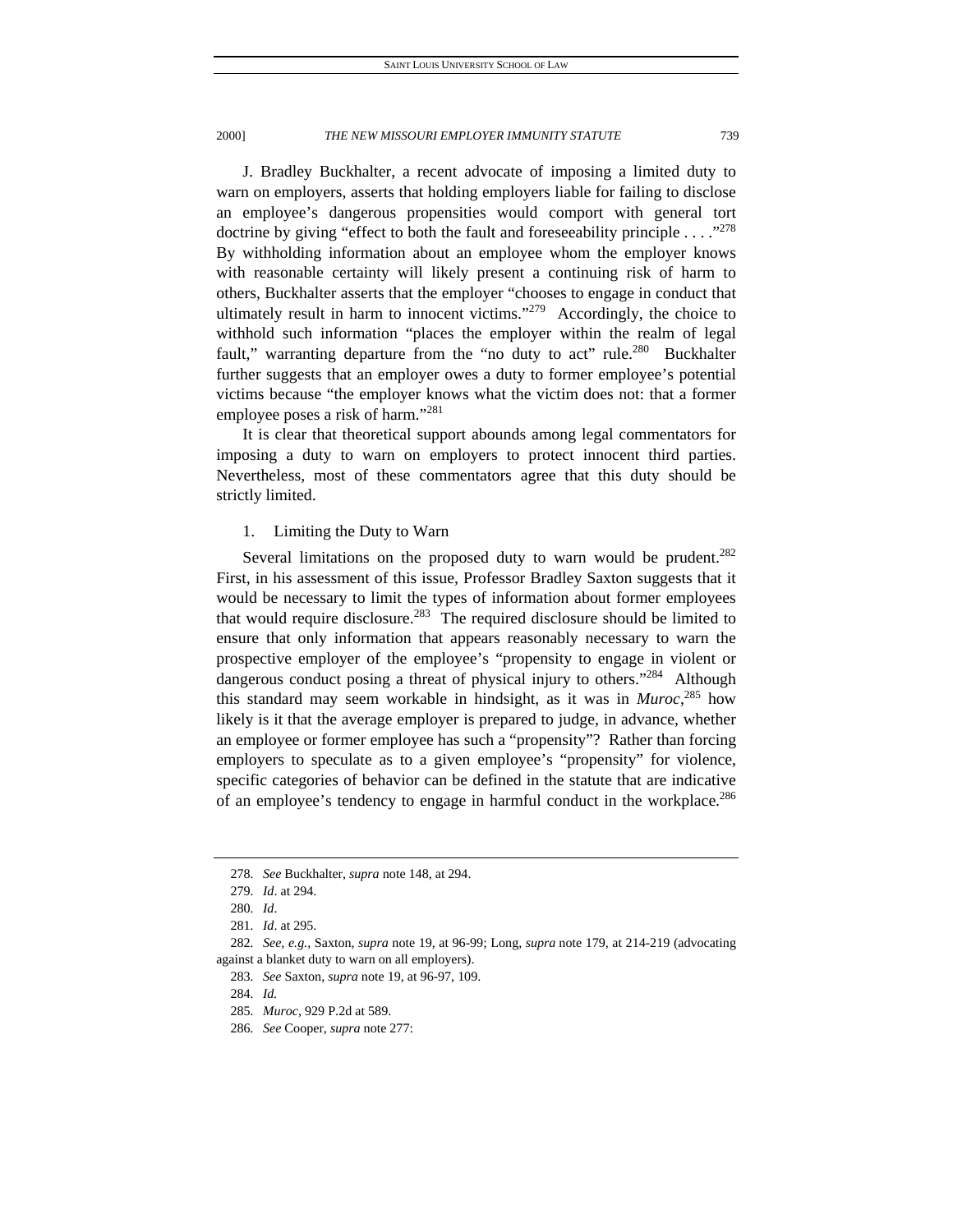As an additional safeguard for employees who fear one minor outburst at the office will harm their chances for future employment, the duty to include admonitory information in a reference can be limited to certain occupations in which an employee's contact with third persons creates a high risk of potential harm.<sup>287</sup>

Missouri law also supports imposing a duty to warn when an applicant seeks a position that carries a high risk of potential harm to others. One Missouri statute provides that a criminal records check be performed, with the employee's consent, for certain "providers," including day care homes and centers; employers of nurses; public or private "youth services" agencies, such as schools; and employment settings in which an applicant would come "in contact with minors, patients or residents."288 Another Missouri statute requires people seeking employment with certain state agencies, including "any state agency which provides programs, care or treatment for or which exercises supervision over minors," undergo a criminal records check.<sup>289</sup>

To conclude, rather than rely on the traditional tort law principles that impose a duty to warn based on a "special relationship," the Missouri statute could provide clearer and more specific requirements for a duty to warn by: (1) carefully defining the type of admonitory information an employer is required to include in a reference, and (2) limiting the reach of the duty to warn to employment settings in which there is a high risk of harm to third parties.

# *C. Costs and Attorney's Fees*

The Missouri statute currently does not provide for an award of costs and attorneys' fees to a party who prevails in a suit brought under the statute. The

The proposed affirmative duty to disclose workplace violence in job references is limited. It does not require disclosure of displays of anger, loss of temper, or frustration on the job. Nor would the duty require employers to disclose incidents with purely economic consequences, such as theft, embezzlement, or similar offenses. The statute requires disclosure of violent conduct that physically injured or posed a significant risk of physical injury to employees, customers, or clients in the workplace.

*Id.* at 326 (footnotes omitted). These categories of behavior can be defined using recent court decisions holding employers liable for the foreseeable acts of violent employees as well as police profiles developed to assist employers in identifying employees with a propensity for violence in the workplace. *See, e.g.*, *supra* notes 150-79 and accompanying text (discussing recent cases in which employers have been found liable for failing to disclose an employee's harmful conduct to a prospective employer); MISSOURI CAPITOL POLICE, MO. DEPT. OF PUB. SAFETY, VIOLENCE IN THE WORKPLACE*,* at 3-4 (visited Feb. 22, 2000) <http://www.dps.state.mo.use/dps/mcp.study/wr kvio.html> [hereinafter MISSOURI CAPITOL POLICE].

<sup>287</sup>*. See* Long, *supra* note 179, at 217 (suggesting restricting the duty to warn to "situations in which a high risk of danger exists or in which the consequences of dangerous employees are likely to severe").

 <sup>288.</sup> MO. REV. STAT. § 43.540 (1994).

 <sup>289.</sup> MO. REV. STAT. § 43.543 (1994).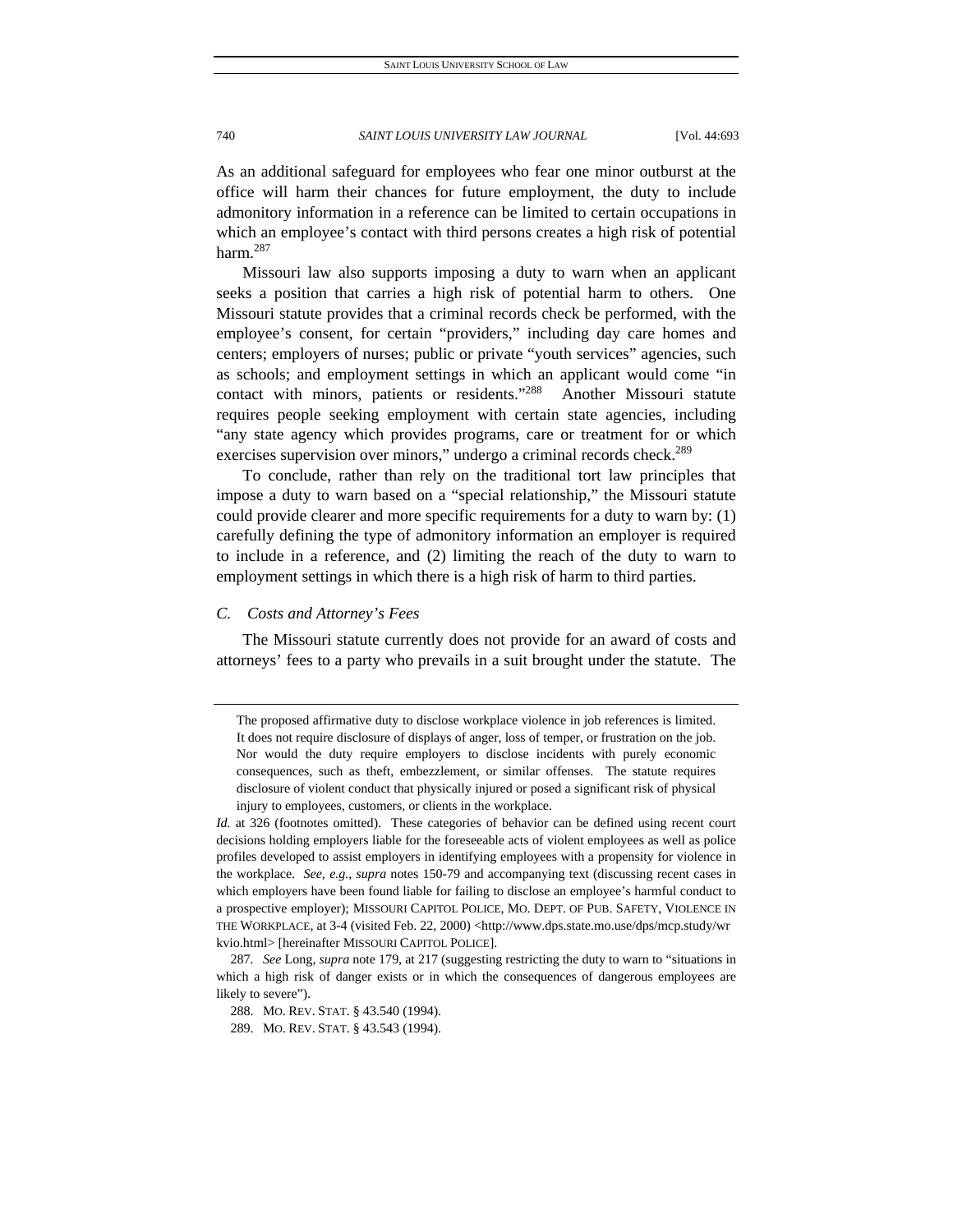shield laws of at least two other states contain a section addressing attorneys' fees and costs.290 Additionally, the model statutes of several legal commentators have proposed fee-shifting provisions.<sup>291</sup> The fee-shifting rule is designed to encourage employers to adopt more open reference policies by abating fears that they will be forced to defend even reasonable and defensible reference practices.292 Moreover, a fee-shifting provision creates incentives for both plaintiffs and defendants to settle any litigation early if they find their position to be legally indefensible.<sup>293</sup> Finally, the proposed fee-shifting rule might more fully compensate an aggrieved employee under the statute who is effectively prohibited from an award of punitive damages.<sup>294</sup>

### *D. Repeal the Missouri Service Letter Statute*

A mandatory reference immunity statute would eliminate the need for Missouri's Service Letter Statute which has created a somewhat confusing body of law regarding the availability of punitive damages, despite the 1982 amendment intended to limit such awards.<sup>295</sup> Those employees covered by the Service Letter Statute, which entitles them to request a reference, would not lose this benefit. Employees formerly covered by the Service Letter Statute would be included within the coverage of the mandatory reference immunity statute, which also would entitle employees to request a reference and to receive a copy of any reference made pursuant to the statute.

# *E. Proposed Statute*

The following proposed statute combines the suggestions for reform of the new Missouri statute in this Comment with those of several legal commentators who have recently written on the subject of employment references. This proposal is forwarded solely for discussion and is merely intended to reflect the continuing need to attempt to balance the interests of employees, employers and the general public in creating a safe and effective work environment:

<sup>290</sup>*. See* ARIZ. REV. STAT. ANN. § 23-1361(I) (a court "shall award court costs, attorneys fees and other related expenses to any party that prevails in any civil proceeding in which a violation of this section is alleged"); OHIO REV. CODE ANN. § 4113.71(C) (Banks-Baldwin Supp. 1997) (allowing for an award of reasonable attorney's fees and court costs of the defendant if there is a jury verdict in favor of the defendant and "the court finds by a preponderance of the evidence that the lawsuit constituted frivolous conduct").

<sup>291</sup>*. See, e.g.*, Long, *supra* note 179, at 220-21; Saxton, *supra* note 19, at 52, 110-12.

<sup>292</sup>*. See* Saxton, *supra* note 19, at 104.

<sup>293</sup>*. See id.*

<sup>294</sup>*. See id.*

<sup>295</sup>*. See supra* notes 55-89 (discussing Missouri Service Letter Statute).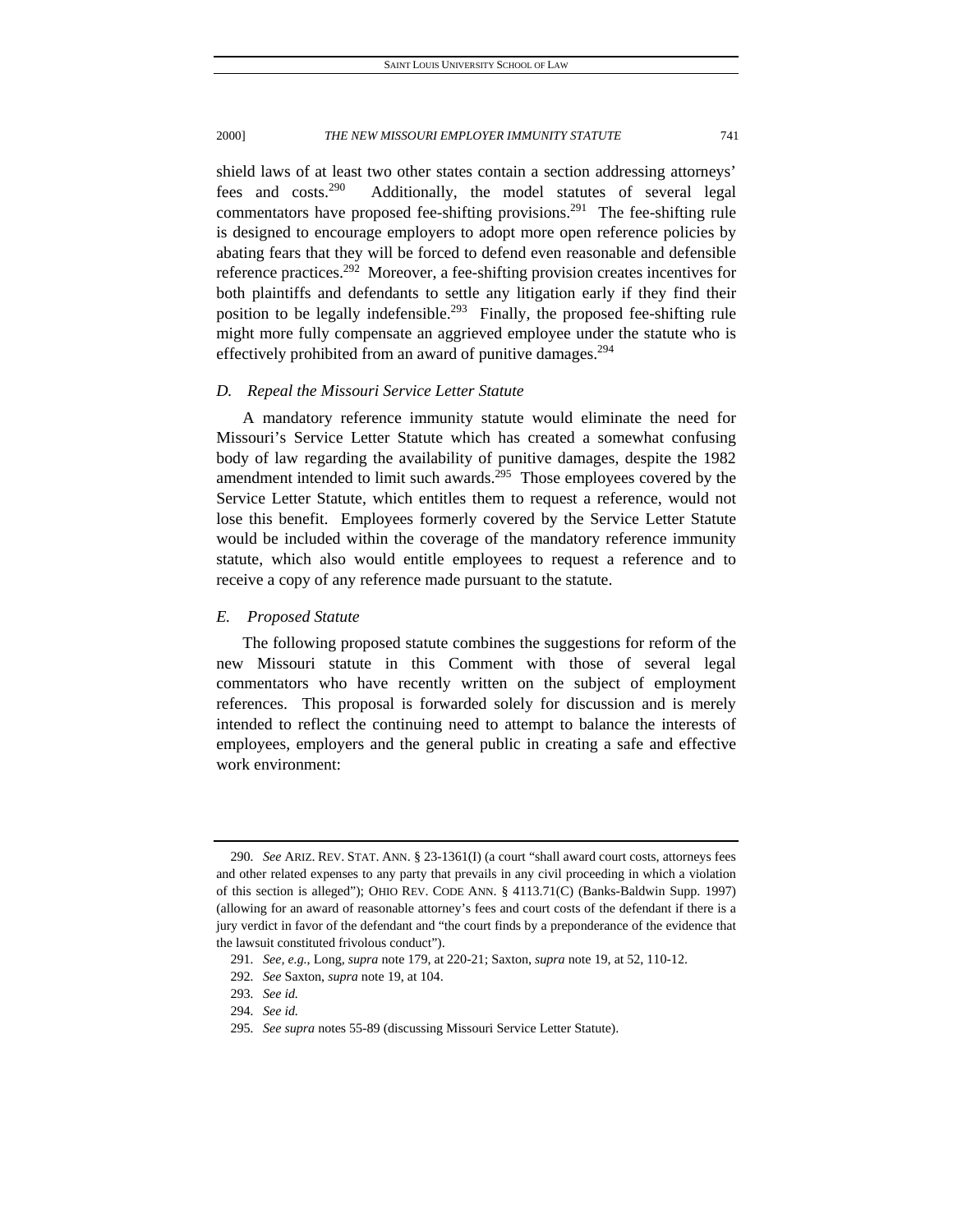1. As used in this section, the following terms shall mean:

(1) "Employer" means any individual, organization, partnership, political subdivision, corporation or other legal entity, and/or such entity's expressly authorized designee, which has or had in the entity's employ one or more individuals performing services for the entity within this state;  $296$ 

(2) "Employee" means any person, paid or unpaid, performing services for an employer, as defined in this section; $297$ 

(3) "Prospective employer" means any employer, as defined in this section, to which an individual has made application for employment, either oral or written, or forwarded a resume or other correspondence expressing an interest in employment;<sup>298</sup>

(4) "Job performance" includes, but is not limited to, attendance, awards, dates of service, duties, level of pay, promotions, skills, and reasons for separation from employment;<sup>299</sup>

(5) "Harmful or Violent Conduct" includes, but is not limited to, battery, assault, threats of violence, physical fighting, possession of weapons, physical harassment, child molestation and sexual harassment;<sup>300</sup>

(6) "Workplace" means at the employers place of business or at a site wherein the employee is acting at the direction of the employer or upon the employer's behalf.<sup>301</sup>

2. Any former or current employee or prospective employer may request in writing by certified mail addressed to the manager, owner, supervisor or registered agent of such employer, with specific reference to this statute and, if applicable, with specific reference to subsection 4 of this section, a letter setting forth information pertaining to the job performance of the employee. $302$ 

3. Any employer who receives a proper request made pursuant to subsection 2 of this section from a current or former employee, prospective employer, or from an entity or person the employer reasonably believes to be a prospective employer shall, within thirty (30) working days of receipt of such letter, respond in writing setting forth information pertaining to the job performance of such employee. Any employer who responds by letter pursuant to this

300*. See* Cooper, *supra* note 277, at 337 app. B; MISSOURI CAPITOL POLICE, *supra* note 286, at 3-4; *supra* notes 282-87 and accompanying text.

301*. See* Cooper, *supra* note 277, at 337 app. B.

<sup>296</sup>*. See* MO. ANN. STAT. § 290.152.1; Aaron, *supra* note 183, at 1151; *supra* notes 181-86 and accompanying text.

<sup>297</sup>*. See* MO. ANN. STAT. § 290.152.1.

<sup>298</sup>*. See id.*

<sup>299</sup>*. See* LA. REV. STAT. ANN. § 423.452; MO. REV. STAT. § 290.140.1; *supra* notes 204-19 and accompanying text.

<sup>302</sup>*. See* MO. REV. STAT. § 290.140.1.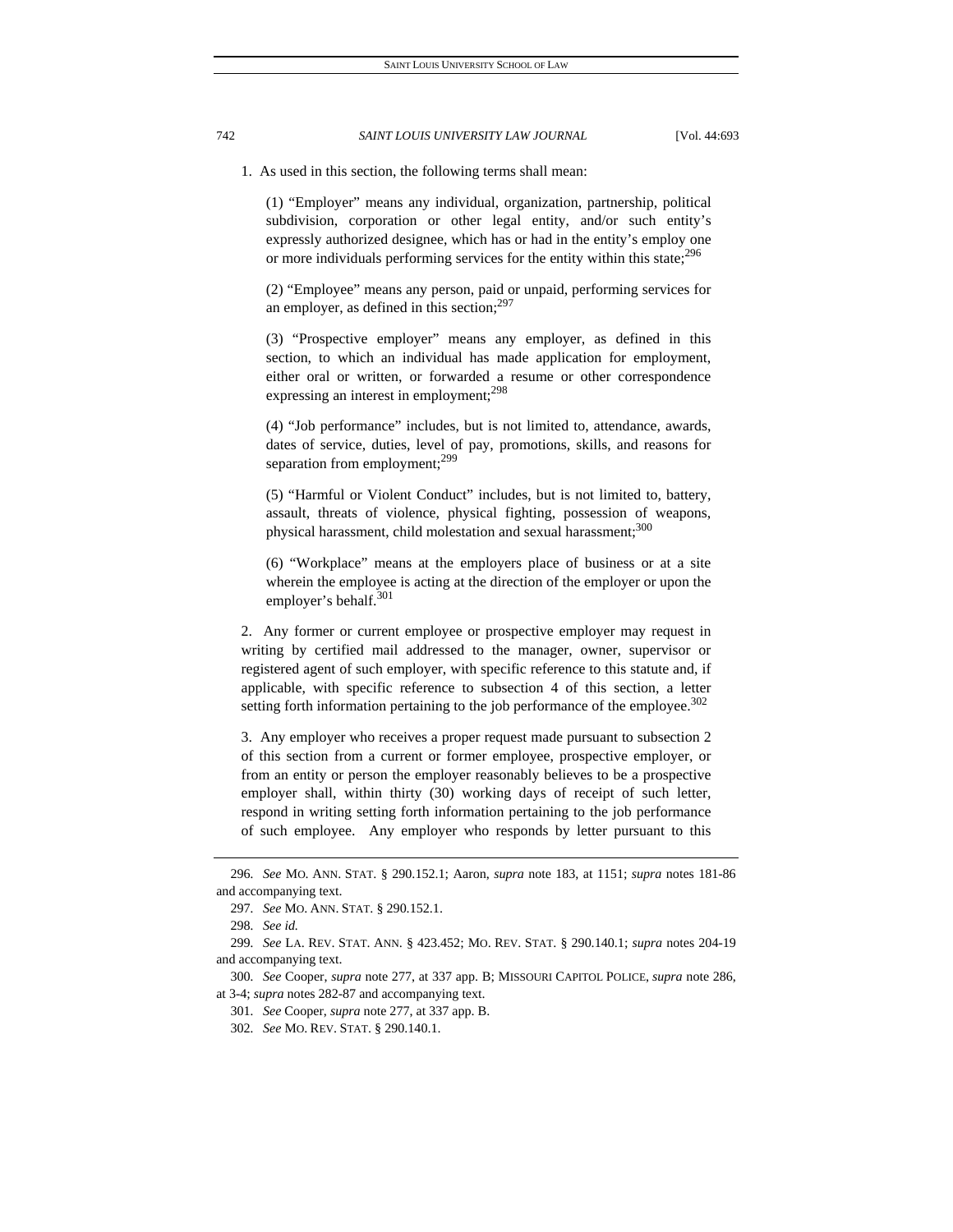subsection shall be immune from liability in a civil action by the employee or any other person for any consequences of the disclosure. This immunity shall not apply if: $303$ 

(1) it can be shown by preponderance of the evidence that such response was false and made with knowledge that it was false or with reckless disregard for whether such response was true or false. $304$ 

4. Any employer who receives a proper request made pursuant to subsection 2 of this section from a current or former employee, prospective employer, or from an entity or person the employer reasonably believes to be a prospective employer, and the current or former employee engaged in harmful or violent conduct in the workplace shall, within thirty (30) working days of receipt of such letter, respond in writing setting forth such information. Such information must be disclosed if the prospective employer employs personnel in one of the following categories: 305

- (1) school personnel;
- (2) those who in the course of their duties have regular contact with minors;
- (3) police personnel;
- (4) department of corrections personnel;
- (5) nursing home personnel;
- (6) health care providers;
- (7) day care providers; or
- (8) common carrier personnel.<sup>306</sup>

Any employer who responds by letter pursuant to this subsection shall be immune from liability in a civil action by the employee or any other person for any consequences of the disclosure. This immunity shall not apply if: $307$ 

(1) it can be shown by a preponderance of the evidence that such response was false and made with knowledge that it was false or with reckless disregard for whether such response was true or false.<sup>308</sup>

<sup>303</sup>*. See* MO. ANN. STAT. § 290.152.2, -.4; MO. REV. STAT. § 290.140.1.

<sup>304</sup>*. See* MO. ANN. STAT. § 290.152.4; *supra* notes 229-33, 282-87 and accompanying text.

<sup>305</sup>*. See* MO. ANN. STAT. §§ 290.152.2, 290.140; Long, *supra* note 179, at 220-21; *supra*  notes 282-87 and accompanying text.

<sup>306</sup>*. See* Long, *supra* note 179, at 220-21; *supra* notes 282-87 and accompanying text.

<sup>307</sup>*. See* MO. ANN. STAT. § 290.152.2-.4.

<sup>308</sup>*. See* MO. ANN. STAT. § 290.152.2.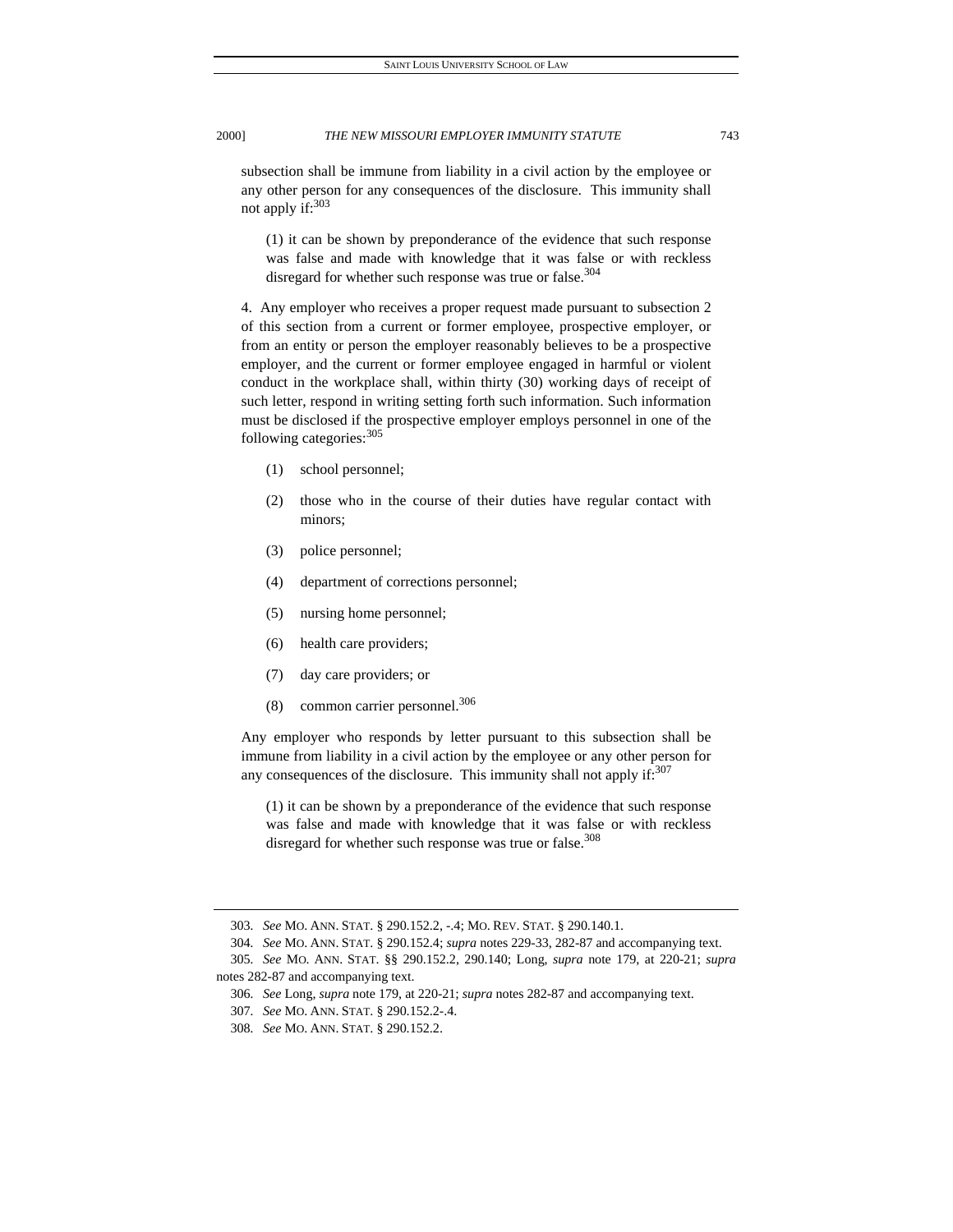5. Any employer found not to be immune pursuant to subsection 3 or subsection 4 of this section shall be liable for compensatory, but not punitive damages.<sup>309</sup>

6. The provisions of this section shall apply regardless of whether the employee becomes employed by the prospective employer prior to receipt of the employer's response.<sup>310</sup>

7. The employer shall send a copy of any letter provided pursuant to subsection 3 or subsection 4 of this section, requested by a prospective employer, to the current or former employee at the employee's last known address. The current or former employee may request from the employer a copy of the letter provided pursuant to subsection 3 or subsection 4 of this section for up to one year following the date of the letter. $311$ 

8. An employer who fails to issue any letter properly requested pursuant to subsection 2 of this section or fails to issue any copy of such letter properly requested pursuant to subsection 7 of this section shall be liable for nominal, compensatory and punitive damages. $312$ 

9. A court, in its discretion costs, may award attorneys' fees and other related expenses to any party that prevails in any civil proceeding in which a violation of this section is alleged.<sup>313</sup>

# V. CONCLUSION

The passage of the new Missouri reference immunity statute will be largely meaningless if both employers and employees are unaware of it.<sup>314</sup> Despite the nearly one hundred year history of the Service Letter Statute in Missouri, at least one Missouri lobbyist believes very few employers and employees are actually aware of its existence. $315$  It is likely the new Missouri statute will share this fate unless there is an educational campaign to inform employers and employees of the statute's passage.<sup>316</sup> As employers learn more about the protection afforded by the new law, their anxieties about providing reference

316*. Id.*

<sup>309</sup>*. See* MO. ANN. STAT. § 290.152.5; *supra* notes 234-42 and accompanying text.

<sup>310</sup>*. See* MO. ANN. STAT. § 290.152.2.

<sup>311</sup>*. See* MO. ANN. STAT. § 290.152.3.

<sup>312</sup>*. See* MO. REV. STAT. 290.140.2; *supra* notes 220-24 and accompanying text.

<sup>313</sup>*. See* TEX. CODE ANN. ch. 103; *supra* notes 290-94 and accompanying text.

<sup>314</sup>*. See* Riback Wilson interviews, *supra* note 33.Representative Riback Wilson indicated she has already had several invitations from employer groups to speak about the new statute. *See id.*

 <sup>315.</sup> Telephone Interview with St. Louis County Associate Circuit Judge Mary Schroeder, who prior to assuming the bench lobbied for the new Missouri law on behalf of the Missouri Association of Trial Attorneys (Oct. 21, 1999).